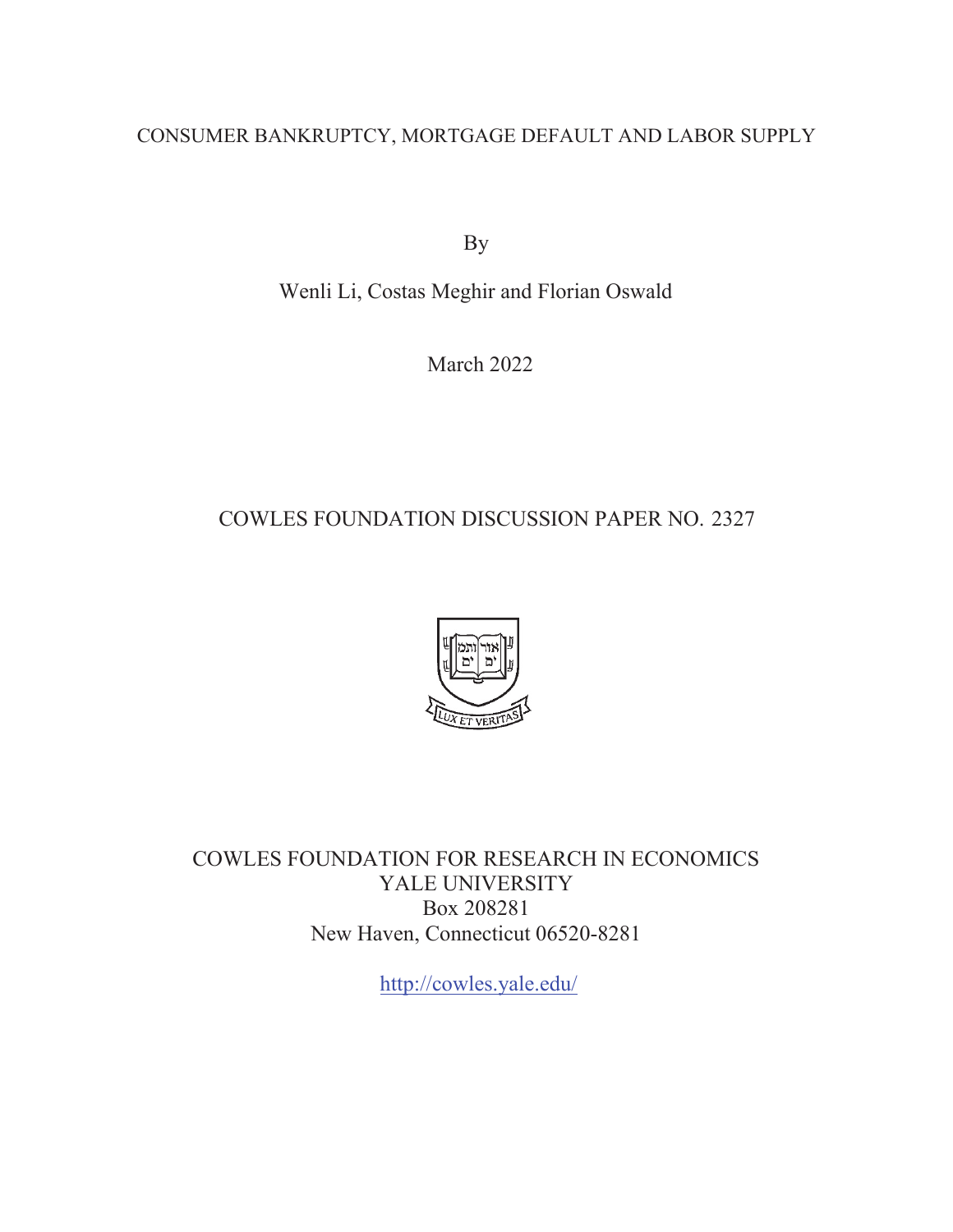# <span id="page-1-0"></span>Consumer Bankruptcy, Mortgage Default and Labor Supply<sup>∗</sup>

Wenli  $Li^{\dagger}$  Costas Meghir<sup>‡</sup> Florian Oswald<sup>§</sup>

March 17, 2022

#### **Abstract**

We specify and estimate a lifecycle model of consumption, housing demand and labor supply in an environment where individuals may file for bankruptcy or default on their mortgage. Uncertainty in the model is driven by house price shocks, education specific productivity shocks, and catastrophic consumption events, while bankruptcy is governed by the basic institutional framework in the US as implied by Chapter 7 and Chapter 13. The model is estimated using micro data on credit reports and mortgages combined with data from the American Community Survey. We use the model to understand the relative importance of the two chapters (7 and 13) for each of our two education groups that differ in both preferences and wage profiles. We also provide an evaluation of the BAPCPA reform. Our paper demonstrates importance of distributional effects of Bankruptcy policy.

Keywords: Lifecycle, Bankruptcy, Housing, Mortgage Default, Labor Supply, Consumption, Education, Insurance, Moral hazard.

JEL Codes: G33, K35, J22, J31, D14, D18, D52, D53, E21

<sup>∗</sup>This project was funded by the Sloan Foundation under grant 2011-5-24 ECON awarded in October 2011. We thank seminar participants at the NBER Summer Institute 2013, the Chicago Fed, UCL Implementation of Dynamic Models and SED Edinburgh conferences for comments and suggestions. Florian Oswald is grateful for additional funding under ESRC transformative research grant, grant number ES/M000486/1. The views expressed here are our own and they don't represent the views of the Federal Reserve Bank of Philadelphia or the Federal Reserve System.

<sup>†</sup>Federal Reserve Bank of Philadelphia, Wenli.Li@phil.frb.org

<sup>‡</sup>Yale, NBER, IZA, CEPR and IFS, c.meghir@yale.edu

<sup>§</sup>SciencesPo, Paris, florian.oswald@sciencespo.fr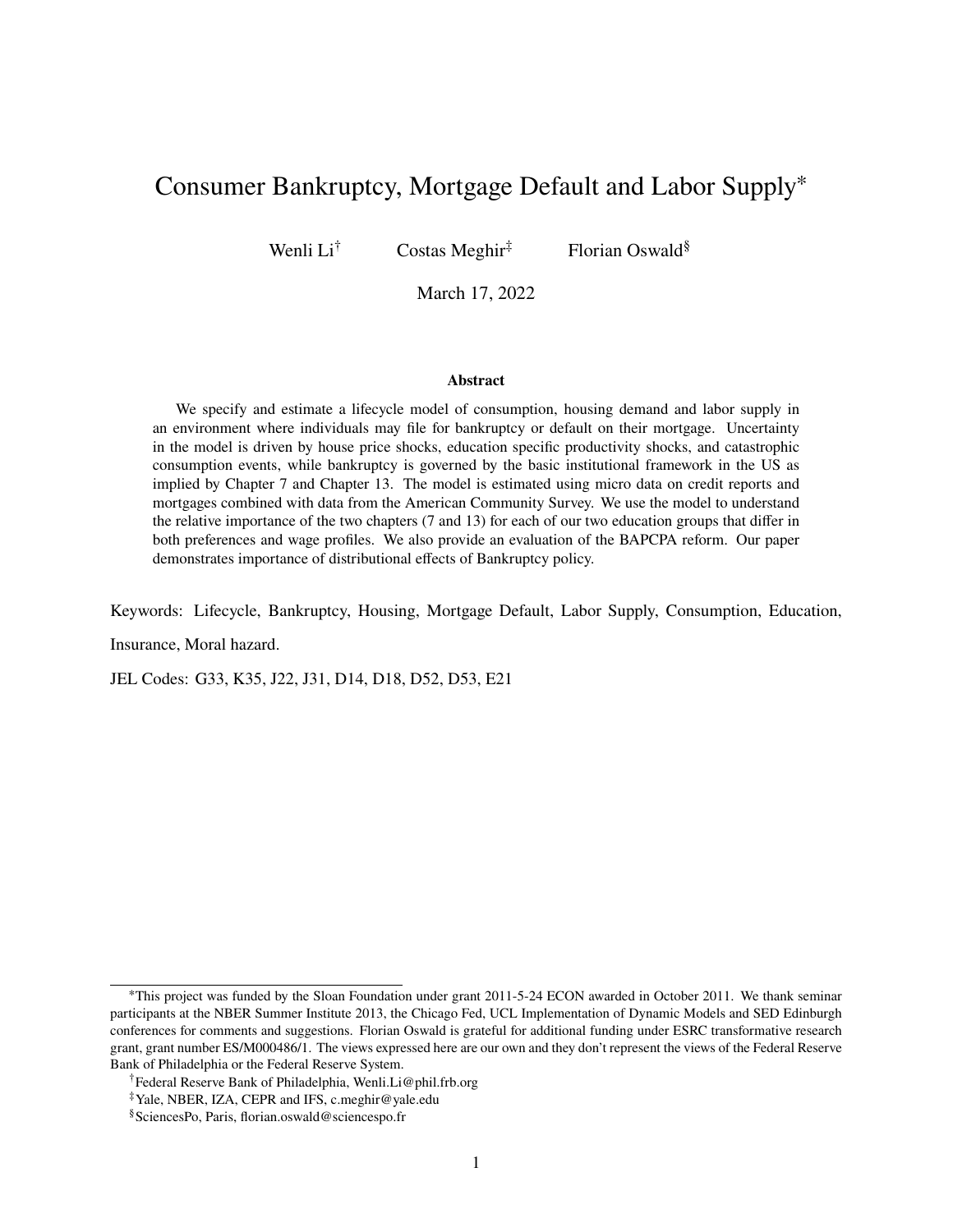### **1 Introduction**

A number of countries, including the US and the UK, have bankruptcy legislation allowing a fresh start for people who are unable to repay debts. Such legislation is an attempt to balance the legitimate rights of creditors with the need to offer a degree of insurance for adverse events in a world with incomplete markets. The legislation is complex and treats secured and unsecured debt differently. The US even offers alternative choices for filing for bankruptcy. For example, under certain conditions one can choose to file under Chapter 7, which completely clears all outstanding debt, in return for the individual foregoing their assets, such as housing. Alternatively, one can file under Chapter 13, keeping all assets but agreeing to a gradual repaying scheme for at least part of the debt, clearing the rest. Chapters 7 and 13 offer different levels of protection and target the insurance provided by the system to different needs and populations. The tradeoff between Chapter 7 and Chapter 13 is crucial and varies depending on other institutional features, such as the level of homestead exemption in the particular state or the level of recourse. The homestead extension is the extent to which housing equity has to be used to repay outstanding unsecured debts following bankruptcy and varies widely across US states from 0% to the entire level of housing equity. Recourse legislation defines the extent to which non-housing assets can be used to repay debts following residential mortgage default. The design of the system implies a trade off between insurance and moral hazard and will tend to have important disrtibutional implications, not just between creditors and borrowers but also importantly, between different types of borrowers, in terms of their risk profile and level of (permanent) income. Thus, an important focus of this paper is the way the bankruptcy system affects different education groups, that are characterized by very different income profiles and preferences for housing and work.

Understanding the effects of the institutional framework requires a model of the household that encompasses the complex interactions of various decisions such as labor supply, savings, house purchase, and, of course, the decision to file for bankruptcy and/or to default on a mortgage. Together these decisions help capture the many margins of household adjustment as well as moral hazard and thus the costs and benefits of bankruptcy legislation. Furthermore, the effects of such legislation need to be considered in an equilibrium framework to account for the feedback effect of its implications on the price of credit.

In this paper we investigate the impact of bankruptcy legislation on different education groups by specifying and estimating a microeconomic life-cycle model that generalizes the [Aiyagari](#page-37-0) [\(1994\)](#page-37-0) economy.<sup>[1](#page-1-0)</sup>

<sup>1</sup>Our model is closest to that of [Mitman](#page-38-0) [\(2016\)](#page-38-0), but with a number of differences that we discuss below.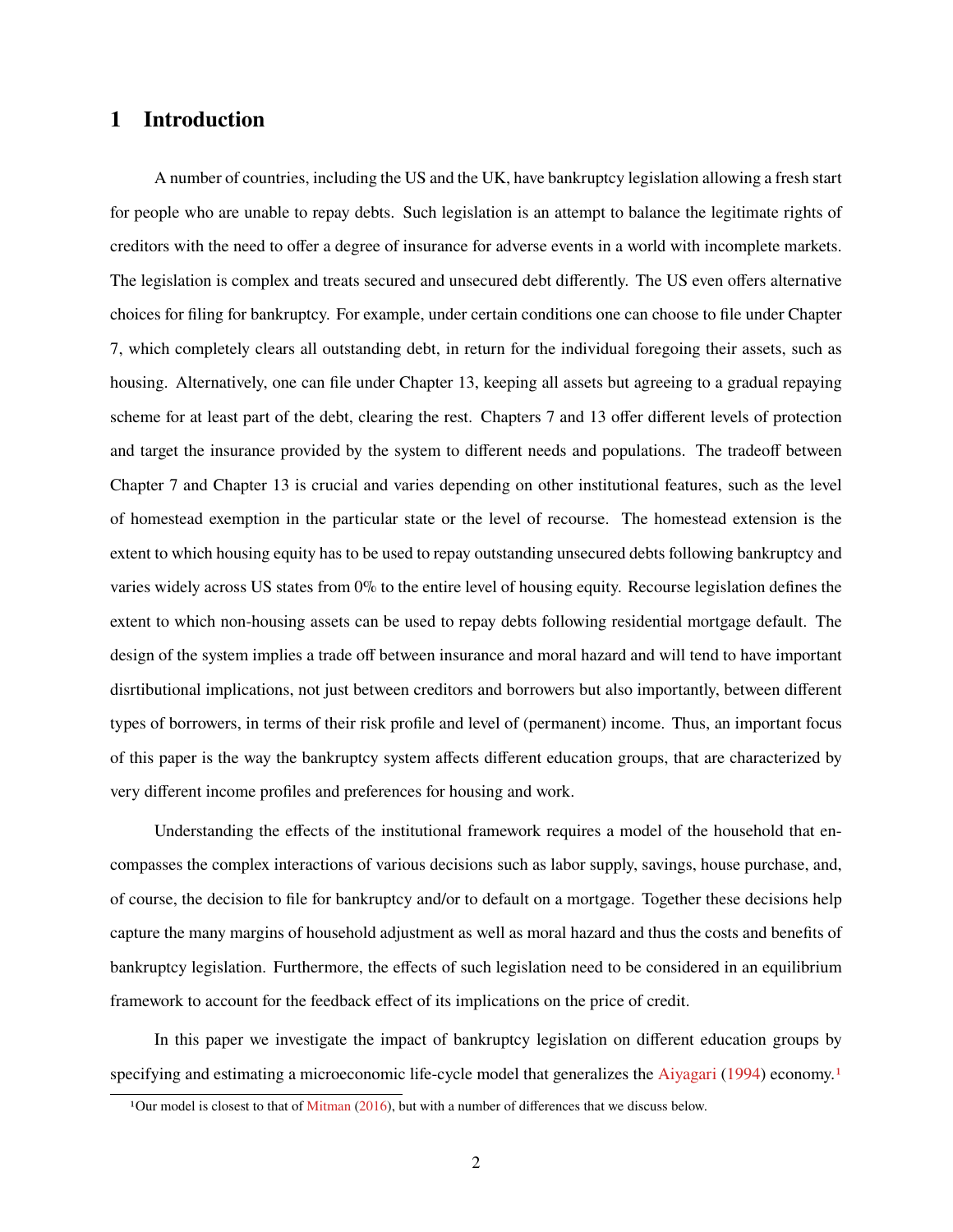Specifically, in the model individuals choose to buy a house of a certain size or to rent, save in a separate liquid asset, and supply labor. Their labor productivity is subject to shocks, which, together with house price volatility<sup>[2](#page-1-0)</sup> and the random arrival of infrequent but catastrophic spending shocks (such as medical expenses), can lead to financial distress and an inability to service existing loans or mortgages. Thus, at each period individuals may file for bankruptcy and/or default on their mortgage. Lenders set interest rates for unsecured debt and for mortgages conditional on borrowers' probability of filing for bankruptcy and/or default.

To estimate the model we use the simulated method of moments (SMM, see [McFadden,](#page-38-1) [1989;](#page-38-1) [Pakes](#page-38-2) [and Pollard,](#page-38-2) [1989\)](#page-38-2) combined with the Markov Chain Monte Carlo method (MCMC) adapted for SMM by [Chernozhukov and Hong](#page-37-1) [\(2003\)](#page-37-1). This approach makes estimation tractable and at the same time avoids problems with moments that may not be differentiable with respect to parameters, as is often the case when simulation methods are used.

Our model is estimated using US data including those drawn from the Federal Reserve Bank of New York/Equifax Consumer Credit Panel (FRBNY CCP/Equifax) and based on the period before the implementation of the Bankruptcy Abuse and Prevention Consumer Protection Act (BAPCPA reform) in October 2005.[3](#page-1-0) We use anonymized microeconomic data that records all loan and mortgage activity as well as bankruptcies. We combine US county level information on house price variability, bankruptcy and mortgage default rates with information from the census. The final data allow us to estimate a rich model of individual consumption and labor supply with differences across education groups. The latter is important because individuals with lower education have lower income and lower accumulated housing wealth and are more likely to find themselves in financial difficulty. Moreover, they are more likely to benefit from filing under Chapter 7 both before and after BAPCPA because of their low assets.

We use the estimated model to understand the extent and value of insurance offered by the system. Specifically, we examine the impact of shutting down either Chapter 13 or Chapter 7 filings, consider the impact of changing the probability of a deficiency judgment for those who default on their mortgage, and examine the impact of the BAPCPA reform which introduced a means test for for Chapter 7 bankruptcy filing, among other changes.

Our paper builds on the thesis by [Oswald](#page-38-3) [\(2015\)](#page-38-3), and has a number of common features with [Mitman](#page-38-0)

<sup>2</sup>See [Sullivan et al.](#page-38-4) [\(1999\)](#page-38-4) pp. 128 for an account of the importance of housing shocks as drivers of bankruptcy.

<sup>3</sup>BAPCA: [The Bankruptcy Abuse and Prevention Consumer Protection Act](https://www.justice.gov/sites/default/files/usao/legacy/2006/09/07/usab5404.pdf) on the Department of Justice website.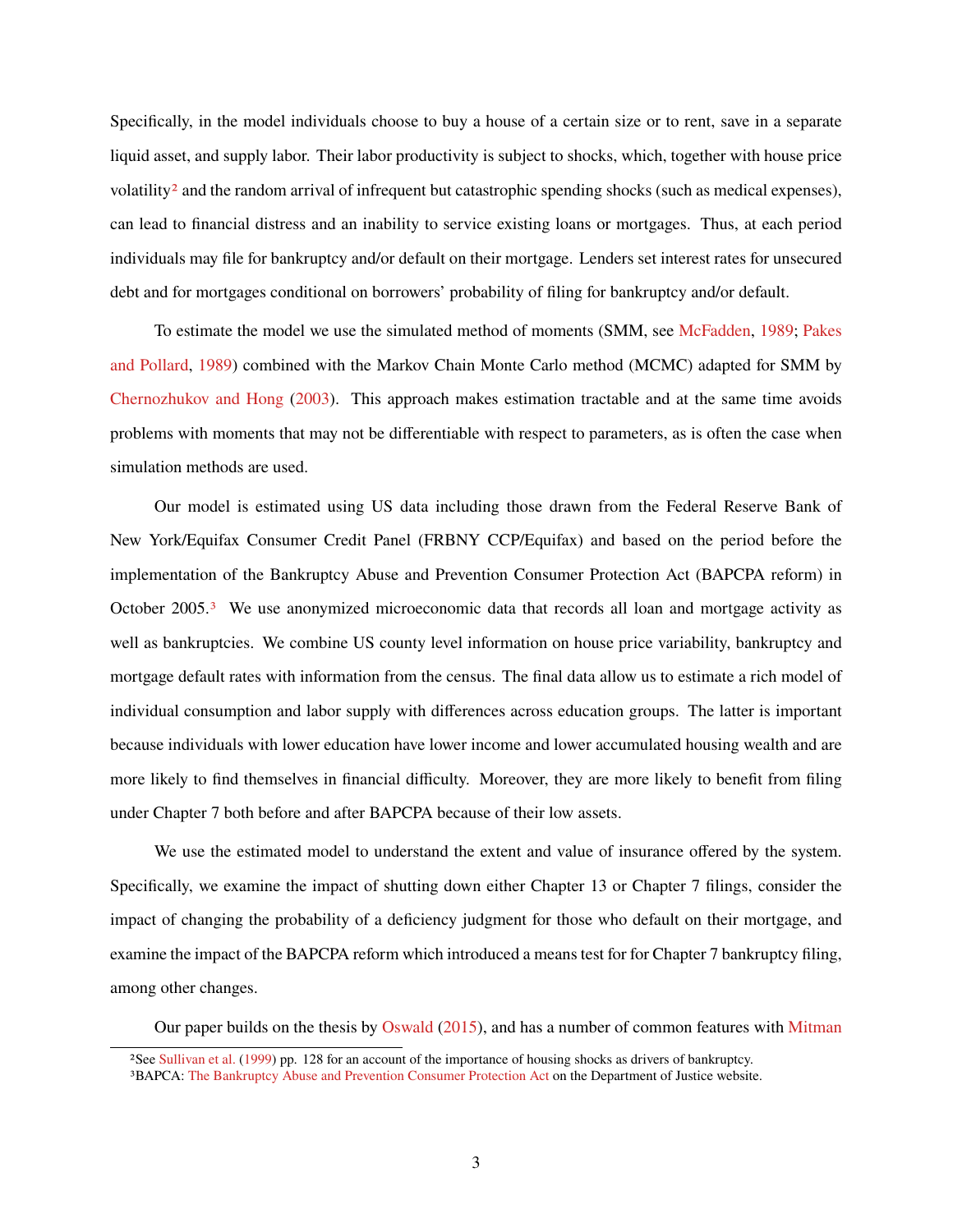[\(2016\)](#page-38-0).[4](#page-1-0) Both papers allow for Chapter 13 and Chapter 7 filing as well as mortgage default and both use an equilibrium setting, which is of particular importance for this type of problem. Both also model explicitly a rental market. However, our model differs in several substantive ways. First, we allow for labor supply; this is important because by varying labor supply an individual can change the probability of bankruptcy (by increasing labor income) and because it allows us to capture the labor market implications of post-bankruptcy repayment plan; the anticipation of such an event can itself change effort levels, possibly limiting bankruptcy; and ex post the type of filing and the actual settlement can affect work incentives. Second, our model features a finite-horizon life-cycle setup, which implies a life-cycle structure on assets and borrowing. For instance, a mortgage contract has a finite maturity and the loan to value ratio declines as borrowers age. This is important, since mortgage vintage, which is highly correlated with borrower age, is a strong predictor of default and bankruptcy. Third, we allow households to differ by education, an important source of heterogeneity for income risk as well as preferences. Lower education individuals have lower income and are thus more likely to file under Chapter 7. The explicit modeling of differences by education enables us to examine the distributional effects of policy changes.

In addition to [Mitman](#page-38-0) [\(2016\)](#page-38-0), a number of other papers have addressed the effects of institutional arrangements on bankruptcy. Important examples include [Pavan](#page-38-5) [\(2008\)](#page-38-5), who investigates the effect of exemption levels on bankruptcy and durable purchases and finds that welfare gains from greater insurance are canceled out by losses due to tighter credit constraints, making the impact of homestead exemptions small. [Hintermaier and Königer](#page-37-2) [\(2016\)](#page-37-2) arrive at a similar conclusion but approaching the problem differently. They use a calibrated model of housing, collateralized and uncollateralized debt, and show that variations in homestead exemptions have little impact on the price and amount of unsecured debt because in equilibrium individuals who hold such debt invest little in housing. Based on reduced form analysis [Gropp et al.](#page-37-3) [\(1997\)](#page-37-3) find that homestead exemptions tend to favor high asset households and make credit more expensive harming lower income groups. [Fay et al.](#page-37-4) [\(2002\)](#page-37-4) provide evidence of strategic bankruptcy, which is central for our approach, since households in our model can choose to file and indeed the availability of filling will affect their borrowing and housing decisions. Since bankruptcy laws affect available insurance they can be expected to crowd out other insurance mechanisms available. Thus [Traczynski](#page-38-6) [\(2011\)](#page-38-6) notes that more generous bankruptcy laws reduce the risk sharing advantages of marriage and based on within state variation of exemption levels, finds substantial effects of generous exemption levels on divorce rates.

<sup>4</sup>Our respective projects started independently at about the same time.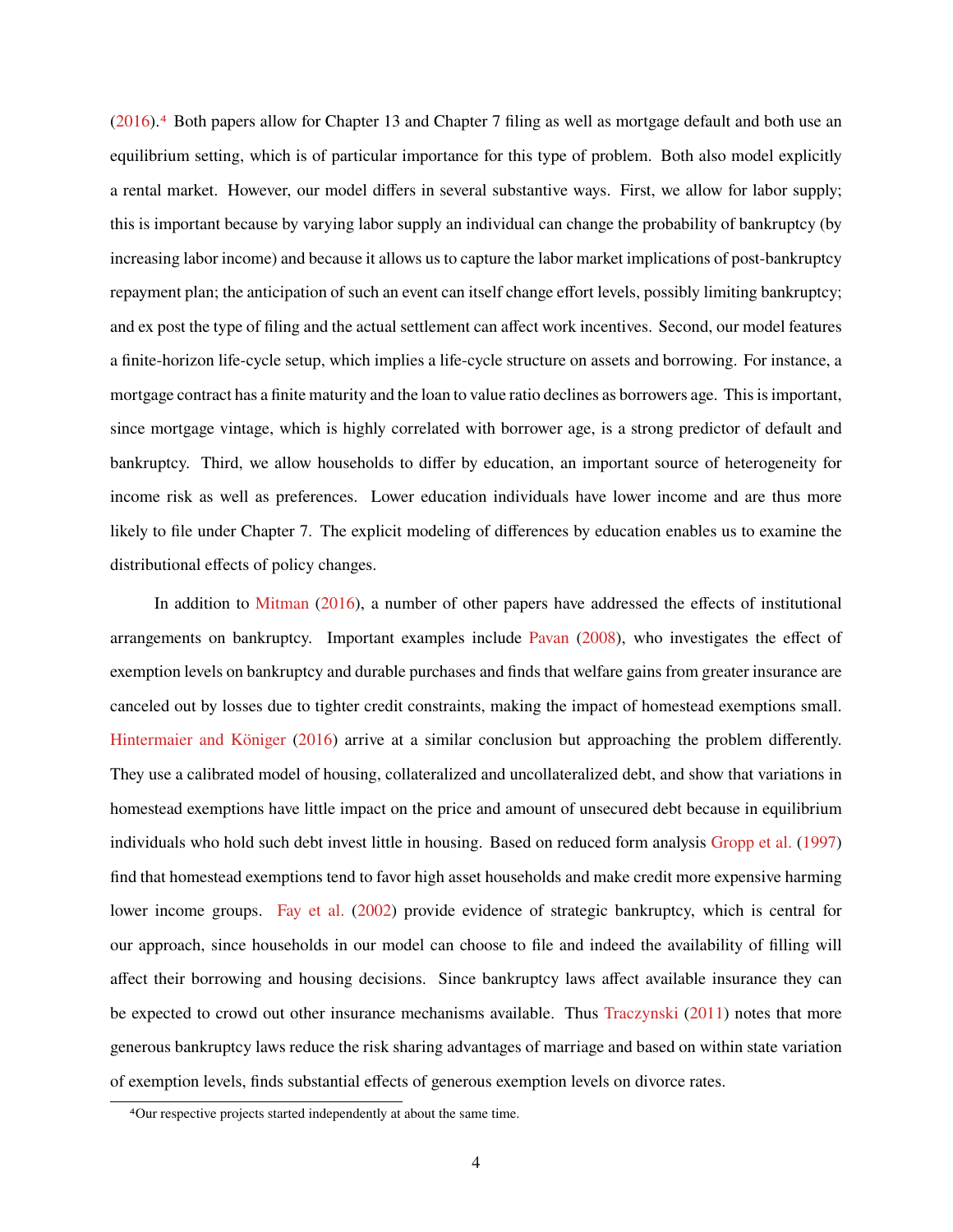More broadly, our paper extends the [Aiyagari](#page-37-0) [\(1994\)](#page-37-0)-type economy where borrowing is allowed only up to an amount the consumer can repay with probability one, to one where bankruptcy and mortgage default laws effectively permit the violation of the life-cycle budget constraint. The theoretical foundation of this is laid out in [Chatterjee et al.](#page-37-5) [\(2007\)](#page-37-5); examples of applications to different aspects of risk-sharing and welfare implications are [Athreya](#page-37-6) [\(2008\)](#page-37-6), who examines the interaction of bankruptcy with social insurance, [Li and](#page-38-7) [Sarte](#page-38-7) [\(2006\)](#page-38-7), who model bankruptcy chapter choices explicitly, and [Livshits et al.](#page-38-8) [\(2007\)](#page-38-8), who calibrate a life-cycle model to investigate welfare differences of alternative bankruptcy schemes.

In a recent paper [Chen and Zhao](#page-37-7) [\(2017\)](#page-37-7) analyze labor supply and bankruptcy choices in a partial equilibrium search and matching model. They use the model to infer the value of the existence of Chapter 7 bankruptcy. Their model does not consider housing, however, and predicts that higher wage earners would prefer Chapter 7 over Chapter 13. Given that high wage earners are more likely to be homeowners, who are in turn more likely to file for Chapter 13, we reach different conclusions. [Han and Li](#page-37-8) [\(2007\)](#page-37-8) estimate the effects of bankruptcy on labor supply using an IV approach. They find no impact, which they interpret as reflecting the opposing impacts of wealth effects of the debt write-off and the incentive provided from the fresh start aspect of bankruptcy. [Dobbie and Song](#page-37-9) [\(2015\)](#page-37-9) consider the ex post effects of being granted Chapter 13 bankruptcy protection conditional on filing; when judges (assumed to be randomly assigned) deny protection many do not take this further and others file under Chapter 7. With respect to such a comparison group, they find important effects on earnings, foreclosure and even mortality. Our model abstracts from the possibility of being denied protection, given formal eligibility but does allow randomness in the terms offered under Chapter 13. [Li et al.](#page-38-9) [\(2011\)](#page-38-9) study the effects of the BAPCPA reform on mortgage default and find that the reform caused prime and subprime mortgage default rates to rise. Finally, [Albanesi and Nosal](#page-37-10) [\(2018\)](#page-37-10) also study the effects BAPCPA the reform. They find that the reform reduced Chapter 7 fillings and increased insolvency, but did not increase Chapter 13 fillings; they attribute this to liquidity constraints and the increased costs of filling. Our model does allow for such costs and for liquidity constraints, shown to be important by this work and others.

The paper proceeds as follows. In Section [2](#page-6-0) we present the data and some descriptive facts about bankruptcy, default and the institutional context. We then present our model in Section [3,](#page-12-0) followed by Section [4](#page-21-0) on estimation. Section [5](#page-23-0) discusses the implications of the model and Section [6](#page-31-0) discusses counterfactuals. Finally Section [7](#page-35-0) concludes.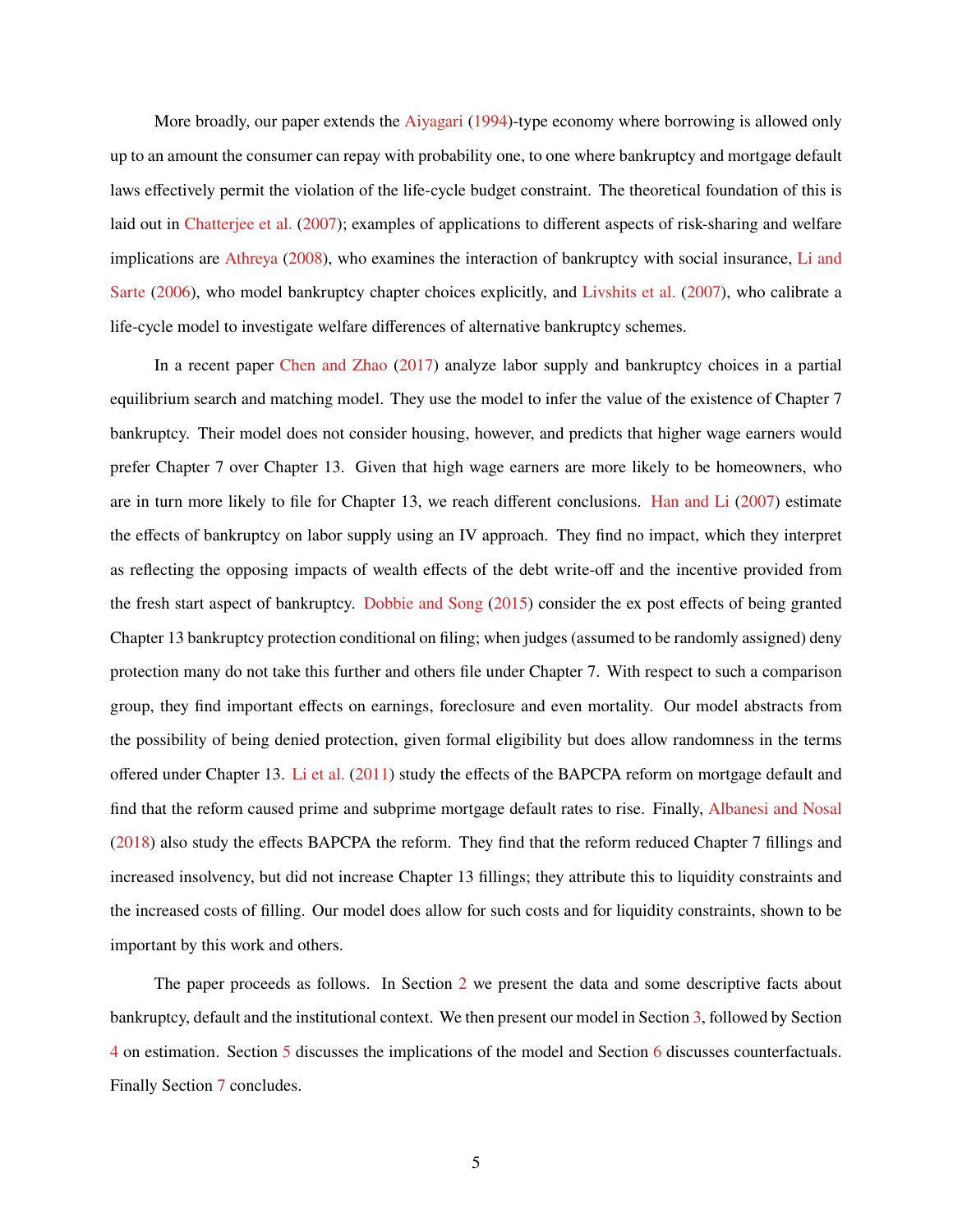### <span id="page-6-0"></span>**2 Data and Descriptive facts**

Our data is drawn from several sources. We use the proprietary Federal Reserve Bank of New York Consumer Credit Panel/Equifax data ( FRBNY CCP/Equifax ) data merged with the Black Knight McDash data also known as LPS Mortgage Loan Level Data or the "McDash" data (Black Knight McDash) data to compute bankruptcy and default rates at county level. We supplement this with county level house prices obtained from Zillow Research,<sup>[5](#page-1-0)</sup> as well as county level demographic and economic characteristics from the American Community Survey (ACS).

The FRBNY CCP/Equifax is a 5% random sample representative of those with a credit history and includes details of various types of debt as well as loan-level detailed anonymized information on mortgages they have taken out.[6](#page-1-0) It also contains anonymized information on various demographic characteristics, such as age, zip code, census tract and Equifax credit risk score.[7](#page-1-0) The Black Knight McDash data includes detailed anonymized information at the time of origination, such as the amount of the loan, estimated house prices, interest rate and, importantly, termination date and reason for termination.[8](#page-1-0) We match the FRBNY CCP/Equifax with the Black Knight data $9$  thus creating a data set that allows for a detailed study of mortgage defaults.[10](#page-1-0) We then merge county level information on education and employment using the American Community Survey (ACS) anonymized Public Use Micro Data Sample. Finally, we use the Panel Study of Income Dynamics (PSID) data to estimate the life-cycle profiles and associated stochastic processes for income, as well as hours worked and homeownership rates for each education group. We present summary statistics for data from PSID in Table [1](#page-7-0) by educational attainment.

<sup>5</sup>We use the Zillow House Value Index for All Homes at County level, see <http://www.zillow.com/research/data/>.

<sup>6</sup>Such information includes loan origination date, amount, current balance, requested payment amount or term of the loan, credit limit (on HELOCs), individual/joint account and payment status, whether GSE guaranteed, whether for a mobile home, whether second mortgage, and whether the account was closed in bankruptcy or foreclosure.

<sup>7</sup>A detailed description of the panel can be found at [http://www.newyorkfed.org/research/staff\\_reports/sr479.pdf](http://www.newyorkfed.org/research/staff_reports/sr479.pdf).

<sup>8</sup>The termination types include paid off, foreclosure and other negative termination events such as REO sale. The data includes among other variables, the loan amount, house price, documentation status, source of the loan (e.g., whether it was broker-originated), property location (zip code), type of loan (fixed-rate, ARM, prime, subprime, etc.), the prepayment penalty period (if any).

<sup>9</sup>The match is based on mortgage loan origination date, origination amount, the zipcode of the property, purpose of the mortgage (purchase versus refinance), lien status (first lien versus second lien or home equity), type of mortgage (agency loans or not)) and occupancy type (primary residence, second homes or investment properties).

<sup>&</sup>lt;sup>10</sup>This data have been used extensively over the past few years to study mortgage defaults. See, among others, [Demyanyk and](#page-37-11) [Hemert](#page-37-11) [\(2011\)](#page-37-11), [Li and White](#page-38-10) [\(2009\)](#page-38-10), and [Meta Brown and Zafar](#page-37-12) [\(2015\)](#page-37-12).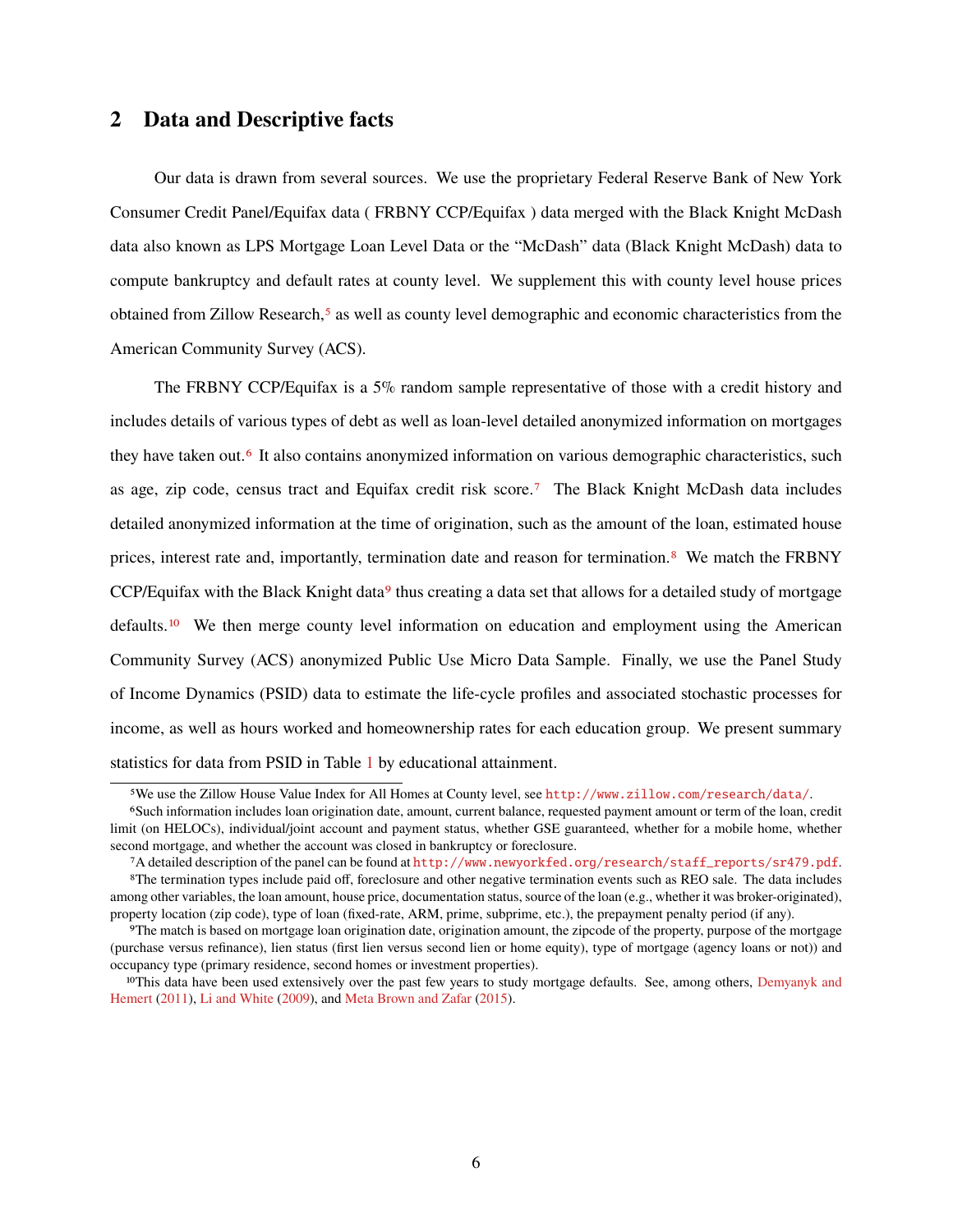<span id="page-7-0"></span>

|                             | Low Educ |       |         | High Educ |         |        |         |
|-----------------------------|----------|-------|---------|-----------|---------|--------|---------|
|                             | mean     | sd    | median  |           | mean    | sd     | median  |
| Hours Worked 1810.66 981.83 |          |       | 2024.00 |           | 2082.44 | 841.29 | 2100.00 |
| Ownership                   | 0.56     | 0.50  | 1.00    |           | 0.71    | 0.45   | 1.00    |
| Age                         | 42.05    | 10.34 | 42.00   |           | 43.17   | 10.63  | 43.00   |

Table 1: Hours and Ownership Summary Statistics

Source: PSID 2000-2006. All variables refer to the household head between age 25 and 60. Observations: Low Education 10407; High Education 6961.

### **2.1 Institutional Features**

Individuals can file for bankruptcy either under Chapter 13, or if eligible, under Chapter 7. Those filing under Chapter 13 get to keep all their assets but have to agree to a repayment plan typically over five years and as a function of their usual earnings. After that period all debt will be discharged. By contrast those filing under Chapter 7 have all their debt immediately discharged but have to give up their assets, including their housing equity. However, the way this is done varies by state: each state defines a homestead exemption, which is an amount of protected housing equity that creditors cannot access. So if housing equity is below the exemption the individual keeps the house. If it is above, then the house is sold and the amount of equity remaining after any mortgage has been repaid and after the exemption is accounted for is handed over to the creditors as part repayment of the unsecured debt. Homestead exemptions vary across the states of the US from nothing to an unlimited amount (as in Florida, for example).

BAPCPA limited the eligibility to Chapter 7 to those with incomes below the state median income. Finally, the other key feature of the institutional set up is the extent to which mortgage lenders can access other financial assets to repay any equity not covered by the sale of a house under repossession by obtaining a so called Deficiency Judgment or mortgage lender Recourse (see [Ghent and Kudlyak,](#page-37-13) [2009;](#page-37-13) [Li and Oswald,](#page-38-11) [2017,](#page-38-11) for instance). These features make mortgage default and bankruptcy interrelated and their design provides alternative tradeoffs between the insurance value of bankruptcy and the moral hazard they induce. The institutional details across the US are given in Appendix Table [D.2.](#page-49-0)

#### **2.2 Descriptive Facts on Bankruptcy**

Table [2](#page-8-0) presents the annual non-business bankruptcy and mortgage default rates in our sample. About 1% of individuals file for bankruptcy, and in our sample period three quarters of these file under Chapter 7.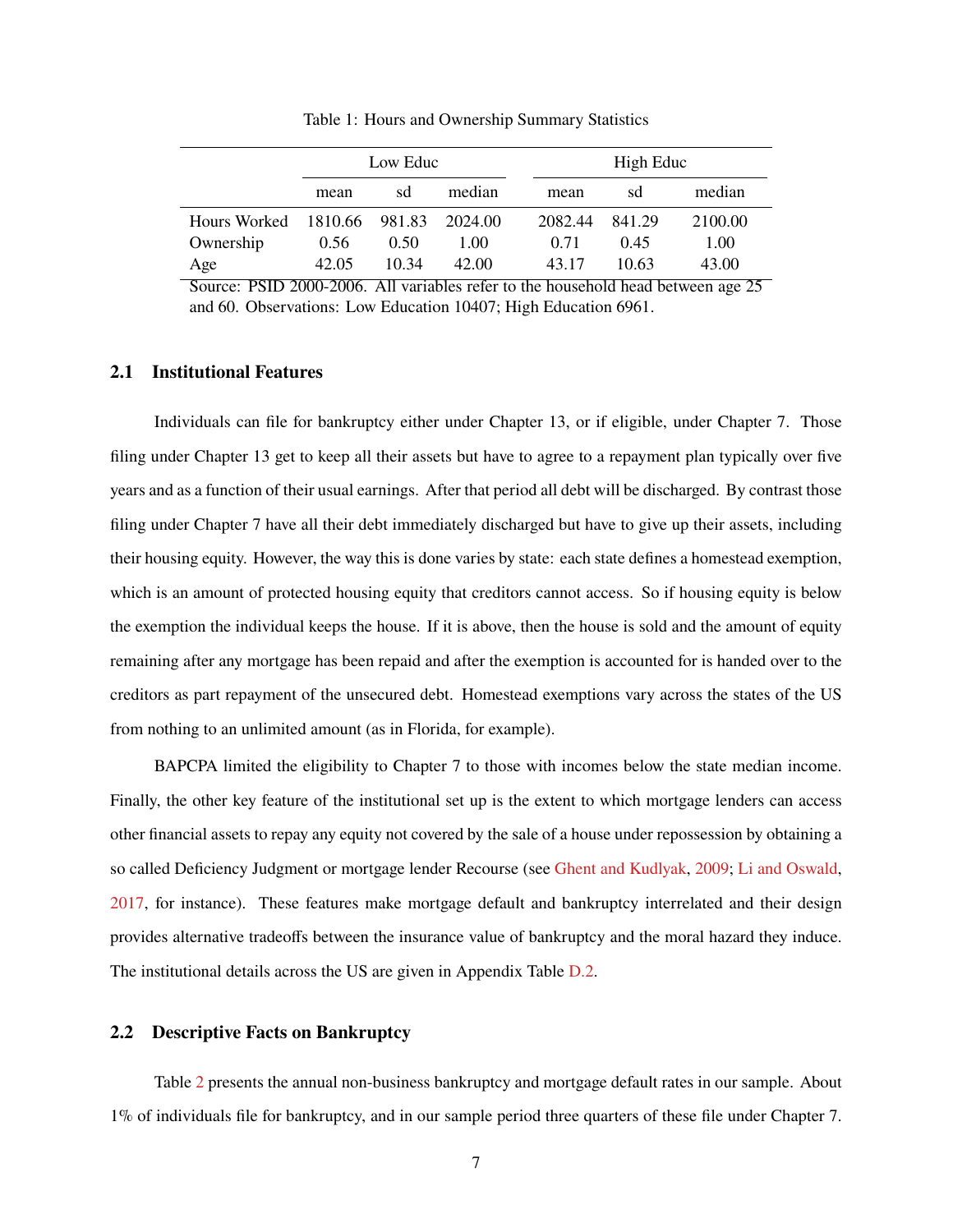<span id="page-8-0"></span>About 2.1% mortgage borrowers default on their mortgage.

|       |       | Chapter 7 (‰) Chapter 13 (‰) Total bankruptcy (‰) Mortgage Default (%) |       |
|-------|-------|------------------------------------------------------------------------|-------|
| 7.634 | 2.210 | 9.222                                                                  | 2.130 |

Table 2: Average Bankruptcy and Default Rates

Notes: Number of observations=21822. Mortgage default is defined as 60 days or more past due. This is an average over county-level data for years 2000-2006. Authors' calculations based on CCP and Black Knight McDash data.

Time trends in non-business bankruptcy filings and mortgage defaults are depicted in Figure [1.](#page-8-1) The spike in Chapter 7 bankruptcies in 2005, followed by a speedy decline, is associated with the introduction of the BAPCPA reform, which introduced a means test for filling under Chapter 7 and led to a rush to file before the rules changed. Our model will be fit to the period before the implementation of this reform; amongst other counterfactuals we will also offer our version of the impact of this reform. The following years are marked by the Great Recession and the associated upheaval in the housing and mortgage market, which is beyond the scope of our paper.

<span id="page-8-1"></span>

Figure 1: Bankruptcies by Chapter and Mortgage Default over Time

Note: The vertical red line indicates enactment of the BAPCPA reform in October 2005. Authors' calculations based on CCP and Black Knight McDash data

We now describe how the bankruptcy and mortgage default relate to individual characteristics and the institutional framework by a regression. Since we do not observe individual level education we run the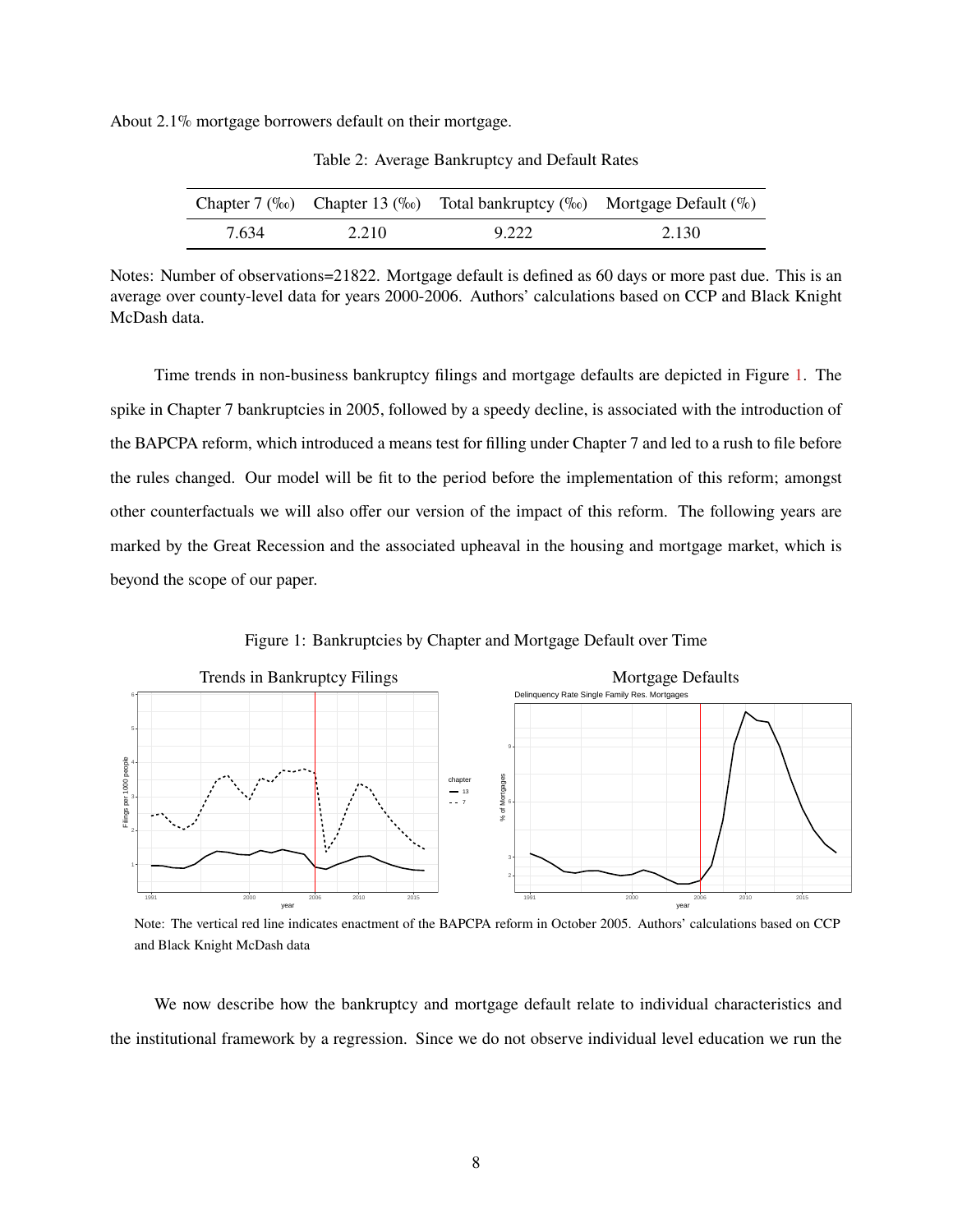regression at the county level using the log-odds ratio as a dependent variable:

<span id="page-9-0"></span>
$$
\log\left(\frac{y_{jt}}{1 - y_{jt}}\right) = \gamma_0 + \gamma_1 \text{College}_{j,2010} + \beta X_{jt} + \varepsilon_{j,t},\tag{1}
$$

where  $y_{j,t}$  represents in turn overall bankruptcy rate, Chapter 7, Chapter 13 and mortgage default in county *j* and period *t*. We define two education groups, a high level which includes all those with a college degree and more and a lower level, comprising the rest. Hence, College*j*,2010 is the percentage of the population of *j* in year 2010 with a college degree or more. *Xjt* is a set of control variables. At county-year level we include the Zillow house price index, the default rate, and when explaining default behaviour, the bankruptcy rate. At county level but fixed to 2010, we include the homeownership rate. Finally, the state legal environment is captured by whether the state offers lender recourse, whether homestead exemption is unlimited, and if not, the size of the homestead exemption. We report the regression results in Table [3.](#page-10-0)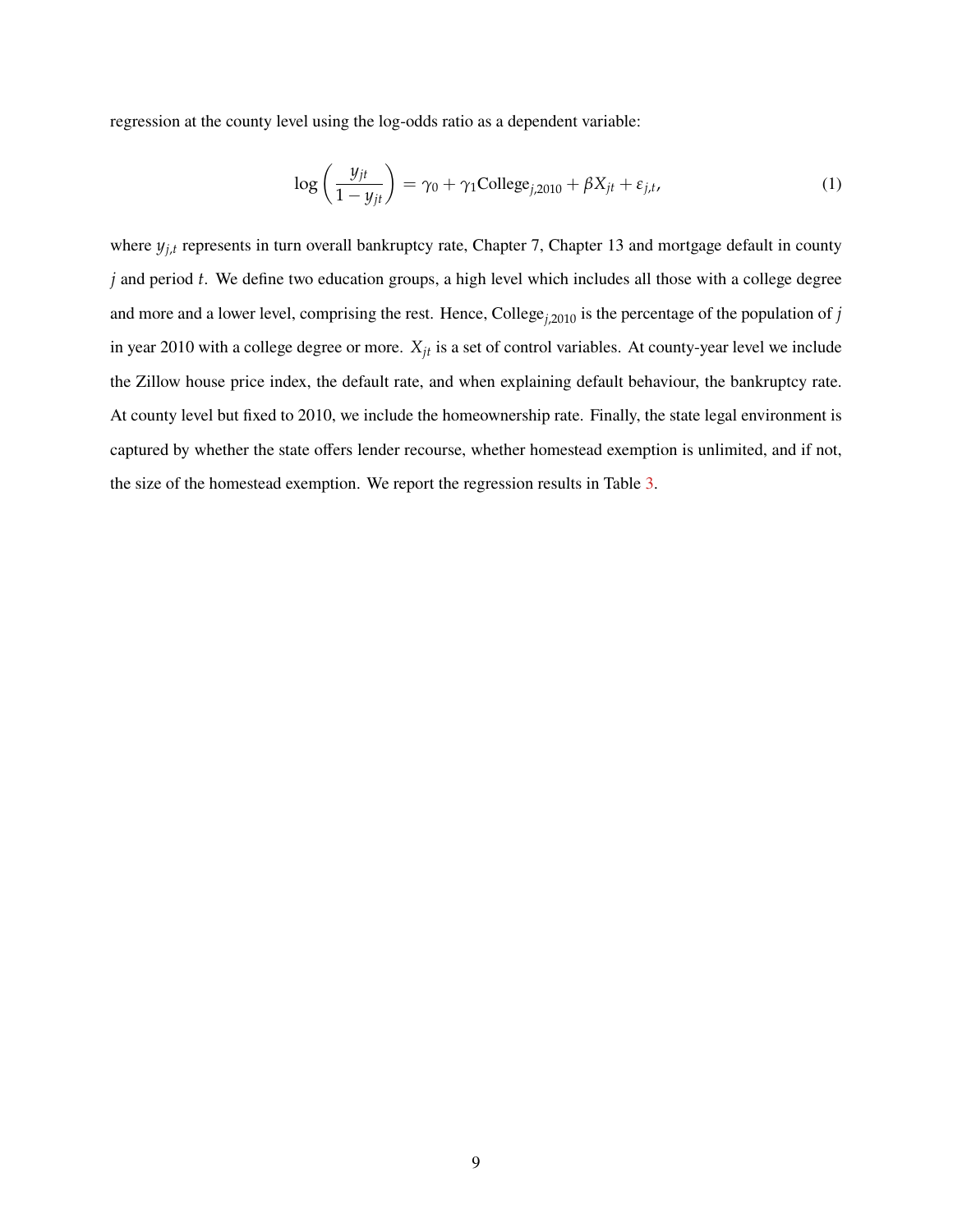|                          | <b>Bankruptcies</b> | Chapter 7   | Chapter 13  | Default     |
|--------------------------|---------------------|-------------|-------------|-------------|
| House Price              | $-0.060***$         | $-0.052***$ | $-0.121***$ | $-0.101***$ |
|                          | (0.004)             | (0.005)     | (0.007)     | (0.005)     |
| Default Rate             | $1.113***$          | $0.677*$    | $2.290***$  |             |
|                          | (0.259)             | (0.308)     | (0.504)     |             |
| Ownership Rate           | $-0.127$            | 0.135       | $0.906***$  | $-0.939***$ |
|                          | (0.114)             | (0.125)     | (0.194)     | (0.124)     |
| Recourse                 | $-0.048+$           | $-0.051$    | $-0.080$    | $-0.107***$ |
|                          | (0.028)             | (0.032)     | (0.050)     | (0.031)     |
| Homestead Exemption (\$) | 0.002               | $0.007**$   | $-0.007*$   | 0.002       |
|                          | (0.002)             | (0.002)     | (0.004)     | (0.002)     |
| Unlimited Exemption      | $-0.285$            | $-0.727**$  | 0.473       | $-0.093$    |
|                          | (0.207)             | (0.229)     | (0.351)     | (0.229)     |
| $\%$ College or More     | $-0.026***$         | $-0.028***$ | $-0.043***$ | $-0.037***$ |
|                          | (0.001)             | (0.001)     | (0.002)     | (0.001)     |
| <b>Bankruptcy Rate</b>   |                     |             |             | $0.057***$  |
|                          |                     |             |             | (0.009)     |
| # Obs.                   | 5846                | 5391        | 2642        | 4994        |
| R <sub>2</sub>           | 0.196               | 0.174       | 0.371       | 0.330       |

<span id="page-10-0"></span>Table 3: Association of Bankruptcy and Mortgage Default with Institutional and Other Characteristics

Note: Annual County-level data between 2000 and 2006, hence an observation is a county-year pair. The dependent variables are the log-odds ratios of the respective bankruptcy or default rates by county and year. As a result, the analyses exclude county year observations with zero bankruptcies or defaults. House price is the Zillow house value index at county-year level; Ownership Rate is by county but fixed at 2010; Recourse classifies states into having mortgage recourse for lenders; Homestead Exemption is in 10000 dollars; and Unlimited exemption is a dummy equal to one if the state has unlimited homestead exemption and zero otherwise. Authors' calculations based on CCP and Black Knight McDash data.  $* p < 0.05$ ,  $** p < 0.01$ , \*\*\*  $p < 0.001$ .

More generous bankruptcy provisions increase the demand for credit but the amount of credit supplied declines pushing up interest rates, reducing the equilibrium amount of unsecured debt. This interplay between insurance offered by generous provisions and moral hazard is central to the motivation of our paper and lies at the heart of discussions in [Gropp et al.](#page-37-3) [\(1997\)](#page-37-3) and [Mitman](#page-38-0) [\(2016\)](#page-38-0). The interplay between these two forces is demonstrated in the table: The size of the homestead exemption is not associated with higher or lower rates of bankruptcy, implying increased moral hazard is fully counteracted by reduced supply of credit. When we consider the states with unlimited exemption, which effectively allow people to borrow and shelter the assets into housing we find reduced levels of bankruptcy reflecting an even stronger reaction in the supply of credit. The next two columns show opposing associations for Chapters 7 and 13. Interestingly, the difference across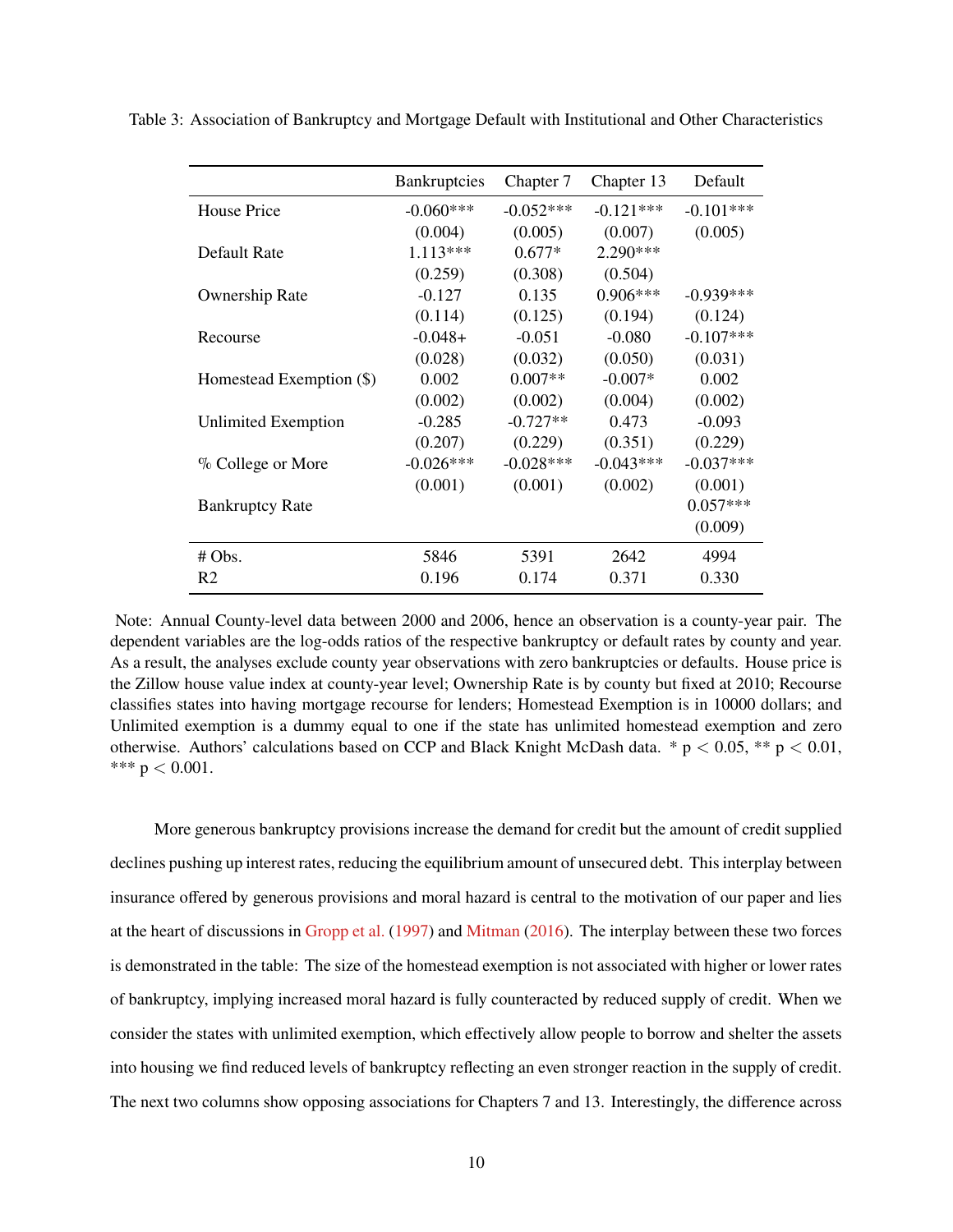chapters carries over to the unlimited exemption, which is positively associated with the rate of Chapter 13 bankruptcy but negatively with the rate of chapter 7 filings. Whether a state allows for recourse is not significantly associated with bankruptcy, but as we expect it reduces the default rate (last column), because it becomes more costly to the individual since their other assets can be seized to pay for the uncovered loan.

**Education** may be a particularly important factor in driving both behavior towards bankruptcy and the risks that people face, which are reflected in differences in the income process. Higher education individuals earn more but their income is subject to higher variance shocks (for example, [Meghir and Pistaferri,](#page-38-12) [2004\)](#page-38-12). These different processes will imply different borrowing and savings behavior and different resilience to shocks. In understanding the value of alternative bankruptcy arrangements and how well they are targeted it is thus important to allow for this heterogeneity, which is one of the motivations of the paper.

<span id="page-11-0"></span>Table [3](#page-10-0) demonstrates a strong association between education bankruptcy filing rates and mortgage default rates. To quantify the effect, Table [4](#page-11-0) shows how the coefficients in the regression translate to different predicted rates of bankruptcy and default, which we use for estimation: the rates of bankruptcy and default are more than fifty percent higher for the low education group.

| Rate                                       | High Education Low Education |       |
|--------------------------------------------|------------------------------|-------|
| Total Bankrupty Filing Rates (‰)           | 7.72                         | 11.40 |
| Chapter 7 Filing Rate( $\%$ <sup>o</sup> ) | 5.79                         | 8.79  |
| Chapter 13 Filing Rate $(\%_0)$            | 2.08                         | 3.96  |
| Mortgage Default Rate $(\%)$               | 1 67                         | 2.88  |

Table 4: Predicted Rates of Bankruptcy and Default by Education

Note: Prediction of bankruptcy filing rates and mortgage default rates by educational achievement in countylevel data. We take the group of counties with % of college below the 25-th percentile as reference level for low education and compute the predicted value for a high educated county (above the 75-th percentile) using the estimate for  $\gamma_1$  in [\(1\)](#page-9-0), as shown in Table [3.](#page-10-0)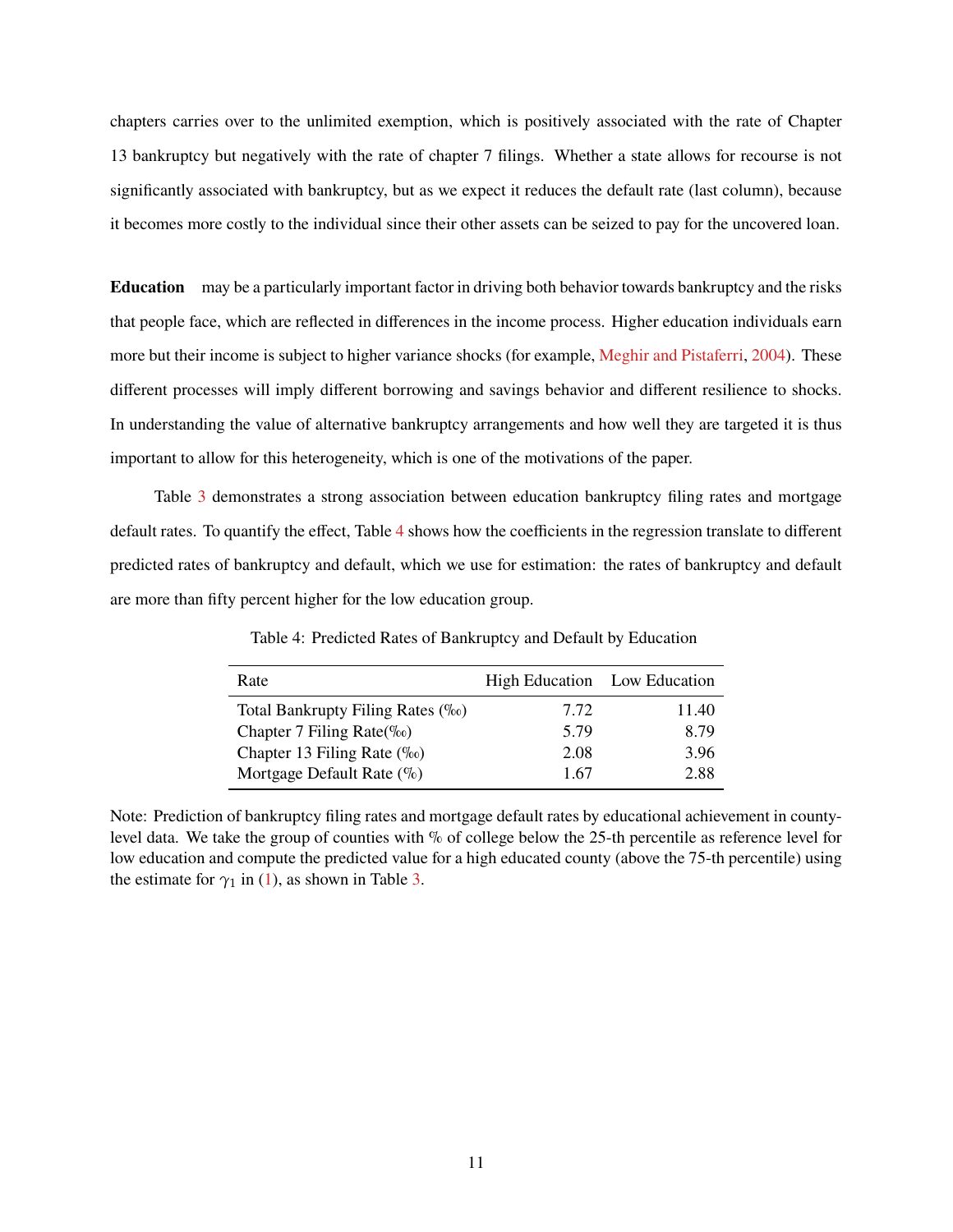### <span id="page-12-0"></span>**3 Model**

### **3.1 Overview**

Individuals are life cycle expected utility maximizers. The active life period starts at age 25 and lasts until age  $T = 60$ , the last period we explicitly model.<sup>[11](#page-1-0)</sup> Individuals differ by their completed level of schooling, but are identical in all other respects ex ante. They face persistent wage rate and house price uncertainty. Given this, in each period they decide how much to consume, work and save. They can either rent a house or buy one of a range of different sizes. Selling a house is subject to transaction costs. Houses are financed by a long term mortgage contract of a finite number of periods and secured against the value of the house. The mortgage interest rate depends on the probability of defaulting on the mortgage. Individuals can also obtain unsecured loans at an interest rate that is a function of the probability of bankruptcy and is set so that the expected profits of making the loans are zero.

Finally, indebted individuals can file for bankruptcy under Chapter 7 or Chapter 13. Depending on the institutional arrangements in place they may have to give up their house to repay some of the delinquent debt, if they file under Chapter 7. Under Chapter 13 they will have to agree on a repayment scheme, deducted at source from their wages for a random number of periods of fixed expected duration. In addition to filing for bankruptcy they can separately decide to default on their mortgage. In this case, the recourse legislation in place governs the extent to which they have to use their other assets to cover the remaining mortgage.

We next describe the essential elements of the model and provide examples of some of the value functions and choices. A detailed description of the model is provided in Appendix [A.](#page-39-0)

### **3.2 Preferences**

Households derive utility from consumption of a composite non-durable consumption good *c*, leisure, and housing good *h*.[12](#page-1-0) Labor supply decisions are modeled as choices from a set of five hours values  $l \in \{l_1, l_2, \ldots, l_5\}$  where  $l_1 = 0$  hours and  $P \equiv 1 \, [l > 0]$  and *L* is maximal leisure time. Houses come in *H* sizes,  $h \in \{\underline{h}, h_1, \ldots, h_H\}$  and  $H = 1$  [ $h > \underline{h}$ ]. Only the smallest type  $\underline{h}$  is also available for rent. The

<sup>&</sup>lt;sup>11</sup>This simplification is made for computational purposes and focuses the model on periods where housing decisions and mortgage repayment are central.

<sup>12</sup>We use "individuals", "households" and "agents" interchangeably.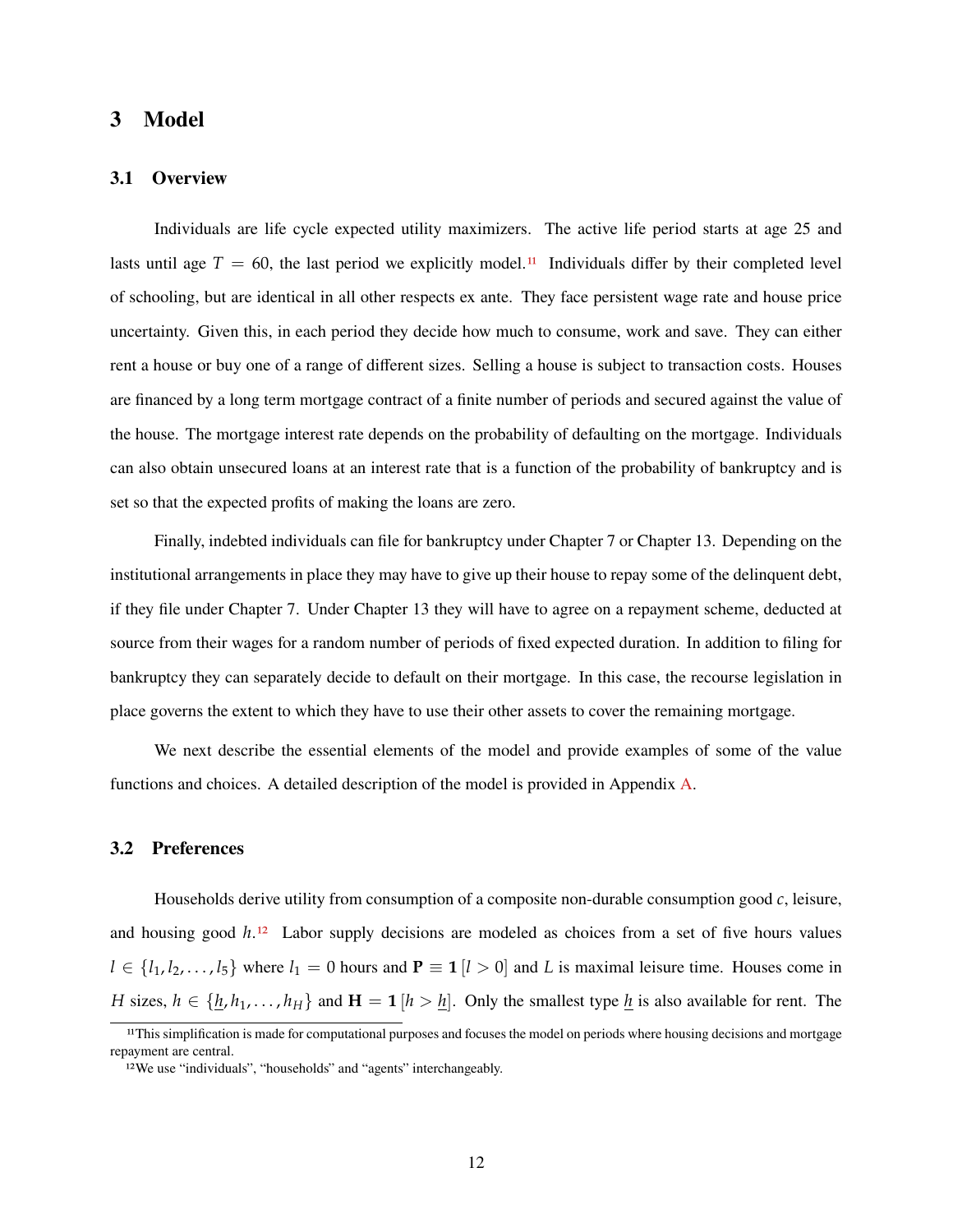per-period utility function for individuals of education level *e* is

$$
u_e(c,l,h) = \frac{\left(c^{\omega_e} (L-l - \mathbf{P}\theta_{Pe})^{1-\omega_e}\right)^{1-\gamma}}{1-\gamma} \exp\left(\theta_{He}h\right) + \mu_e \mathbf{H}h,
$$
\n(2)

where *θPe* denotes the fixed cost of working. The additive term *µe***H***h* makes preferences nonhomothetic, and the sign of  $\mu_e$  governs whether housing is a necessity or a luxury as in [Attanasio et al.](#page-37-14) [\(2012\)](#page-37-14).

#### **3.3 House Prices**

We normalize the unit price of housing to be 1 at the time of purchase and thereafter we assume house prices follow an autoregressive process with idiosyncratic shocks  $\epsilon_{it}$ :

<span id="page-13-1"></span>
$$
p_{it} = \rho_p p_{it-1} + \epsilon_{it-1} \text{ with } p_{i0} = 1 \text{ and } \epsilon_{it} \sim N(0, \sigma_p^2). \tag{3}
$$

We abstract from aggregate shocks, which lead to a number of complications that are beyond the scope of this paper.

#### **3.4 Labor productivity**

Log hourly wages of an individual with education level *e* grow deterministically with age *t* and are subject to idiosyncratic shocks as follows,

<span id="page-13-0"></span>
$$
\ln y_{it} = e_i + f^e(t) + w^e_{it}, \tag{4}
$$

where  $f^e(t)$  is an education specific polynomial in age (*t*) and  $w^e_{it}$  follows an age-*t*-dependent Markov chain of order one, where – importantly – *both state space and transition matrix* of the Markov chain depend on age and education level *e*. We interpret  $w_{it}^e$  as the wage residual, and include it in the consumer's state space. We take this representation of the wage process from [De Nardi et al.](#page-38-13) [\(2020\)](#page-38-13) and estimate it on PSID data following their procedure (see Appendix [B\)](#page-44-0). We suppress the index for education *e* henceforth but note that all preference parameters are separately estimated for each group. In case of a labor supply choice of  $l = 0$ , the individual receives benefits *b* instead of labor income  $y \times l$ .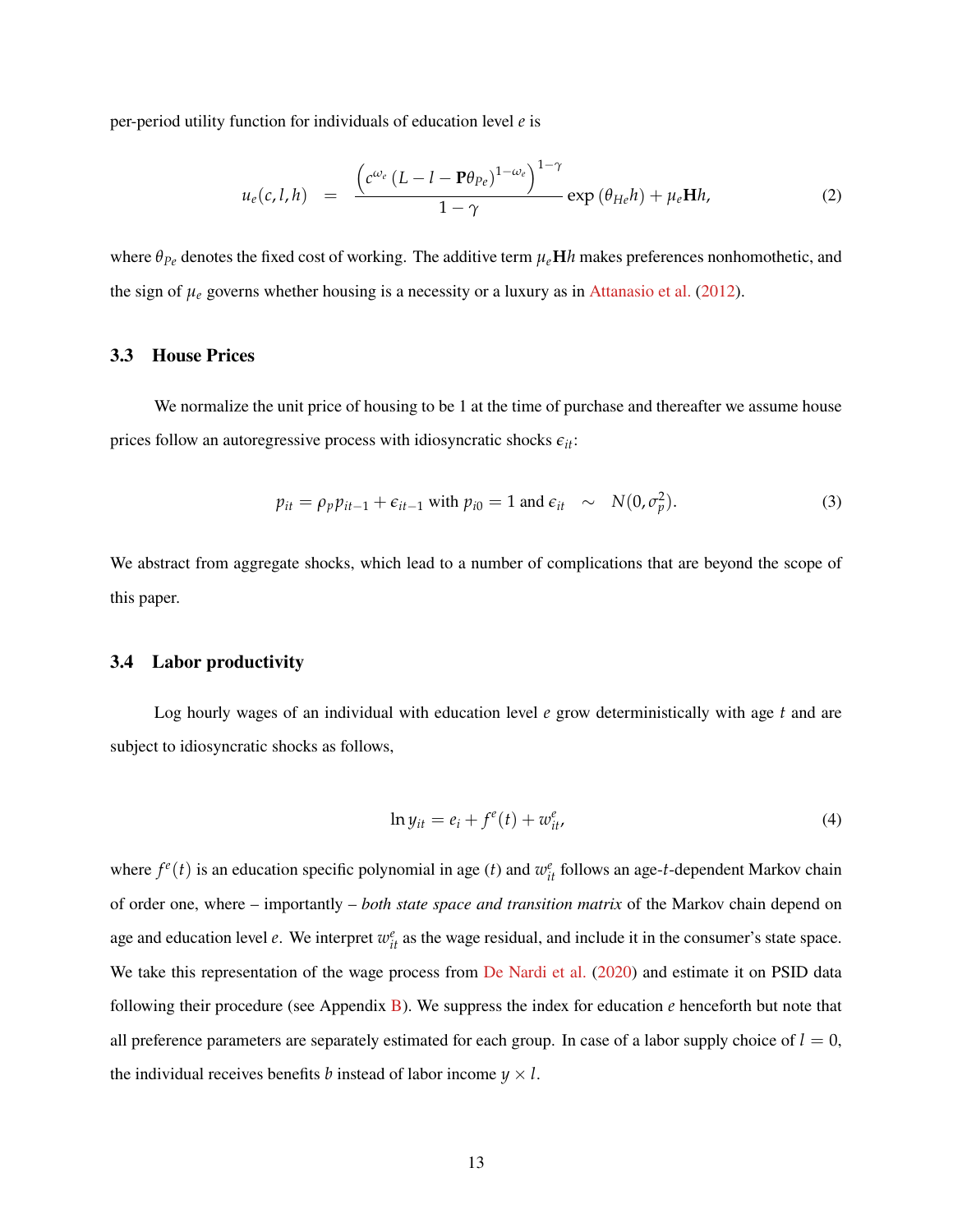#### **3.5 Catastrophic Spending Shocks**

In addition to wage and house price shocks, the individual is also subject to the arrival of catastrophic spending shocks. As pointed out in [Sullivan et al.](#page-38-14) [\(2000\)](#page-38-14), the main reasons cited for consumer bankruptcy are job loss (67.5% of respondents), family issues like divorce (22.2%), and medical expenses (19.3%). We introduce an independently distributed spending shock to capture the latter two categories, over and above our income and price shocks. We adopt the setup and calibration in [Livshits et al.](#page-38-8) [\(2007\)](#page-38-8), which estimate dollar values for spending shocks from individual level medical spending data. We denote the spending shock by  $a \in \{0, 32, 102\}$  (in \$1000), and the probability of spending shock *a* arising by  $\pi_a(\underline{a})$  (see Table [5\)](#page-22-0).

### **3.6 Institutions Governing Bankruptcy and Mortgage Default**

Under Chapter 7, all non-exempt assets are seized to help repay the debt and the remaining debt is discharged. The extent to which housing equity has to be used for debt repayment is regulated by the state's homestead exemption (*ξ*), which varies from zero to the entire value of the house. Under Chapter 13, by contrast, filers keep their house regardless of the exemption level but they sign up to a repayment plan stipulating debt repayments for as long as they are in the *bankruptcy punishment state*. In our model exit from such a state is random with a probability of 20% each year leading to an average duration of 5 years.[13](#page-1-0) Note that Chapter 13 is only an option if the creditor can expect to recoup at least as much as under a Chapter 7 liquidation. Associated with filing for bankruptcy are certain costs: First, the individual is excluded from financial markets for the duration of the punishment. Second, bankruptcy incurs a chapter specific psychic costs,  $\lambda_{je}$ ,  $j = 7$ , 13, associated with the stigma of a bad credit record.

Homestead exemption is a legal clause which exempts certain amount of home equity from liquidation. As a result, if an owner finds himself with unsecured debt and at the same time has equity in the home below the exemption level, he could file for bankruptcy without risking losing his home in a forced sale, since the unsecured lender is prevented from claiming the exempt equity. If an owner in excess of the exemption limit files for Chapter 7, he loses the house, which is sold at market price, but he gets to keep the exemption level from the proceeds of the sale.

The second institution concerns default on mortgage debt. An owner may default if the mortgage debt is higher than the equity value of the house, although even then he may decide not to because defaulting is

<sup>&</sup>lt;sup>13</sup>We set the exit to be random so as to avoid introducing an extra state variable in the model.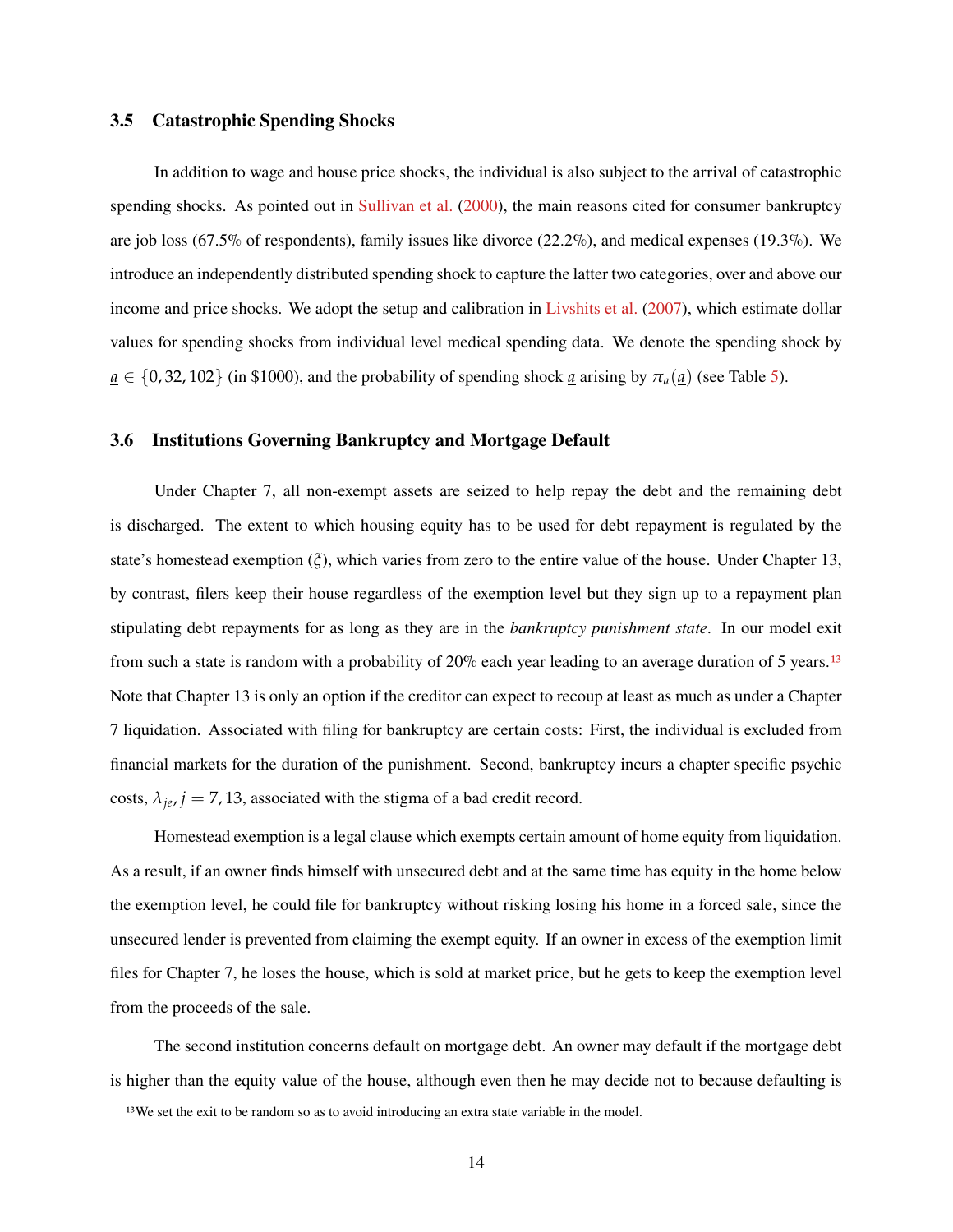costly.[14](#page-1-0) Additionally, after default the owner becomes a renter and the house is sold to recover the debt. In all but seven US Statesa lender may lay claim to a fraction of other assets via recourse (we denote the probability of success of a resulting deficiency judgment as  $\psi \in [0,1]$ ) to cover remaining outstanding debt after default [\(Ghent and Kudlyak,](#page-37-13) [2009\)](#page-37-13).

#### **3.7 Financial Market**

In our model financial institutions borrow at a fixed interest rate *r* from the world market and issue unsecured debt and mortgages ensuring zero profits on each type of debt. We now describe the terms under which this debt is supplied.

#### **3.7.1 Mortgage Market**

A mortgage is a loan of a fixed initial amount  $m_0 = (1 - \chi)p_0h$ , depending on the value of the house on which it is secured ( $p_0h$ ), and bearing a fixed interest rate  $r_m$ , leading to constant payments  $\kappa(m_0)$ , computed using the standard amortization formula, over its exogenously given term  $T_m < T$  years.<sup>[15](#page-1-0)</sup> The term  $\chi$  represents the mandatory downpayment. Using the prime to denote the next period, the loan amount evolves according to

$$
m' = (1 + r_m)m - \kappa(m_0)
$$
\n<sup>(5)</sup>

To adjust the loan for the individual default risk over the term we define a price that will ensure zero profits on each individual mortgage contract (see [Kaplan et al.,](#page-38-15) [2020\)](#page-38-15). Thus, the individual will be making repayments based on the nominal value of the loan  $m_0 = (1 - \chi)p_0h$  but will only receive  $(1 - \chi \times q_{m_0})p_0h$ , where  $q_{m_0}$  is the price of the loan. To see how this is set, define as  $d(x)$  the default indicator at state of the world *x*, which includes wages, the house value, the outstanding mortgage as well as net financial assets. The mortgage price is then determined according to the recursive formulation

<span id="page-15-0"></span>
$$
q_m(m|S) = \frac{1}{m(1+r_m)} \mathbb{E}_{w'|w,p'|p,\underline{a}} \left\{ d' \left( \delta_d p'h' \right) + (1-d') \left[ \kappa + q_m(m'|S')m' \right] \right\},\tag{6}
$$

where  $\mathbb{E}_{w'|w,p'|p,q}$  is the expectation operator taken over all future states, included in the full state space *S*,

<sup>&</sup>lt;sup>14</sup>see [Bajari et al.](#page-37-15) [\(2008\)](#page-37-15) and [Guiso et al.](#page-37-16) [\(2009\)](#page-37-16) for discussions of these issues

<sup>&</sup>lt;sup>15</sup>The standard amortization formula is  $\kappa(m) = m \frac{r_m (1+r_m)^{T_m-t}}{(1+r_m)^{T_m-t}-1}$  $\frac{r_m(1+r_m)}{(1+r_m)^{T_m-t}-1}$ .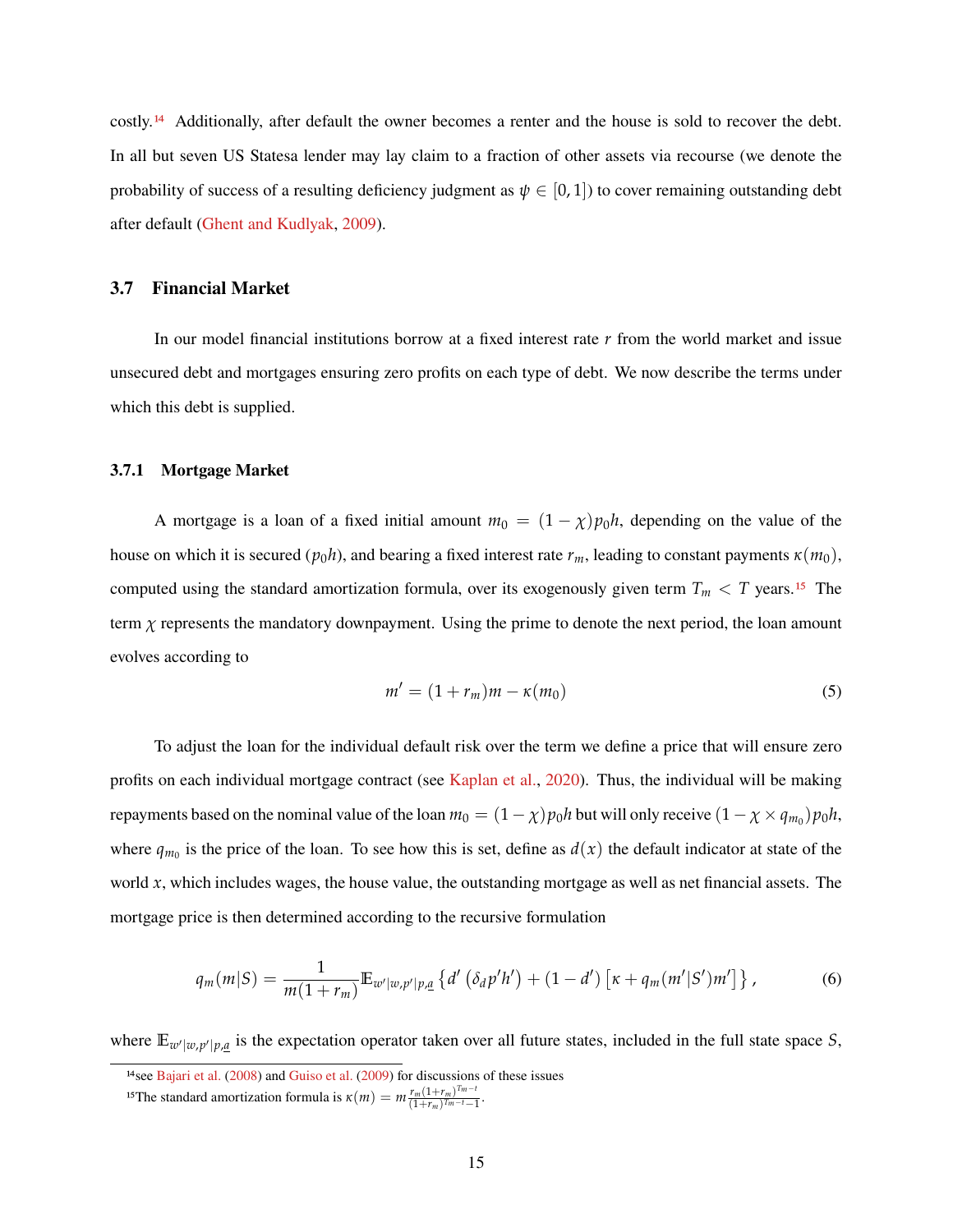introduced below,  $m'$  is the outstanding loan at the beginning of the period before the default decision. The curly bracket in [\(6\)](#page-15-0) describes the repayment to the mortgage lender in case of default  $(d' = 1)$ , when the house is sold in foreclosure at a discount  $\delta_d < 1$ , and in the case of continuing mortgage payments: The value to the lender in that case is the next payment  $\kappa$  plus the next period's pricing function times the remaining mortgage debt  $m' = (1 + r_m)m - \kappa$ .

#### **3.7.2 Unsecured Debt Market**

Individuals can take out one year unsecured loans, which they can choose to repay or file for bankruptcy as in [Chatterjee et al.](#page-37-5) [\(2007\)](#page-37-5) or [Athreya](#page-37-6) [\(2008\)](#page-37-6). The equilibrium cost of the loan needs to take into account the possibility of bankruptcy filing under Chapter 7 or 13. Under Chapter 13, a 5-year repayment plan is set, where the amount repaid each year is equal to a fifth of the amount owed. In the model we place a cap of 15% of annual earnings, reflecting the practice in courts.[16](#page-1-0) Alternatively, if the individual files under Chapter 7 (subject to eligibility) no repayments are made from future income but any available assets above an exemption level (housing in our case) is seized to repay as much of the debt as possible with the rest discharged. We define this as *non-exempt equity*, given by  $\nu = \max((1 - \phi)(ph - m) - \xi, 0)$ , with  $\phi$  a proportional transaction cost when selling the house and *ξ* the homestead exemption. In either case, the amount an individual can borrow depends on the expected repayment for the lender next period. Thus, the implicit bond price for a one-period loan is given by

<span id="page-16-0"></span>
$$
q_a(a'|S) = \frac{1}{(1+r)(-a')} \left[ -a'(1-\pi_7(a',S)-\pi_{13}(a',S)) + \pi_7(a',S)\nu\zeta + \pi_{13}(a',S)\bar{y}T_{bk} \right], \quad (7)
$$

where  $\pi_j(a', S)$  is the probability of filing for Chapter *j*, given a savings choice *a'*. The squared bracket denotes the expected repayment amount for the lender, where  $\zeta$  < 1 parametrizes inefficiency in the bankruptcy technology of the lender, that is, the lender recovers only *ζν* from a Chapter 7 bankruptcy. Hence, expression [\(7\)](#page-16-0) for a renter (or an owner with only exempted equity, such that  $\nu = 0$ ) implies a smaller unsecured loan than for an owner with  $\nu > 0$ , all else equal. Notice that decreasing homestead exemption *ξ* will increase *ν*, and therefore ceteris paribus will lead to larger unsecured borrowing. Finally, note that equation [\(7\)](#page-16-0) reduces to the familiar  $q_a(a' | S) = \frac{1}{1+r}$  if the probability of bankruptcy is zero.

<sup>16</sup>Once in a Chapter 13 repayment plan, the individual is constrained to supply sufficient labor in order to be able to make the required payments.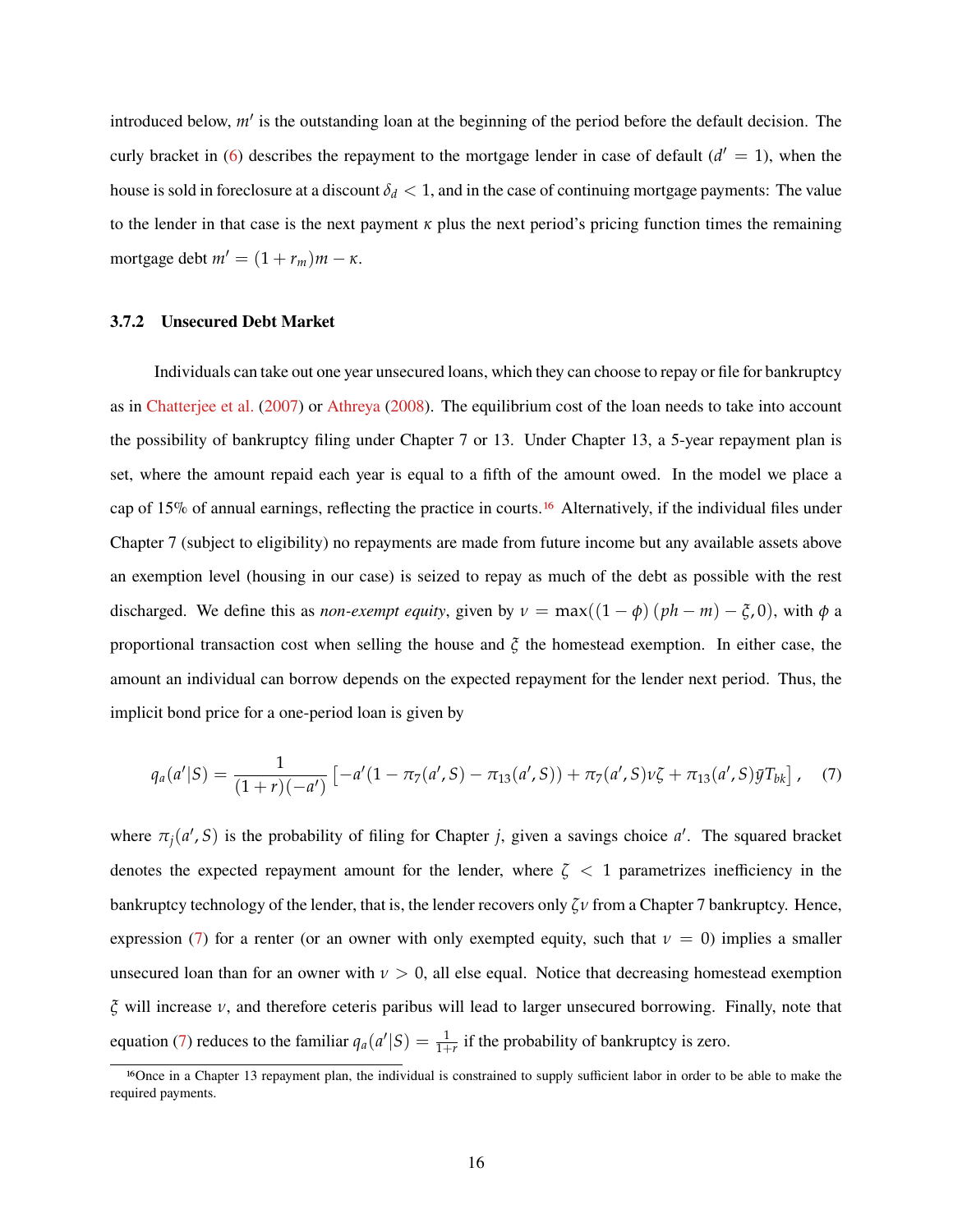### **3.8 Consumer Choice**

The household maximizes lifetime utility given by

$$
U_e = E_0 \sum_{t=1}^{T-1} \beta^t u_e (c_t, l_t, h_t) + \beta^T V_{Te}(a, h, p, m, \tau)
$$
\n(8)

with respect to sequences  $\{c_t, h_t, l_t, d_t\}_{t=1}^T$  of consumption, housing, labor supply, and a set of discrete choices *d* relating to bankruptcy and default decisions. The term  $\beta$  < 1 is the discount factor and  $V_{Te}$  is the terminal value function, which depends on the amount of home equity at the end of the active life cycle and the start of retirement. The expectation is taken with respect to contingent paths of wages, house prices, and spending shocks.

The optimization is subject to a budget constraint, whose detailed form is given with the value functions depending on the circumstances. The flow of labor income is endogenous and depends on labor supply. However, we also introduce a basic insurance  $b$ , set at  $23\%$  of median income, so that even when the individual is unemployed a low level of consumption is guaranteed. In addition, we allow for basic consumption support *c* equal to 10% of median income, which is applicable following a catastrophic consumption shock once the individual has filed for bankruptcy. Neither of these amounts vary by education.

The timing in each period is as follows: First, wage, house price and spending shocks are resolved. Then, optimal savings, housing, labor and discrete choices are made. In each period *t* < *T* − 1, in addition to the consumption decision, the renter's problem in the non-bankruptcy state is to choose the maximal value among three discrete choices, rent, buy, and file for bankruptcy either under Chapter 7 or under Chapter 13. The owner's problem in the non-bankruptcy state is to choose between staying in the existing house, selling it, defaulting on the mortgage, and filing for bankruptcy under one of the two chapters. If they are in the punishment state due to an earlier bankruptcy they choose between staying, selling or defaulting on the mortgage. In what follows we summarize key features of the choice problem and illustrate several cases that are central to our problem.

In what follows we drop the education subscript *e* without loss of clarity, to simplify somewhat the notation.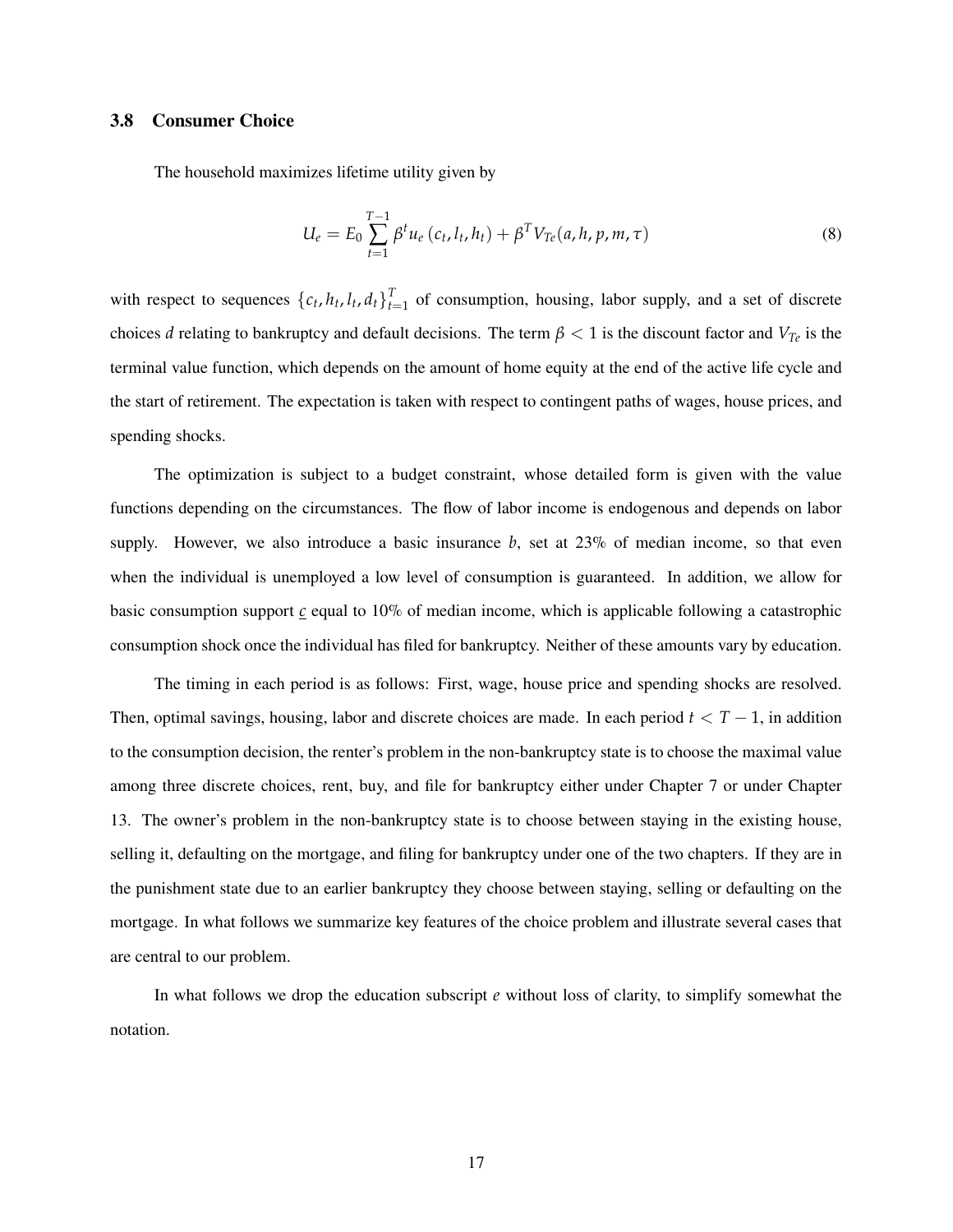#### **3.8.1 The Choice of Renters**

The state space for a renter includes their liquid assets *a*, wage *w*, and age *t*. The corresponding optimal value function is  $W(a, w, t)$ . If she has filed for bankruptcy before then her value function is denoted by  $\tilde{W}_j(a, w, t)$ , for  $j = 7, 13$ . Defining med(*y*) as state median income, we write the problem of a renter in the post BAPCPA period as:

<span id="page-18-0"></span>
$$
W(a, w, t) = \begin{cases} \max (W^{\text{rent}}, W^{\text{buy}}, W^{\text{file.7}}, W^{\text{file.13}}) & \text{if } a < 0, yl < \text{med}(y); \\ \max (W^{\text{rent}}, W^{\text{buy}}, W^{\text{file.13}}) & \text{if } a < 0, yl \ge \text{med}(y); \\ \max (W^{\text{rent}}, W^{\text{buy}}) & \text{if } a \ge 0. \end{cases} \tag{9}
$$

The restriction on the discrete choice set of the renter in [\(9\)](#page-18-0) makes explicit that one only file for bankruptcy if there exists unsecured debt. Moreover, when simulating the BAPCPA version of the model, we implement the means test by preventing individuals with labor income above med $(y)$  to file for Chapter 7. The pre-BAPCPA model corresponds to setting med $(y) = \infty$ . We define the conditional value functions next.

**Value of Buying** As an illustration, consider the value of buying  $(W^{buy})$  for an individual that is currently renting and not in bankruptcy. A prime denotes the next period and *V* denotes the owner's value:

<span id="page-18-1"></span>
$$
W^{\text{buy}}(a, w, t) = \max_{a', h, l} u(c, l, h) + \beta \mathbb{E}_{w'|w, p'|p, \underline{a}} \left[ V(S') \right] \tag{10}
$$

subject to

$$
S' = (a' - \underline{a}, w', p', n', h, t + 1),
$$
  

$$
c + a'q_a(a'|w, p, \bar{n}, h) = yl + a - \kappa((1 - \chi)p_{i0}h) - \Gamma(p_0, h, w, t),
$$
 (11)

$$
\pi_7(a'|w,h) = \mathbb{E}_{w'|w,p'|p,\underline{a}} \left[ \mathbf{1} \left[ V^{\text{file}.7} \left( S' \right) > V^{-\text{file}.7} \left( S' \right) \right] \right],\tag{12}
$$

$$
\pi_{13}(a'|w,h) = \mathbb{E}_{w'|w,p'|p,\underline{a}} \left[ \mathbf{1} \left[ V^{\text{file}.13} \left( S' \right) > V^{-\text{file}.13} \left( S' \right) \right] \right],\tag{13}
$$
\n
$$
n' = \bar{n} - 1,
$$

$$
w_{t+1}|w_t \sim \Pi_w(t), \qquad (14)
$$

$$
\mathcal{L}(\mathcal{L}) = \mathcal{L}(\mathcal{L})
$$

$$
p'|p \sim \Pi_p. \tag{15}
$$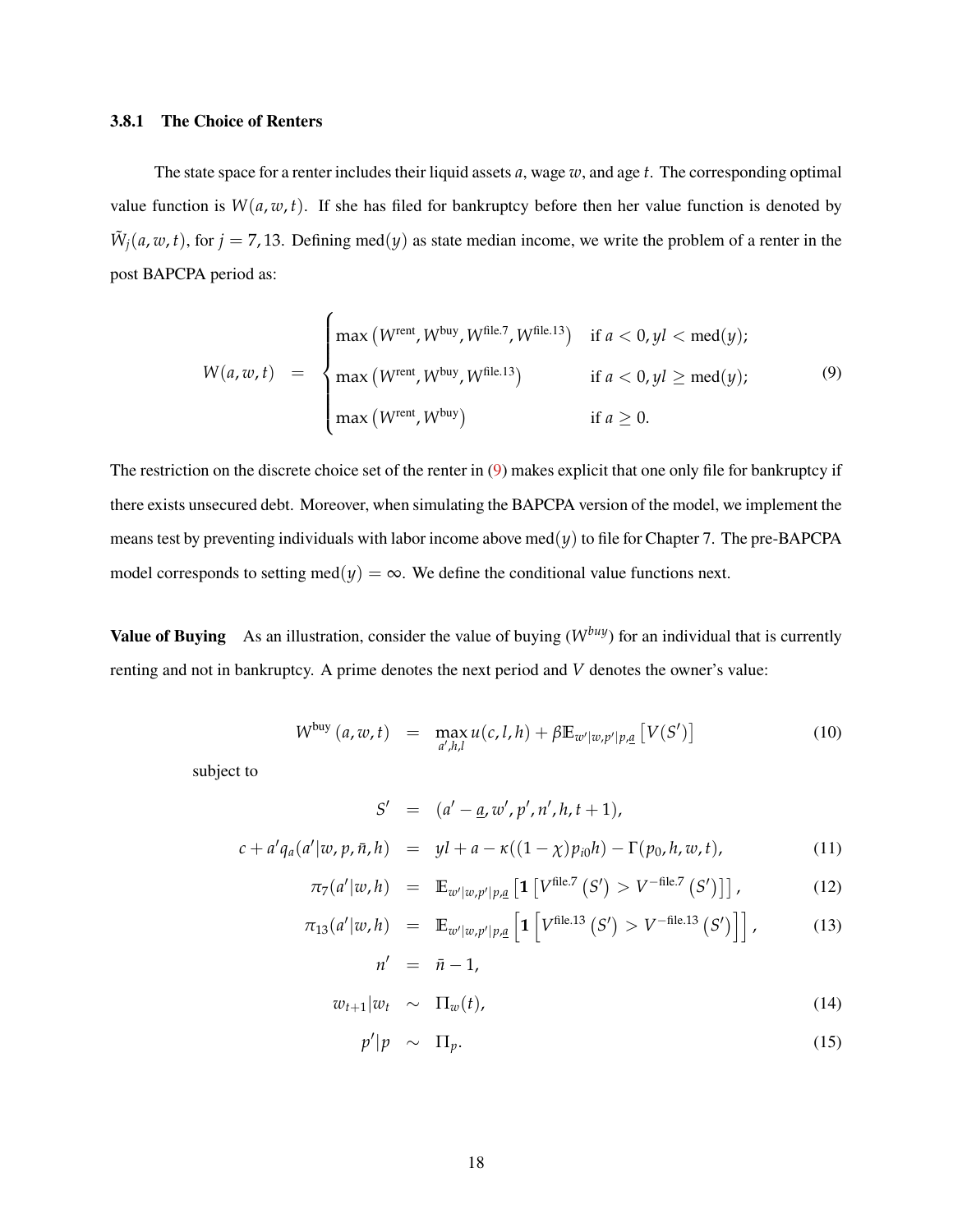The state space of the owner *S* contains liquid assets, wage shock, house price, mortgage vintage, house size and age. For simplicity, we use *vintage* of mortgage  $n \in \{\bar{n}, \bar{n} - 1, \ldots, 0\}$ , where  $n = 0$  denotes a paid-off mortgage, instead of the actual mortgage amount.<sup>[17](#page-1-0)</sup> The budget constraint of the buyer  $(11)$  includes the first mortgage payment *κ* and the downpayment  $\Gamma \equiv (1 - q_{m_0}(1 - \chi))p_0h$ , where  $q_{m_0}$  is the price of the loan given by  $(6)$ .<sup>[18](#page-1-0)</sup> The function  $q_a$ , reflecting the cost of unsecured debt, depends on mortgage debt and the house size,  $(m, h)$ , and is defined in [\(7\)](#page-16-0). The respective probabilities of bankruptcy, that drive the cost of unsecured debt, are defined in  $(12)$  and  $(13)$ . Finally, equations  $(14)$  and  $(15)$  denote the transition matrices associated to the discretizations of wage and house price processes in [\(4\)](#page-13-0) and [\(3\)](#page-13-1). We refer the reader to [A](#page-39-0)ppendix  $\overline{A}$  for details on the value functions listed in equation [\(9\)](#page-18-0), and on computation.

#### **3.8.2 The Problem of the Owner**

The problem of an owner not in a bankruptcy state is complex due to the large number of subcases, depending both on the asset position, the house value and the level of income. It is given by

$$
V(S) = \begin{cases} \max (V^{\text{stay}}, V^{\text{sell}}) & \text{if } a \ge 0, h p_t - m_t \ge 0; \\ \max (V^{\text{stay}}, V^{\text{sell}}, V^{\text{del}}) & \text{if } a \ge 0, h p_t - m_t < 0; \\ \max (V^{\text{stay}}, V^{\text{sell}}, V^{\text{file.13}}) & \text{if } a < 0, h p_t - m_t \ge 0, yl < \text{med}(y); \\ \max (V^{\text{stay}}, V^{\text{sell}}, V^{\text{file.13}}) & \text{if } a < 0, h p_t - m_t < 0, yl \ge \text{med}(y); \\ \max (V^{\text{stay}}, V^{\text{sell}}, V^{\text{def}}, V^{\text{file.13}}, V^{\text{file.14}}, V^{\text{file.15}}, V^{\text{file.16}}) & \text{if } a < 0, h p_t - m_t < 0, yl \ge \text{med}(y); \\ \max (V^{\text{stay}}, V^{\text{sell}}, V^{\text{def}}, V^{\text{file.13}}, V^{\text{file.16}}) & \text{if } a < 0, h p_t - m_t < 0, yl \ge \text{med}(y), \end{cases} \tag{16}
$$

where def denotes default,  $a \geq 0$  indicates non-negative financial assets, and  $hp_t - m_t$  is equity in the house. Again, not all discrete choices are available everywhere on the state space, as can be seen from the restrictions for each case. For example, the admissible chapter of bankruptcy depends on labor income lying below the threshold med $(y)$ , as before (whenever BAPCPA is active). The default choice is only an option if home equity is negative. In other words we assume that a person who has difficulty repaying a mortgage (say because of a negative income shock) but has positive equity in the house will always choose to sell. Owners with home equity in excess of the exemption level face eviction should they file for bankruptcy under Chapter 7. The level of homestead exemption determines whether an owner filing under Chapter 7 stays on in the

<sup>&</sup>lt;sup>17</sup>Given  $(h, p)$ , there is a one-to-one mapping between *n* and *m* in the model

<sup>18</sup>Note the i.i.d. spending shock *a* appears only in the future state of assets, hence is part of the expectations operator.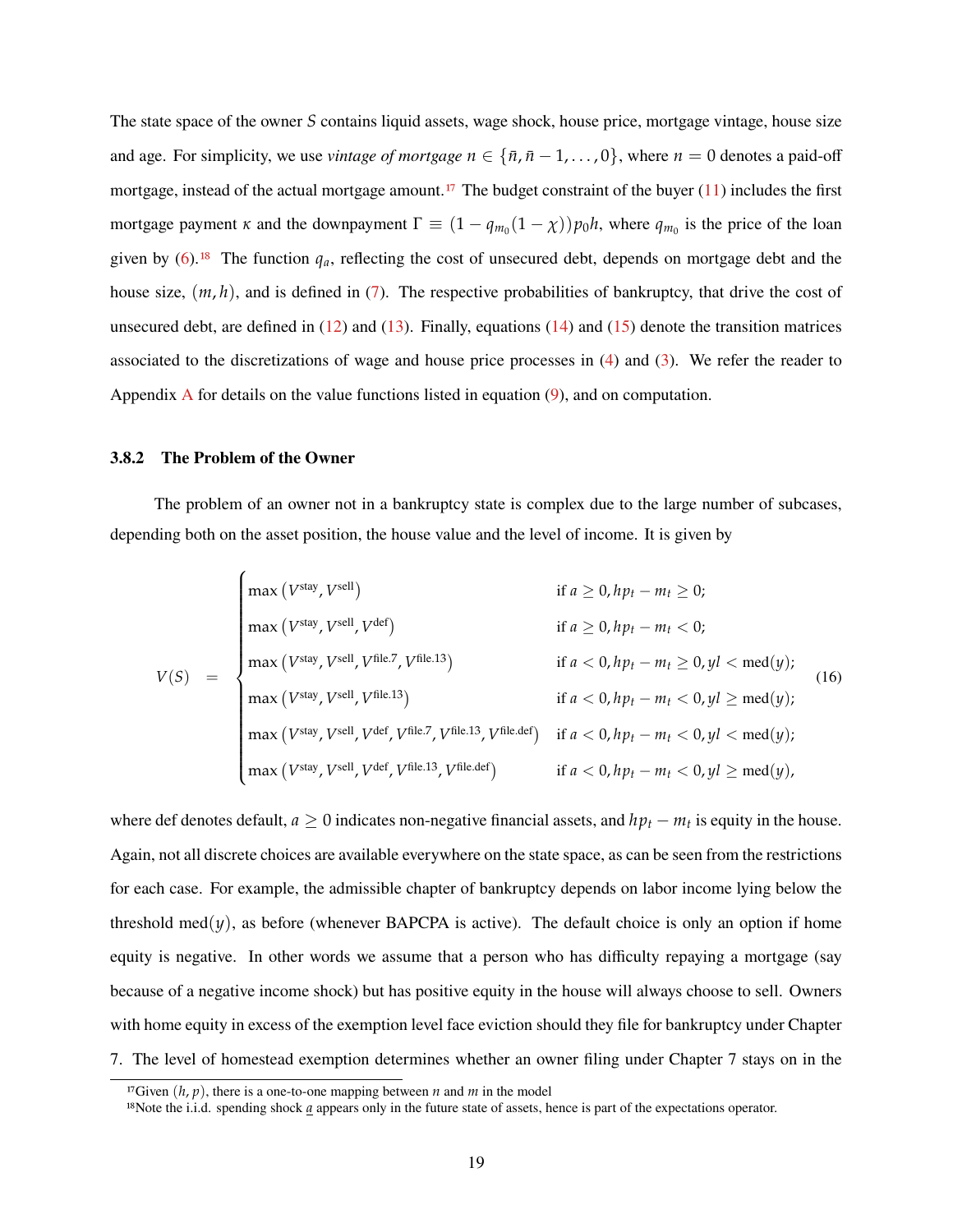house or is evicted. We define the sub-problems in Appendix [A,](#page-39-0) but we illustrate the value of default.

**Value of Default** The default value is similar to the value of selling with the exception that for a defaulter unsecured borrowing is not allowed, and a one-time utility penalty is incurred. Regarding recourse legislation, we introduce parameter  $\psi \in [0,1]$  here that relates to the probability with which negative equity ((1 –  $\varphi$ )( $ph - m$ )) will be rolled over into post default life. Notice that the future value is that of a renter, but the asset state takes into account any remaining mortgage debt  $\hat{d} \leq 0$  brought forward.

$$
V^{\text{def}}(S) = \max_{a' > 0, l \in L} u(c, l, \underline{h}) + \beta \mathbb{E}_{w'|w, \underline{a}} \left[ W(\hat{d} + a' - \underline{a}, w', t + 1) \right] \tag{17}
$$

subject to

$$
c + \frac{1}{1+r}a' = yl + a,
$$
  

$$
\hat{d} = \psi((1-\phi)ph - m).
$$

**Owner in Bankruptcy State** An owner who has declared bankruptcy but has kept his home can either remain a home owner (stay), sell or default on the mortgage. Thus his valuation is

$$
\tilde{V}_j(S) = \max\left(\tilde{V}_j^{\text{stay}}, \tilde{V}_j^{\text{sell}}, \tilde{V}_j^{\text{def}}\right), j = 7, 13.
$$

In case of default, the amount of assets that the person carries over to the next period depends both on the extent of recourse and on the amount of mortgage debt. In any case financial assets cannot be negative since the person has already filed for bankruptcy and cannot borrow. We need to provide a social safety net to individuals in bankrutpcy state, in case a negative spending shocks or a deficiency judgement arrives. In such a case, the individual receives  $u(c, l_1, h)$ , i.e. the flow utility of consuming the safety-net assignment, full leisure and the smallest house in the concerned period.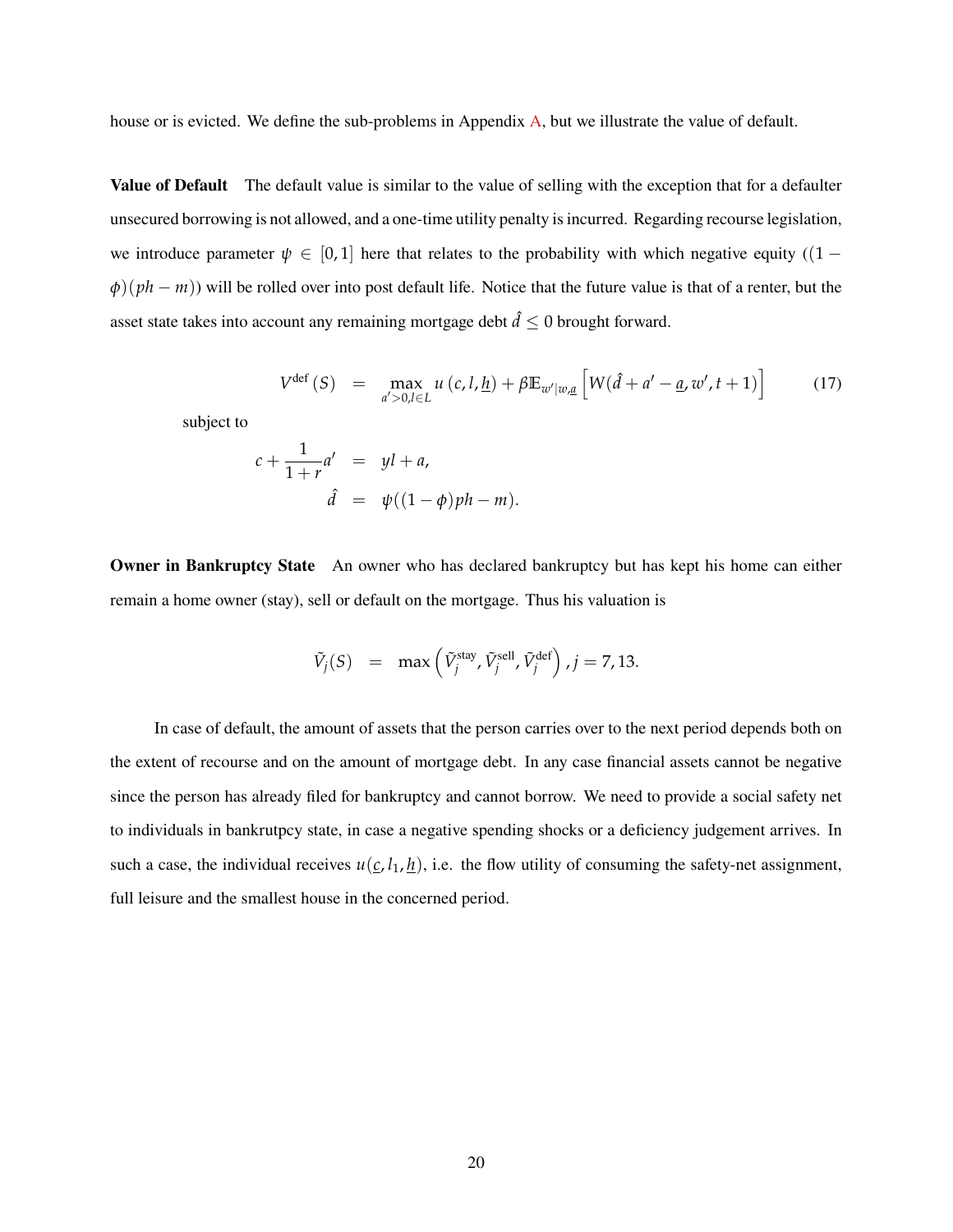Leaving the rest to Appendix [A](#page-39-0) we show here the value for the case where the owner keeps his home

$$
\tilde{V}_j^{\text{stay}}(S) = \max_{a' > 0, l \in L} u(\lambda_j c, l, h) + \beta \mathbb{E}_{w'|w, p'|p, \underline{a}} [(1 - \delta) \tilde{V}_j(S') + \delta V(S'')]
$$
(18)

subject to

$$
S' = (\max(a' - \underline{a}, 0), w', p', n', h, t + 1),
$$
  
\n
$$
S'' = (a' - \underline{a}, w', p', n', h, t + 1),
$$
  
\n
$$
c + \frac{1}{1+r}a' = a + yl - 1 [j = 13] \bar{y} - \kappa(p_0 h, r_m, T_m),
$$
  
\n
$$
j = 7, 13,
$$

where  $\delta$  is the probability of exiting the state of bankruptcy,  $\bar{y}$  is the loan payment agreed under Chapter 13 and  $\lambda_j$  is the psychic cost of a bad credit record, which depends on chapter (*j*).

### **3.8.3 Terminal Value function**

We model the active part of the life cycle until a mandatory retirement age. At that point we specific a terminal value function of the form

$$
V_T(a, h, p, m) = \theta_W \log(a + ph - m) - \theta_{BK} \mathbf{1} \left[ \text{in bankruptcy state} \right],
$$
 (19)

where  $\theta_{BK}$  is a penalty if one enters the last period in bankruptcy (BK) state.

### <span id="page-21-0"></span>**4 Parameterization and Estimation**

We limit parameter estimation to the states in group 5 in Table  $D.2$ , which we observe annually from years 2000 to 2006. The states in group 5 have similar institutions governing bankruptcy and mortgage default, in particular, they are in the same quartile of homestead exemption relative to state median income, and they allow for mortgage deficiencies.<sup>[19](#page-1-0)</sup> A number of parameters are set based on earlier results from the literature and are shown in Table [5](#page-22-0) with the exception of safety net and unemployment benefit which we chose to be very small numbers and our model simulations are not sensitive to our choices.

<sup>&</sup>lt;sup>19</sup>In principle we could estimate the model for all groups, but it would add computational burden for little extra insight.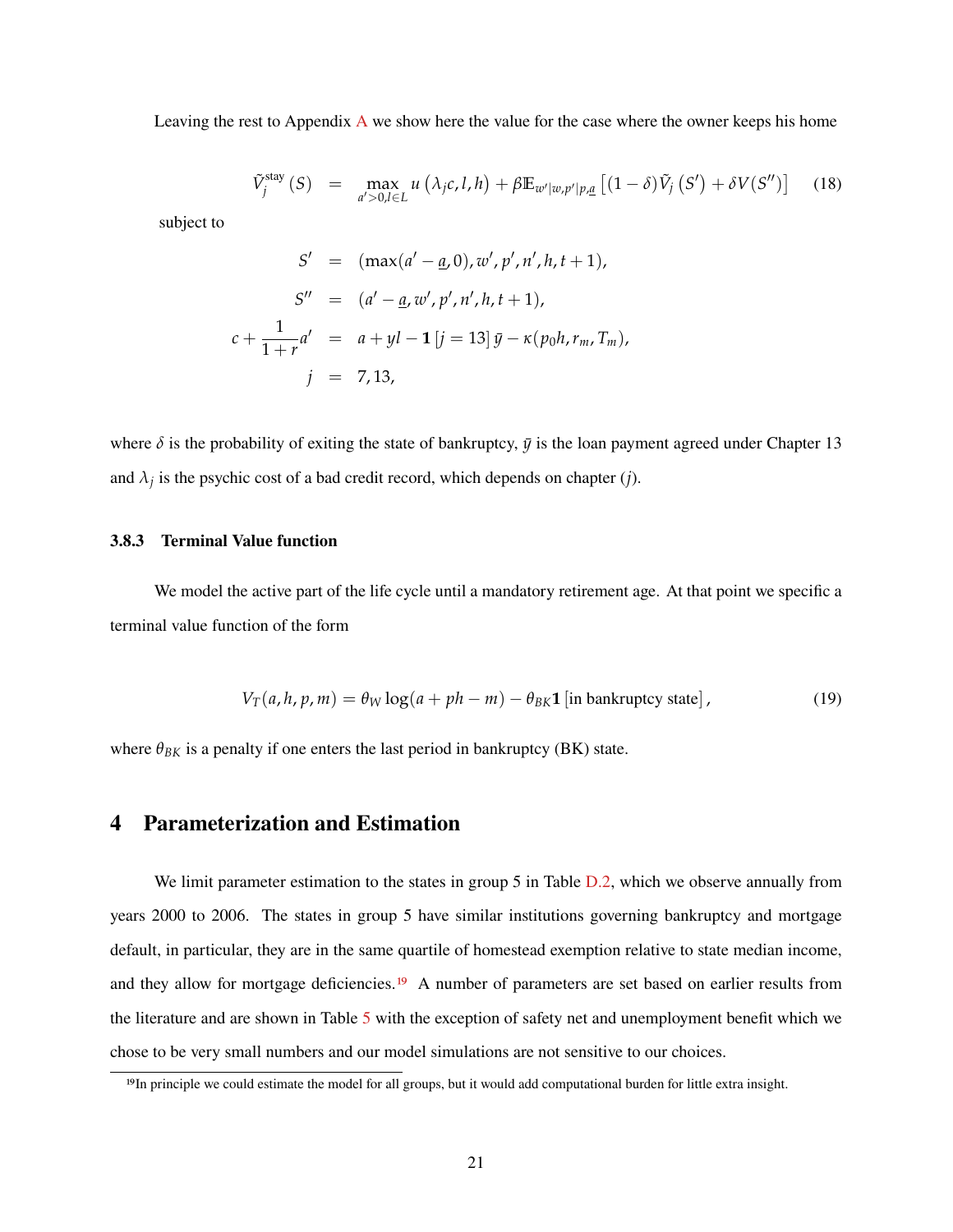<span id="page-22-0"></span>

| Description                             | Symbol                       | Value                 | Source                                     |
|-----------------------------------------|------------------------------|-----------------------|--------------------------------------------|
| Prob of exit from bankruptcy state      | δ                            | 0.2                   | legal                                      |
| Risk free gross interest rate           | $1+r$                        | 1.02                  | data                                       |
| Spending shock grid (1000 dollars)      | $\underline{a}$              | [0.0, 32.00, 102.00]  | Livshits et al. (2007)                     |
| Spending shock probabilities            | $\pi_a$                      | [0.925, 0.070, 0.005] | Livshits et al. (2007)                     |
| Discount factor                         | β                            | 0.99                  | literature                                 |
| Rental price of housing                 | $p_r$                        | 0.0                   | normalization                              |
| Proportional selling cost               | φ                            | 0.06                  | data                                       |
| Probability of deficiency judgment      | ψ                            | 0.1                   | Li and Oswald $(2017)$                     |
| Homestead exemption modulo med. inc.    | $\boldsymbol{\tilde{\zeta}}$ | 1                     | Group 5 in table D.2                       |
| Downpayment ratio                       | $\chi$                       | 0.1                   | data                                       |
| Constant relative risk aversion         | $\gamma$                     | 2.1                   | <b>Mitman</b> (2016)                       |
| Foreclosure sale discount               | $\delta_d$                   | 0.78                  | Kaplan et al. (2020)                       |
| Mortgage interest rate                  | $r_m$                        | 0.06                  | FRED average 30-year mortgage              |
| Annual hours worked full time           | $l_L$                        | 2277                  | French (2005)                              |
| Annual leisure endownment (hours)       | L.                           | 4466                  | French (2005)                              |
| House price shock persistence           | $\rho_p$                     | 0.96                  | <b>Mitman</b> (2016)                       |
| House price shocks SD                   | $\sigma_p$                   | 0.1                   | Mitman $(2016)$                            |
| 2003 Median household inc. (1000\$)     |                              | 43                    | <b>Census Bureau</b>                       |
| Avergage Length of Ch. 13 repayment     | $T_{bk}$                     | 5                     | legal                                      |
| Max. repayment to inc. ratio in Ch. 13  |                              | 0.15                  | legal                                      |
| Bankruptcy technology                   | ζ                            | 0.5                   | <b>Mitman</b> (2016)                       |
| Ch. 7 filing cost post BAPCPA (1000\$)  | $f_7$                        | 0.6                   | US Government Accountability Office (2008) |
| Ch. 13 filing cost post BAPCPA (1000\$) | $f_{13}$                     | 1.7                   | US Government Accountability Office (2008) |
| Safety net: fraction of median income   | $\underline{c}$              | 0.1                   | assumption                                 |
| Unemployment benefit (1000\$)           | b                            | 10                    | assumption                                 |

Table 5: Preset Parameters

The estimation of the age-specific wage process after [De Nardi et al.](#page-38-13) [\(2020\)](#page-38-13) is detailed in Appendix [B.](#page-44-0) The remaining parameters are estimated using the simulated method of moments (SMM, see [McFadden,](#page-38-1) [1989;](#page-38-1) [Pakes and Pollard,](#page-38-2) [1989\)](#page-38-2) combined with the Markov Chain Monte Carlo method (MCMC) adapted for SMM by [Chernozhukov and Hong](#page-37-1) [\(2003\)](#page-37-1). This approach makes estimation tractable and at the same time avoids problems with moments that may not be differentiable with respect to parameters, as is often the case when simulation methods are used.

### **4.1 Estimation Results and Model fit**

The estimates together with their asymptotic standard errors are presented in Table [6.](#page-23-1) The education groups display very different preferences for housing and for work (fixed costs). The stigma effects associated with bankruptcy  $\lambda_{7,13}$  and with default  $\lambda_{def}$  are high. For example, the stigma of Chapter 7 bankruptcy for college graduates reduces period consumption by  $51\%$  (1 - 0.49). The other preference parameters reflect the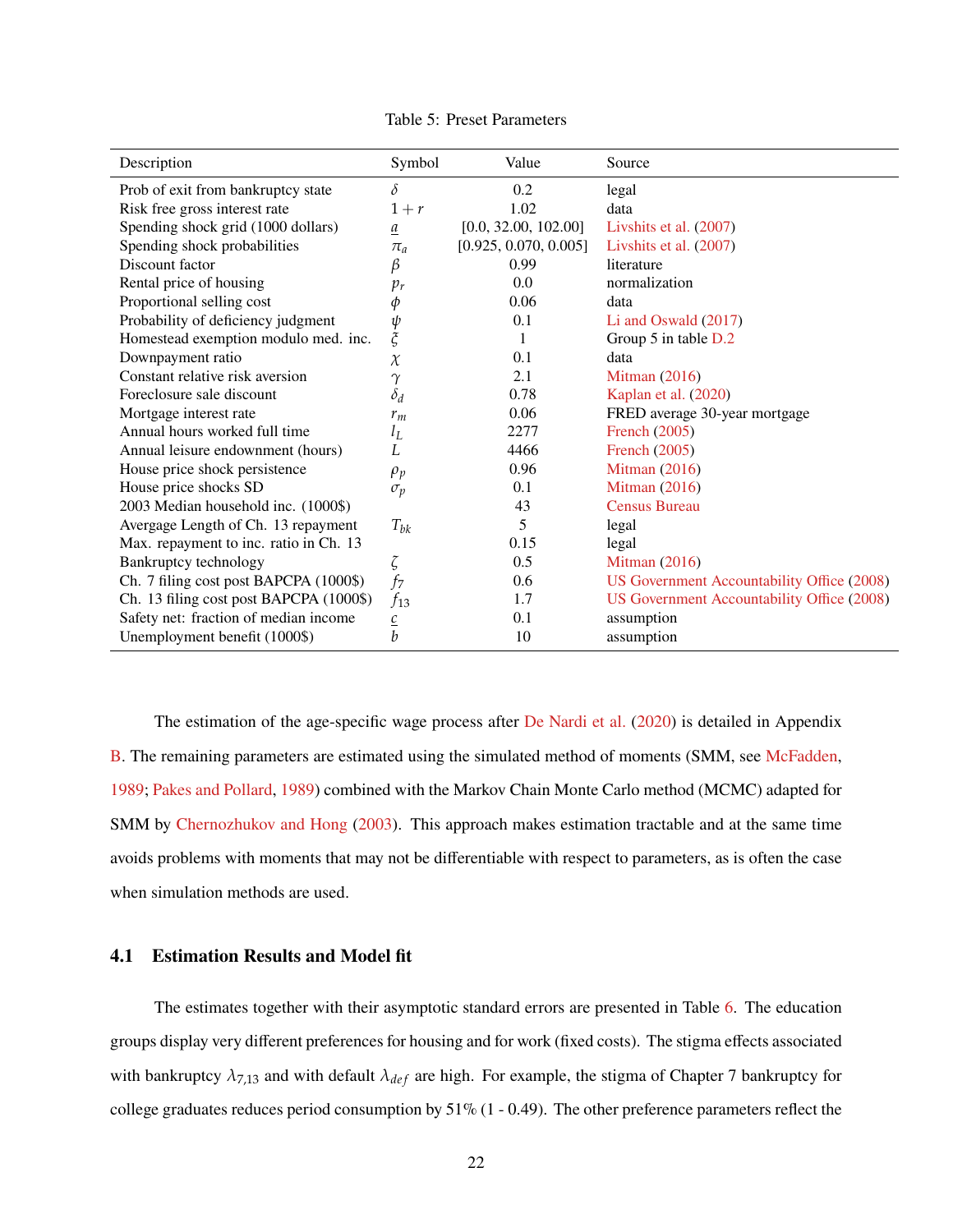patterns in the data, and in combination with the budget constraint determine the fit of the model, to which we now turn.

<span id="page-23-1"></span>

|                                        |                    | <b>High Education</b> |                       |          | Low Education         |
|----------------------------------------|--------------------|-----------------------|-----------------------|----------|-----------------------|
|                                        |                    | Estimate              | <b>Standard Error</b> | Estimate | <b>Standard Error</b> |
| <b>Utility:</b> $c, l$ and $h$         |                    |                       |                       |          |                       |
| Housing (warm glow)                    | $\boldsymbol{\mu}$ | 0.501                 | 0.045                 | 3.05     | 0.596                 |
| Housing (multiplicative)               | $\theta_H$         | $-0.1$                | 0.035                 | $-0.9$   | 0.895                 |
| <b>Consumption Exponent</b>            | $\omega$           | 0.4                   | 0.608                 | 0.44     | 82.903                |
| Fixed Cost of Work                     | $\theta_P$         | 998.541               | 1.051                 | 2013.93  | 26.899                |
| <b>Bequest Weight</b>                  | $\theta_W$         | 7.91                  | 0.006                 | 6.614    | 0.272                 |
| <b>Utility: Bankruptcy and Default</b> |                    |                       |                       |          |                       |
| Stigma Ch. 7                           | $\lambda_7$        | 0.49                  | 0.027                 | 0.42     | 84.476                |
| Stigma Ch. 13                          | $\lambda_{13}$     | 0.695                 | 0.006                 | 0.535    | 59.267                |
| Stigma Default                         | $\lambda_{def}$    | 0.76                  | 0.002                 | 0.59     | 6.763                 |
| Period T BK penalty                    | $\theta_{BK}$      | 0.0                   | 0.234                 | 213.9    | 5.701                 |

Table 6: Parameter Estimates by Education Group

**Model Fit** Table [7](#page-24-0) displays model and data moments on bankruptcy filing rates by chapter, mortgage default rates, homeownership rates, and annual hours worked for each education group and for households on average and near retirement, respectively. Overall, the model does a good job at matching bankruptcy filing rates as well as mortgage default rates for both education groups and for the near retirement age group except that we overpredict Chapter 13 bankruptcy filing rates for the low education group. In terms of homeownership rates, our model slightly underpredicts relative to the data for both education groups. The average number of hours worked is a bit higher in the model than in the data for both education groups, likely a consequence of not modeling disability that pushes hours down from about the age of 45 (see [Meghir and Pistaferri,](#page-38-17) [2011;](#page-38-17) [Low et al.,](#page-38-18) [2010\)](#page-38-18).

### <span id="page-23-0"></span>**5 Model Implications**

#### **5.1 Defining Consumption Equivalent Welfare**

In what follows, we use *ι* to denote the willingness to pay as a proportion of consumption *c* for a consumer to be indifferent between the baseline and an alternative scenario. We define the equalizing willingness to pay for the group of individuals indexed by initial simulation condition  $\Omega$  as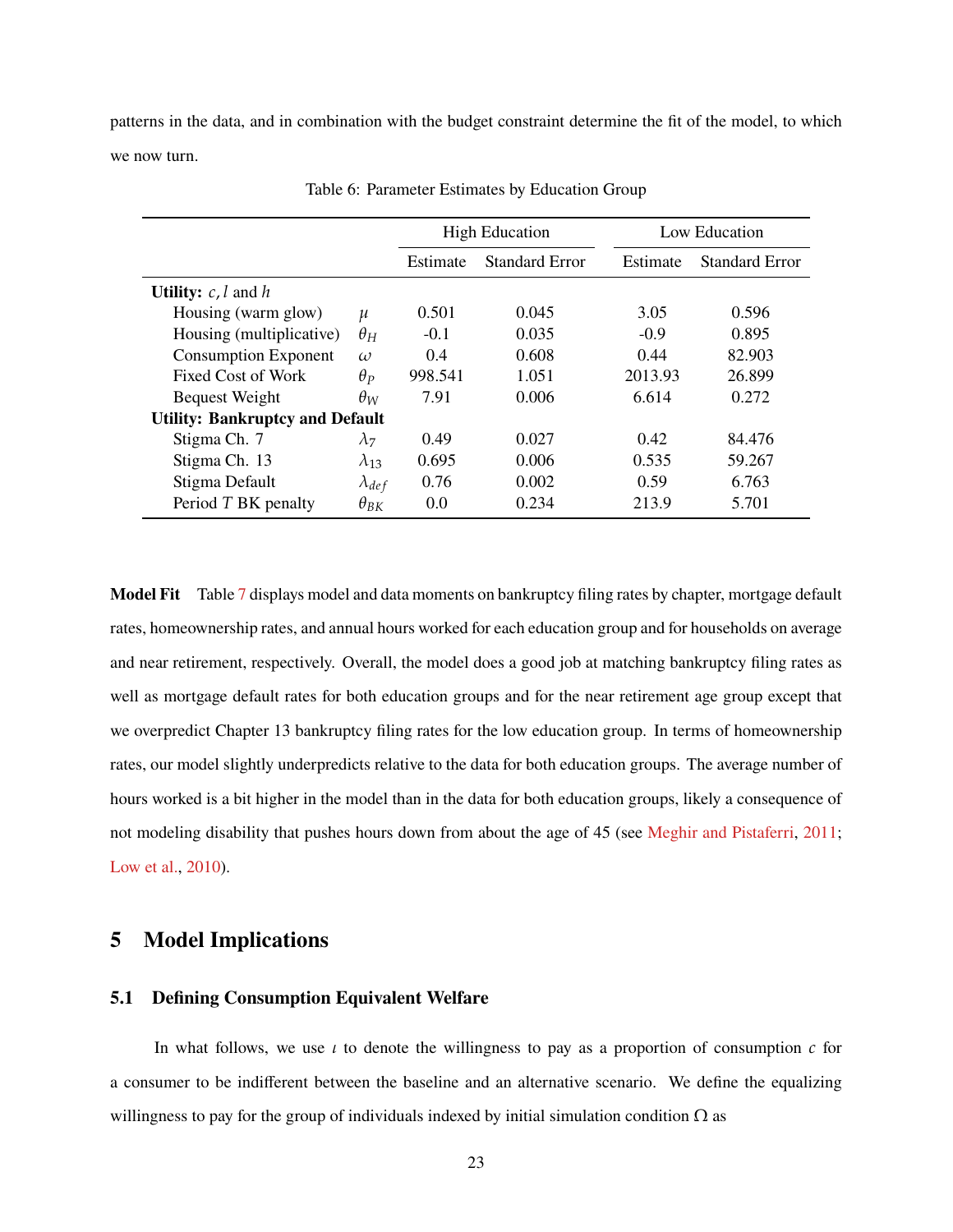<span id="page-24-0"></span>

|                                             | <b>High Education</b> |       | Low Education |       |
|---------------------------------------------|-----------------------|-------|---------------|-------|
|                                             | Model                 | Data  | Model         | Data  |
| Bankruptcy $7 \ (\%o)$                      | 6.926                 | 5.794 | 7.144         | 8.787 |
| Bankruptcy 13 $(\%$ <sub>0</sub> )          | 3.151                 | 2.079 | 8.446         | 3.957 |
| Bankruptcy Filing rate (age 50-60) $(\%_0)$ | 8.126                 | 9.883 | 11.911        | 9.883 |
| Default rate $(\% )$                        | 1.208                 | 1.668 | 1.661         | 2.88  |
| Homeownership                               | 0.712                 | 0.727 | 0.573         | 0.605 |
| Homeownership (age 59)                      | 0.889                 | 0.867 | 0.714         | 0.783 |
| Annual hours worked                         | 2186                  | 2057  | 2053          | 1822  |

Table 7: Model Fit by Education Group

$$
\iota(\Omega) = 1 - \left( \frac{E_0 U_0(\Omega) - E_0 \left( \Sigma_t \beta^t \mu \hat{\mathbf{H}}_{it}(\Omega) \hat{h}_{it}(\Omega) + \beta^{T-1} \hat{V}_{iT}(\Omega) \right)}{E_0 \Sigma_t \beta^t \left( \frac{\left( \hat{c}_{it}(\Omega) \omega \left( L - \hat{I}_{it}(\Omega) - \hat{P}_{it}(\Omega) \theta_P \right)^{1-\omega} \right)^{1-\gamma}}{1-\gamma} \exp \left( \theta_{\hat{H}_{it}} \hat{h}_{it}(\Omega) \right) \right)} \right)^{\frac{1}{\omega(1-\gamma)}}
$$
(20)

where  $E_0$  is the expectation with respect to information in the initial period. Thus  $E_0U_0(\Omega)$  is the ex-ante baseline lifetime utility, given initial condition  $\Omega$ . Choice variables under the counterfactual policy are shown with a hat.<sup>[20](#page-1-0)</sup> We compute the weighted average over all  $\iota(\Omega)$ , where the weights are the empirical frequencies of the initial conditions, drawn for asset position, ownership status, and initial wage shock.[21](#page-1-0)

### **5.2 Policy Functions**

As an example of the trade offs involved in households' decisions, consider Figure [2,](#page-26-0) where we illustrate a set of discrete choice policy functions from the baseline model. In the figure, we depict owners in the top row and renters in the bottom row. We project the high-dimensional policy function into wage-unsecured debt space, shading areas of certain discrete choices with different colors. Starting thus with an owner at young age in Figure [2a,](#page-26-0) we observe that at moderate levels of unsecured debt and relative high hourly wage, the owners optimally stays in the house (north east in the plot). As we traverse the picture going south west, hence increasing unsecured debt and decreasing wage, there is first a region with optimal sale and last a

<sup>20</sup>For a detailed derivation see Appendix **??**.

<sup>&</sup>lt;sup>21</sup>We report the measure in terms of percent, such that  $\iota = 1.1$  means that the average consumer is willing to pay 1.1% of consumption (hence prefers the policy scenario), whereas *ι* = −2.1 means the consumer has a negative willingness to pay for the policy, i.e. would demand an increase of 2.1% of consumption in order to be indifferent.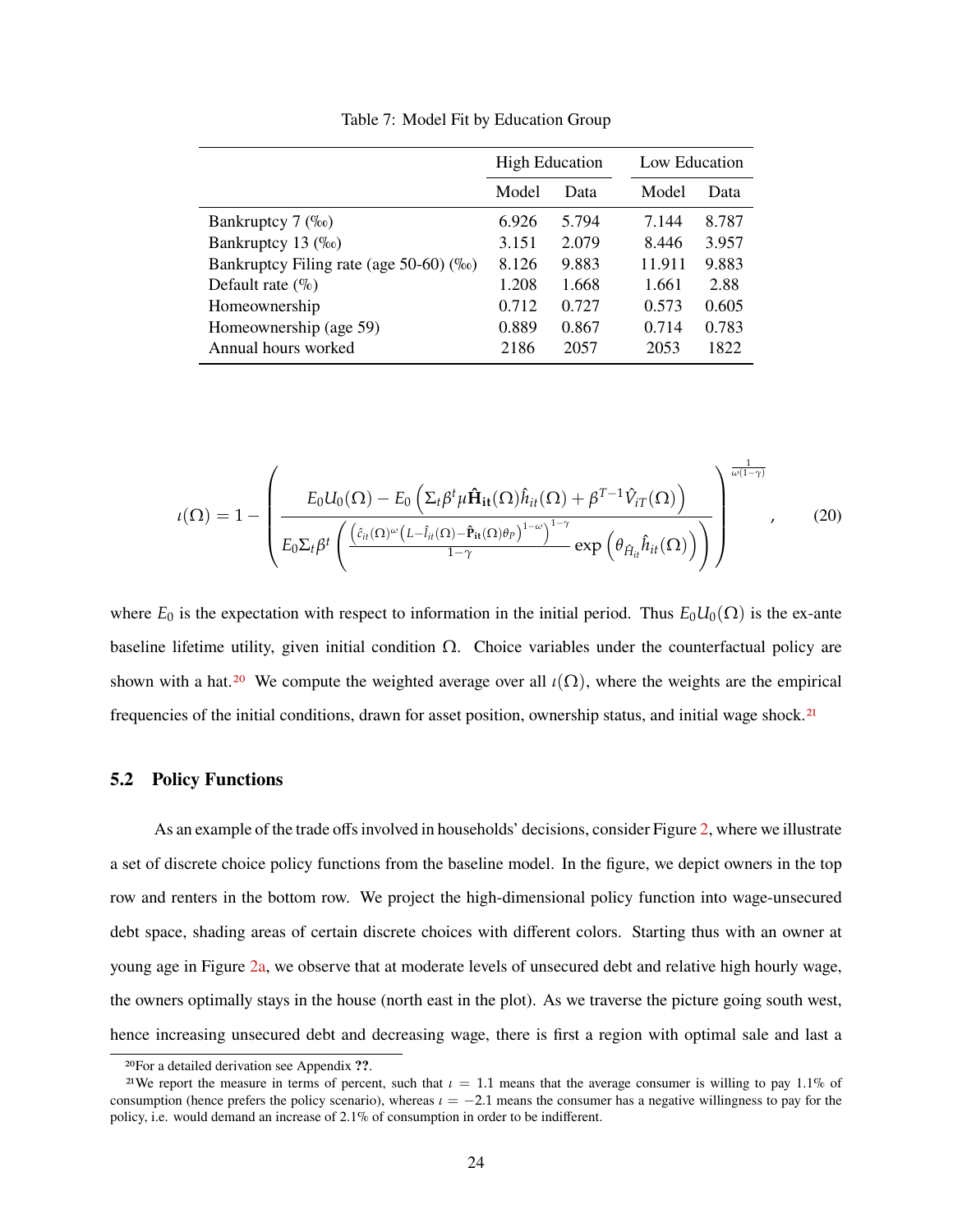region where filing for Chapter 7 is the optimal choice.

In Figure [2b](#page-26-0) we examine what happens to the owner at the same stage in the life cyle, but upon receiving a negative house price shock. The young age of the owner suggests that he has little equity in the house, which turns quickly negative after the price shock – hence mortgage default becomes the optimal action in the north eastern region. As accompanying unsecured debt increases and as wages change, there are different regions where the owner will either file for Chapter 7, Chapter 13 or a combination of default and Chapter 7 in the south west corner. The choice between Chapter 7 and Chapter 13 involves whether the house would be lost in a Chapter 7 bankruptcy (which is not the case here, as there is no excess equity, hence nothing to gain for the mortgage lender), and the wage rate, which determines the required Chapter 13 repayments in the repayment plan. Here, too high a wage rate deters the owner from choosing Chapter 13, because Chapter 7 offers the same benefits (keep the house), without the associated costs (future wage garnishments).

Figure [2c](#page-26-0) presents decisions made by a young renter after receiving a negative spending shock in the first period of life. Note that receiving a spending shock is the only way for an individual to have unsecured debt in the first period of life as we assume individuals start life with non-negative assets. At high hourly wage levels, the renter will buy. However, as unsecured debt grows larger and wages smaller, the renter first decides to keep renting, and finally file for bankruptcy under Chapter 13. In the adjacent Figure [2d,](#page-26-0) which depicts the renter at period 20 (age 45), hence with a substantially higher wage rate, we see that buying a house is an option that is optimal on a larger subset of the state space, and that the choice of bankruptcy chapter has changed to Chapter 7 - a result of the higher wage as he would incur larger Chapter 13 repayments.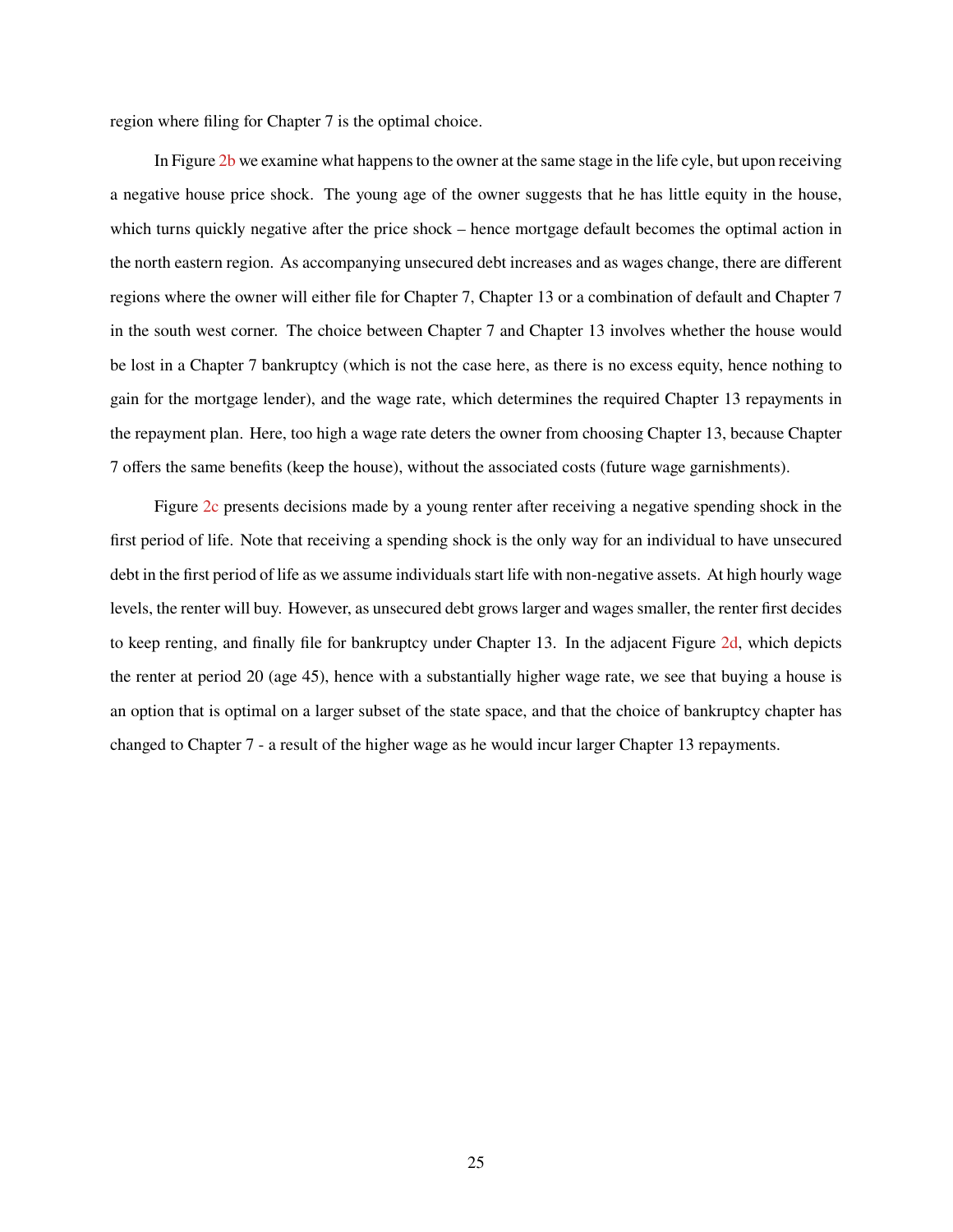<span id="page-26-0"></span>

Figure 2: Discrete Choice Functions (High Education Group).



(d) Renter discrete choices at age 45.

### **5.3 The Role of Price and Wage Risk**

Our model includes many complex interactions. To better understand them, in this section we derive elasticities in several economic outcomes as well as welfare effects with respect to various risks, emphasizing differences across education groups. Specifically, in Table [8](#page-27-0) we show the elasticities in bankruptcy filing rates, interest rates, mortgage default rates, homeownership rates, and hours worked with respect to changes in the standard deviation of the house price shock and of the wage shock. It is important to note that when we perturb risk, we arrive at a new equilibrium with different interest rates. Moreover, changes in risk cause wealth effects, which we do not compensate for. This is particularly the case here, because the bankruptcy system, together with the safety net provisions we have allowed for insure against the worst outcomes.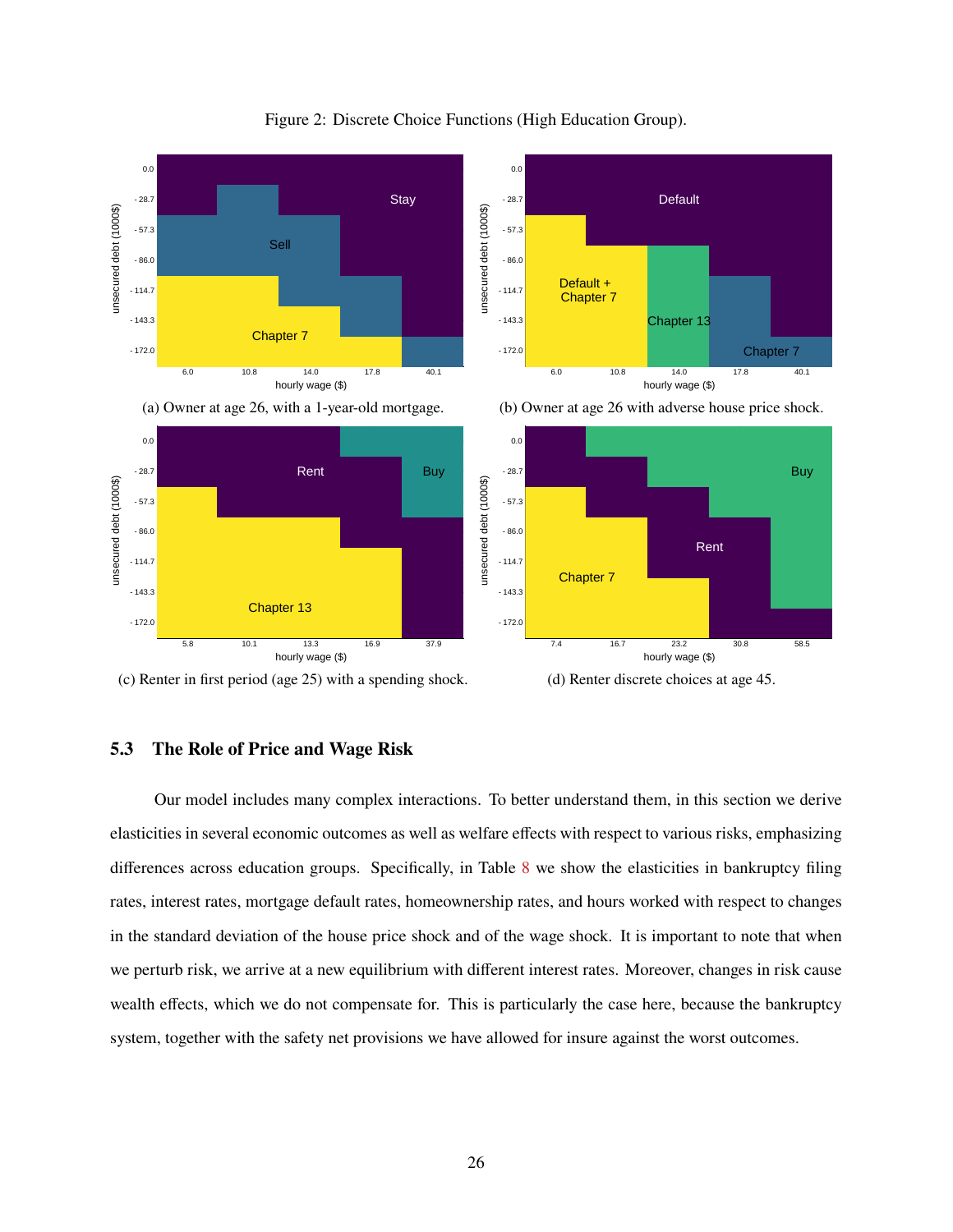<span id="page-27-0"></span>

| <b>Elasticities to Risk Changes</b> |                       |            |                   |            |  |  |  |
|-------------------------------------|-----------------------|------------|-------------------|------------|--|--|--|
|                                     | <b>High Education</b> |            | Low Education     |            |  |  |  |
|                                     | House Price $(p)$     | Wage $(w)$ | House Price $(p)$ | Wage $(w)$ |  |  |  |
| Bankruptcy                          | 0.135                 | $-1.056$   | 0.877             | 0.584      |  |  |  |
| Bankruptcy 7                        | 0.167                 | $-1.917$   | 1.078             | 0.846      |  |  |  |
| Bankruptcy 13                       | 0.066                 | 0.835      | 0.707             | 0.362      |  |  |  |
| <b>Interest</b>                     | 0.031                 | $-0.101$   | 0.04              | 0.083      |  |  |  |
| Ownership                           | 0.043                 | 0.12       | $-0.034$          | 0.231      |  |  |  |
| Default                             | $-0.038$              | $-0.75$    | 0.40              | $-0.858$   |  |  |  |
| Hours                               | $-0.012$              | $-0.033$   | $-0.002$          | $-0.174$   |  |  |  |
| <b>Initial Mortgage Rate</b>        | $-0.007$              | 0.004      | 0.006             | 0.013      |  |  |  |
| <b>Hours Renters</b>                | $-0.005$              | 0.001      | 0.01              | 0.025      |  |  |  |
| <b>Hours Owners</b>                 | $-0.009$              | $-0.04$    | $-0.003$          | $-0.231$   |  |  |  |
| Hours Renters (in ch. 7)            | $-0.10$               | $-0.081$   | 0.026             | 0.275      |  |  |  |
| Hours Owners (in ch. 7)             | $-0.024$              | 0.093      | $-0.046$          | $-0.091$   |  |  |  |
| Hours Renters (in ch. 13)           | $-0.0143$             | $-0.0114$  | 0.0003            | 0.286      |  |  |  |
| Hours Owners (in ch. 13)            | $-0.026$              | $-0.19$    | 0.059             |            |  |  |  |

Table 8: Elasticities to House Price Risk and Wage Risk

Note: The elasticities are calculated as the percent change in an outcome as a result of a one percent change in the standard deviation of the house price shock or the wage shock. There are no low-educated owners filing for Chapter 13 in the high wage variance model.

The elasticities are reported in Table [8.](#page-27-0) Chapters 7 and 13 bankruptcies are sensitive to increases in house price risk, especially for the low education group. Interestingly, the mortgage default rates for high education households are only weakly negatively related to house price risk, while, as expected, the low education households' mortgage default rates are highly positively related to house price risk. Related to the increased bankruptcy rates, the interest rate elasticity with respect to house price risk is small and positive and a bit higher for the lower education group. Homeownership rates rise for the high education group but decline for the low. Finally, hours worked are not responsive to changes in house price risk, with two exceptions: low education owners in Chapter 13 work more to compensate for their income loss, while high education renters who have filed under chapter 7 work less as house price risk increases.

Turning to wage risk, the importance of distinguishing between education groups becomes evident. For higher education households an increase in wage risk leads to a decline in overall bankruptcies, while the opposite is true for low education households. Moreover, within the high education group there is a large shift away from Chapter 7 towards Chapter 13, mortgage default rates decline and homeownership rates rise.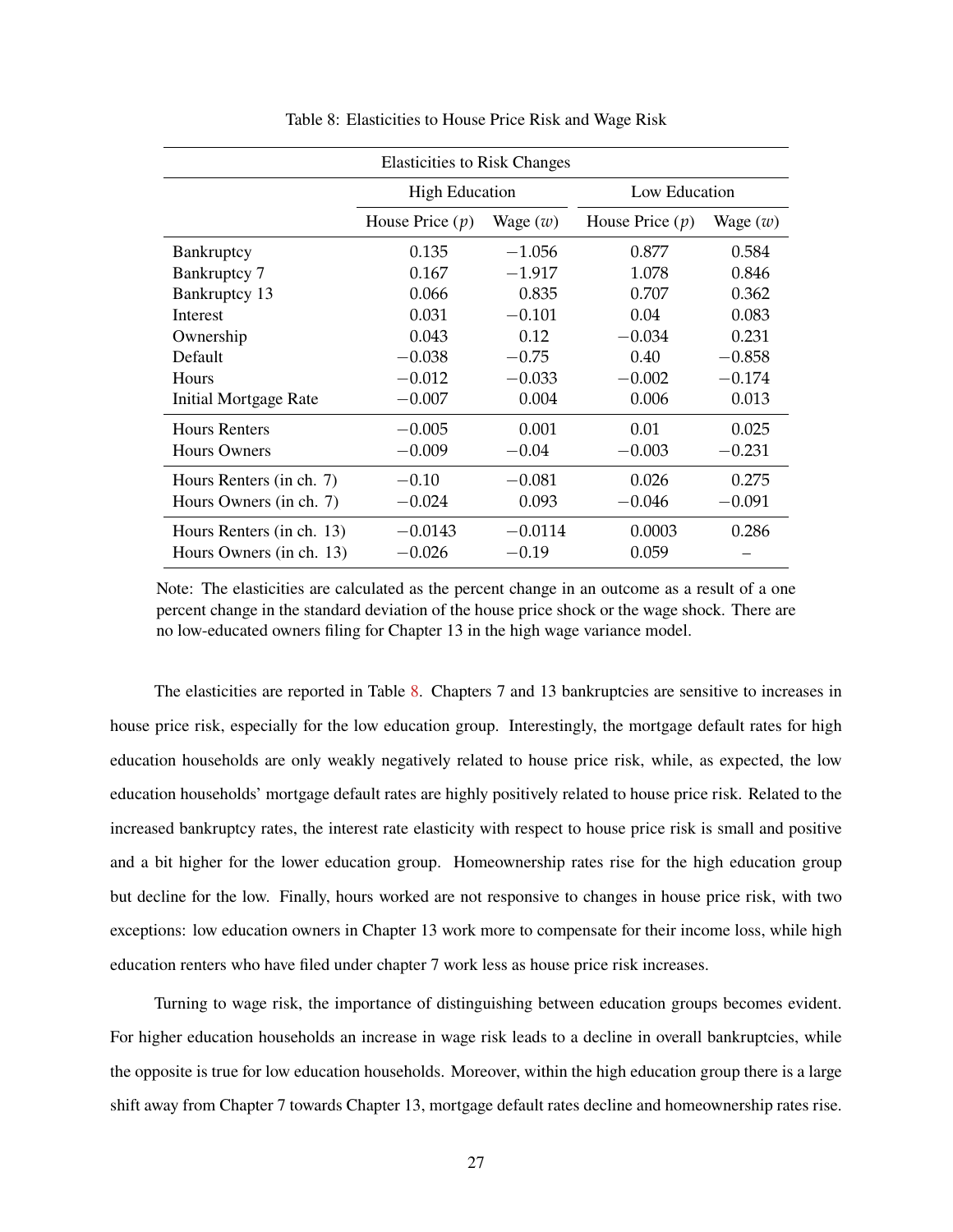Initial mortgage rates, on the other hand, change little. For the low education group both Chapter filings rise and particularly for Chapter 7. Consistent with these changes, equilibrium interest rates for unsecured debt decline for the high education group but increase for the low education group. Finally, hours worked for the low education households decline with increased wage risk, reflecting in part the resulting wealth effects. This is driven by owners while renters increase their hours worked. For high education individuals, homeowners also work somewhat less particularly those in Chapter 13 bankruptcy.

To provide further understanding of the underlying equilibrium, Figure [3](#page-28-0) demonstrates how the cost of a mortgage changes with assets (measured as a fraction of median income) as well as with the amount of house price risk. The cost is forward looking and accounts for the possibility of unsecured debt being accumulated following the issue of the mortgage. Overall, mortgage rates do not vary very much, reflecting the importance of collateral. The little variation that exists is more driven by the amount of unsecured debt at origination than by house price risk. The rate quickly converges to the low risk rate as unsecured debt declines. In addition the interest rate faced by lower education individuals is higher at all levels of assets than that faced by high education individuals, reflecting the higher probability of an income shock leading to bankruptcy for this group of people.

<span id="page-28-0"></span>

Figure 3: Mortgage Interest Rate by House Price Risk and Assets at Origination



Finally, Figure [4](#page-29-0) shows the close relationship between unsecured borrowing and the level of the mortgage loan. All else equal, a higher mortgage loan implies an increased risk of default, which can then trigger bankruptcy when there is recourse. Moreover, with some of the home equity protected by homestead exemption, a large mortgage loan may also lead to bankruptcy so that the households can have their unsecured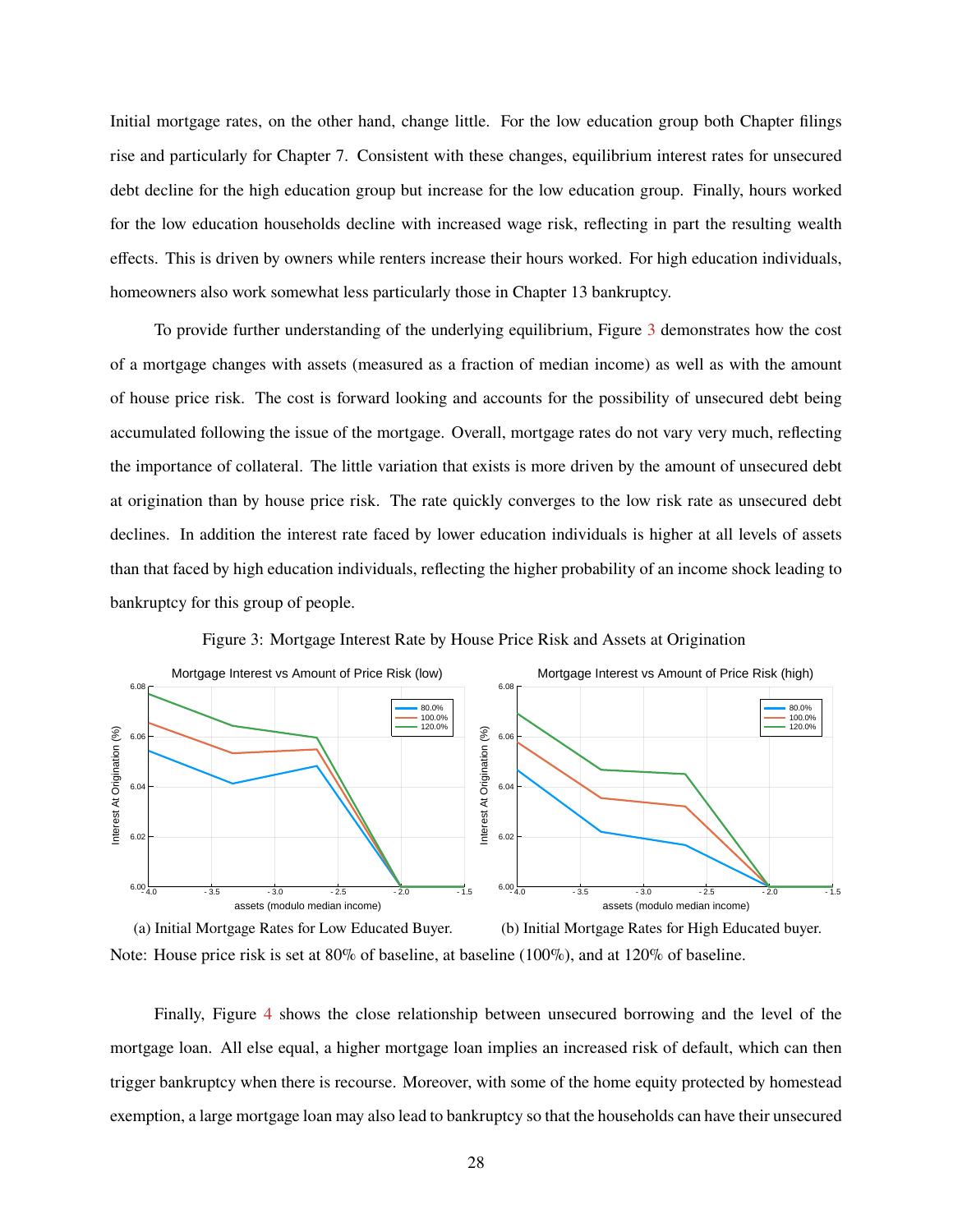<span id="page-29-0"></span>debt discharged and thus have more resources to service the mortgages.



Figure 4: Median Interest Rates as a Function of Mortgage debt

#### **5.4 Labor Supply, Assets and Consumption Before and After Bankruptcy Filing**

Labor supply offers a mechanism for individuals to mitigate adverse income shocks and potentially to stave off bankruptcy. Shocks to wages, however, can lead to bankruptcy or even mortgage default and discourage work effort. The implicit earnings tax induced by the repayment scheme under Chapter 13 can add to these disincentives. In the Figures that follow we present an event study of labor supply and wage rates before and after a bankruptcy event. In interpreting these figures it is important to note that the vast majority of bankruptcies in the model are caused be a large negative wage shock, only occasionally accompanied by spending shocks: 93% for the higher education people and 95% for the low. The main role of the catastrophic spending shocks is to force unsecured borrowing, which then makes people vulnerable to such wage/employment shocks.

In Figure [5a](#page-30-0) we show the proportion of individuals receiving adverse wage shocks ( $w = 1, 2, 3$ ) versus positive ones ( $w = 4.5$ ) in the run up to bankruptcy. Figure [5b](#page-30-0) shows an overview with respect to assets, consumption, and labor income. As is evident the adverse shocks dominate and (not shown) there is a shift towards the worst shocks within the adverse group as we approach the date of filing. Labor income, which is the product of these shocks and endogenous labor supply, remains relatively stable. This is due to the increase in labor supply seen in Figure [5c](#page-30-0) for those who will eventually choose to file under Chapter 7 and Figure [5d](#page-30-0) for Chapter 13 filers. On the one hand, those who eventually file for bankruptcy work much fewer hours than average in ensuring five years of bankruptcy filing. On the other hand, they did increase labor supply in their attempt to avoid bankruptcy filing 2-3 years before the event, despite the decline in wages. Strikingly,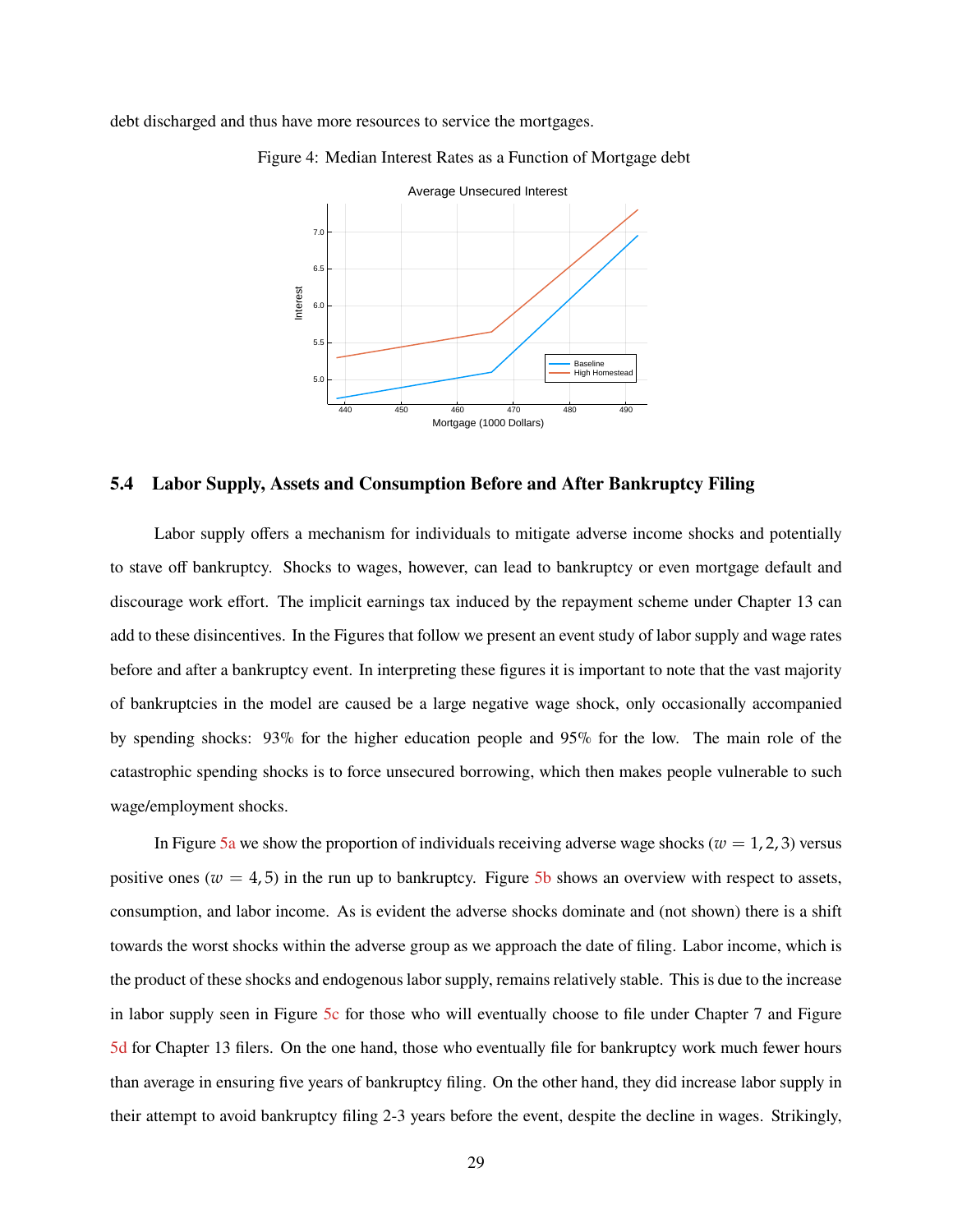consumption remains remarkably stable, demonstrating the amount of consumption insurance provided by bankruptcy and the safety net.

w=4,5 w=1,2,3  $1.2$ 1 H  $0.8$ proportion of median income proportion of median income 1.0 아  $0.6$ proportion 0.8 7  $0.4 \,|\cdot|$ -1 0.6 assets 0.2 cons income  $0.4$ -2 -10 -5 0 5 10 -10 -5 0 5 10 Years relative to Filing Years relative to Filing (d) Hours of work: Chapter 13 filers. (c) Hours of work: Chapter 7 filers  $2100<sub>0</sub>$ 2100 1800 1800 1500 1500 Avg Annual Hours Avg Annual Hours 1200 1200 900 900 600 600 300 300  $0 - 10$  $0 - 10$ -10 -5 0 5 10 -10 -5 0 5 10 Years relative to Filing Years relative to Filing

Figure 5: Event Study Around the Point of Bankruptcy Filing for High Education Individuals

<span id="page-30-0"></span>(a) Proportion receiving negative wage shocks ( $w = 1, 2, 3$ ) versus positive ( $w = 4, 5$ ) and labor income (y)

(b) High educated event study: assets, consumption and income.

Figure [6](#page-31-1) reports the same information but for the lower education group. Two observations stand out. First, bankruptcy filers work much fewer hours than their high education counterparts, a result of the lower wages they face despite the fact their hours increase rapidly in the year immediately before filing for Chapter 7 bankruptcy. Second, the recovery in income and hours is protracted.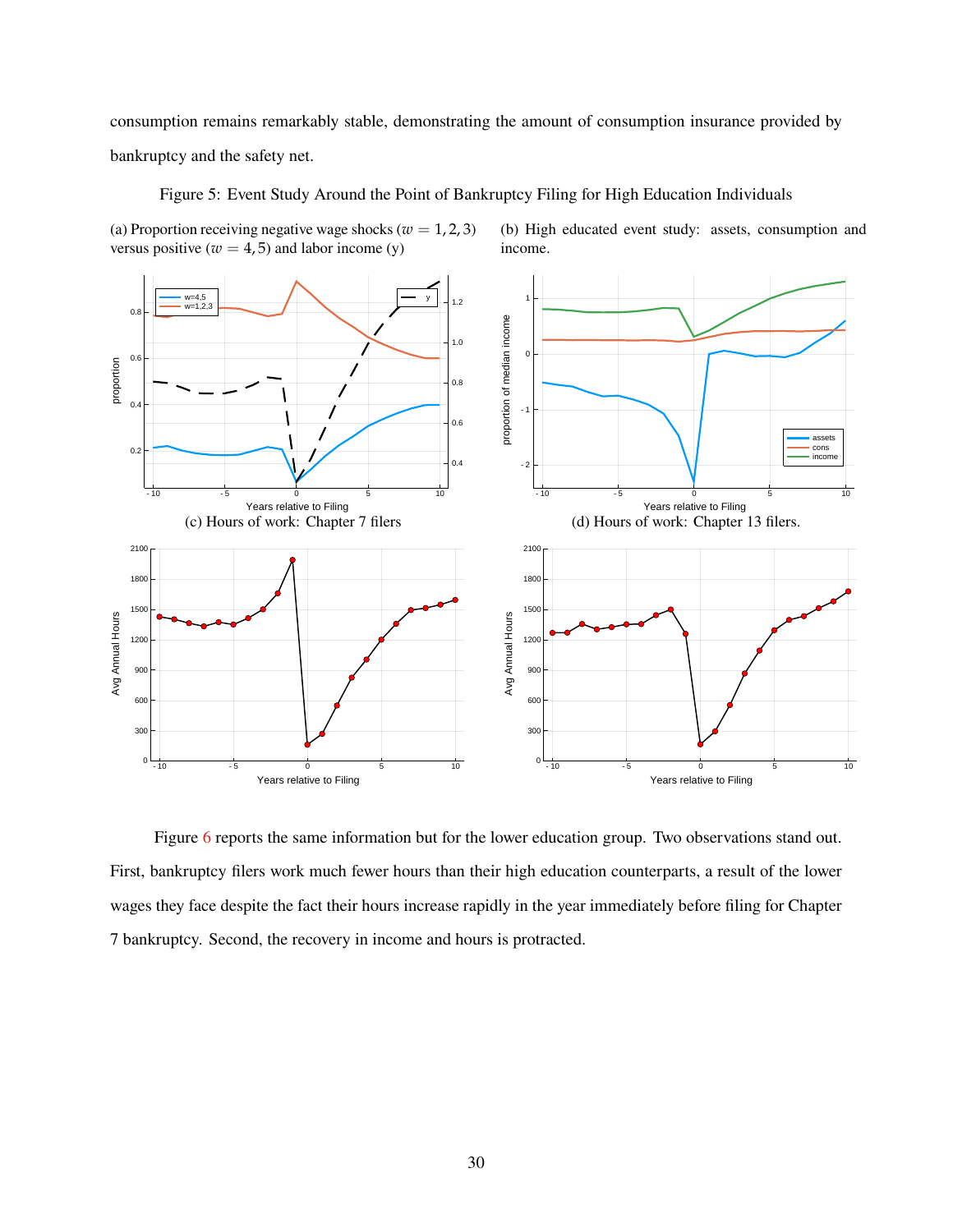#### Figure 6: Event Study around the Point of Bankruptcy Filing for Low Education Individuals

<span id="page-31-1"></span>(a) Proportion receiving negative shocks ( $w = 1, 2, 3$ ) versus positive ( $w = 4, 5$ ) and labor income (y)

(b) Low educated event Study: Assets, Consumption and income.



## <span id="page-31-0"></span>**6 Policy Counterfactuals**

We now examine the impacts and insurance value of alternative structures of bankruptcy law. We start with an analysis of the value of bankruptcy protection. After that, we conduct our evaluation of BAPCPA reform as in [Mitman](#page-38-0) [\(2016\)](#page-38-0), and [Albanesi and Nosal](#page-37-10) [\(2018\)](#page-37-10) amongst others, with added discussion on the heterogeneity based on education and labor market outcome.<sup>[22](#page-1-0)</sup>

<sup>&</sup>lt;sup>22</sup>In Appendix [D.1](#page-50-0) we report the impact of different levels of recourse, relative to our baseline, providing some comparability with [Mitman](#page-38-0) [\(2016\)](#page-38-0). We find that increasing recourse, tends to increase bankruptcy filings and interest rates for unsecured debt, but decreases mortgage default. Hours worked are not sensitive to this change, except for those with low education filing under chapter 7. Welfare decreases as we move from no recourse to 20% recourse, reflecting the fall in insurance protection.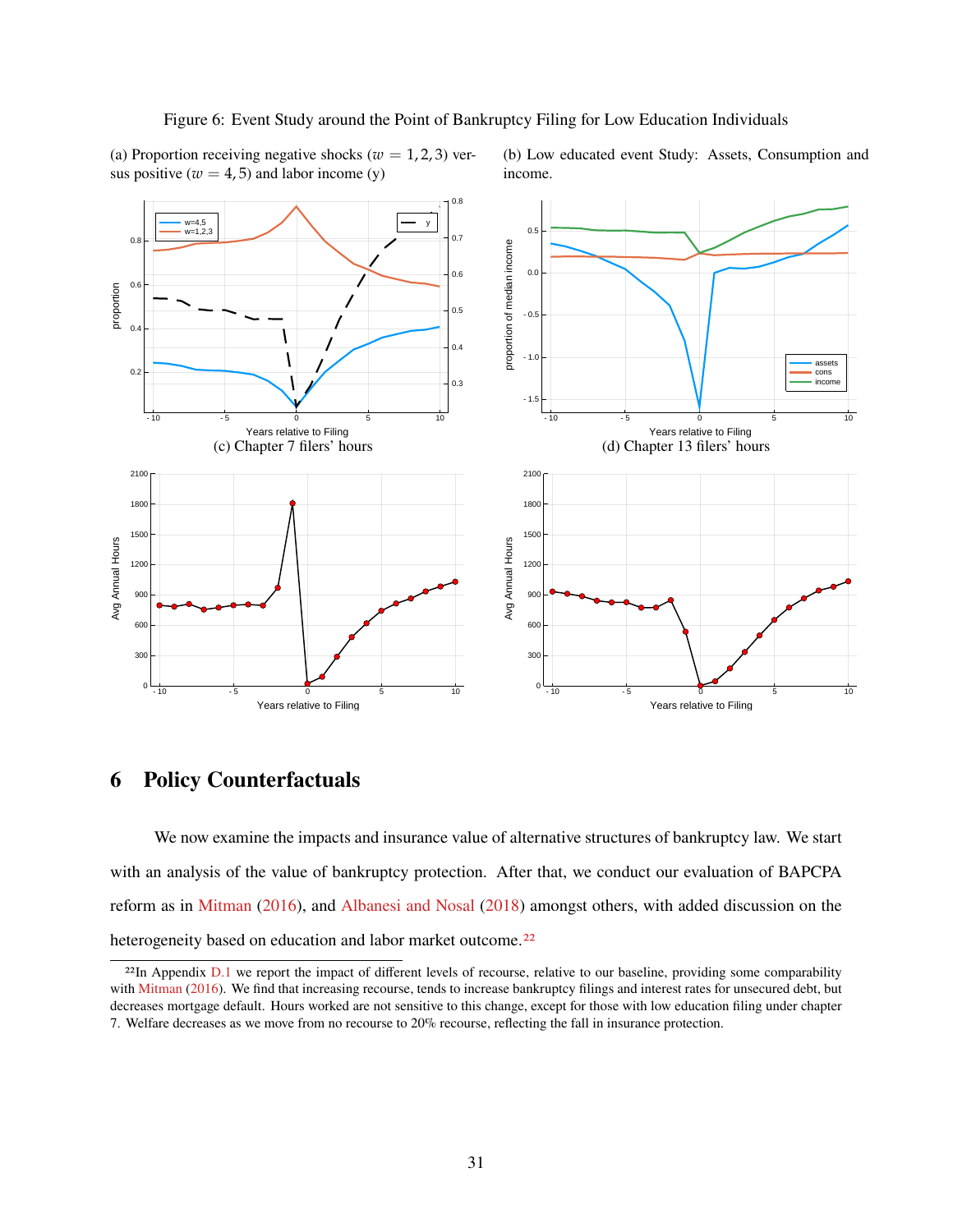#### **6.1 The Value of Bankruptcy Protection**

Chapter 7 and Chapter 13 differ substantially in the insurance they offer and in their moral hazard implications. Their value is likely to be very different depending on the level and volatility of income and on preferences for work and housing. In this section we quantify these differences across education groups, which differ in these dimensions. In doing this we demonstrate important distributional implications of such policies. To achieve this we shut down each of the chapters in turn and assess the implications. A complete abolition of all bankruptcy provisions in the presence of catastrophic consumption shocks would require introducing other forms of consumption support and consequently entails a degree of arbitrariness.<sup>[23](#page-1-0)</sup>

The results are reported in Table [9.](#page-33-0) For the higher educated group the complete abolition of Chapter 7 leads to a dramatic decline in bankruptcies and as a result a fall in interest rates for unsecured debt. In addition mortgage defaults decline significantly. While hours worked do not change on aggregate, the hours of those filing under Chapter 13 increase by about five weeks a year. The net effect is an increase of welfare equivalent to 10% of consumption. This exceptionally high effect is driven by the almost complete elimination of moral hazard, making unsecured borrowing much cheaper, while still offering some necessary protection via Chapter 13.

By contrast if we consider the lower education group, while bankruptcy declines substantially, interest rates actually increase a bit for those who borrow because the composition of borrowers shifts towards individuals with a higher risk of filing. On the other hand mortgage default declines substantially because of the reduction in unsecured debt, the decline in bankruptcies overall and the elimination of Chapter 7. Hours worked decline overall and particularly for renters. While there are many complex interactions underlying the fall, the reduction in hours worked in part reflects the decline in ownership and the reduced need to accumulate for a down payment. By contrast, hours worked by those filing under Chapter 13 increase by about three weeks a year, reflecting an income effect. There is also a substantial decline in homeownership. The net effect of all these changes is a large decline in welfare by 12%, reflecting a large decline in insurance for this group. However, the overall aggregate welfare effect, accounting for the relative size of the groups<sup>[24](#page-1-0)</sup> is a loss of -0.06%. In other words this policy has strong distributional effects, but little aggregate effect on

<sup>&</sup>lt;sup>23</sup>In some counties such as UK, bankruptcy laws are much less generous than those in the US; catastrophic consumption shocks, however, are insured. For example, such shocks often relate to uninsured healthcare expenses, which are insured by public health systems such as the NHS. An interesting research question is to examine the relative merits of insuring the shocks themselves in this way rather than having to resort to bankruptcy, but this is beyond the scope of this paper.

<sup>24</sup>The percentage of those with high education is 54%.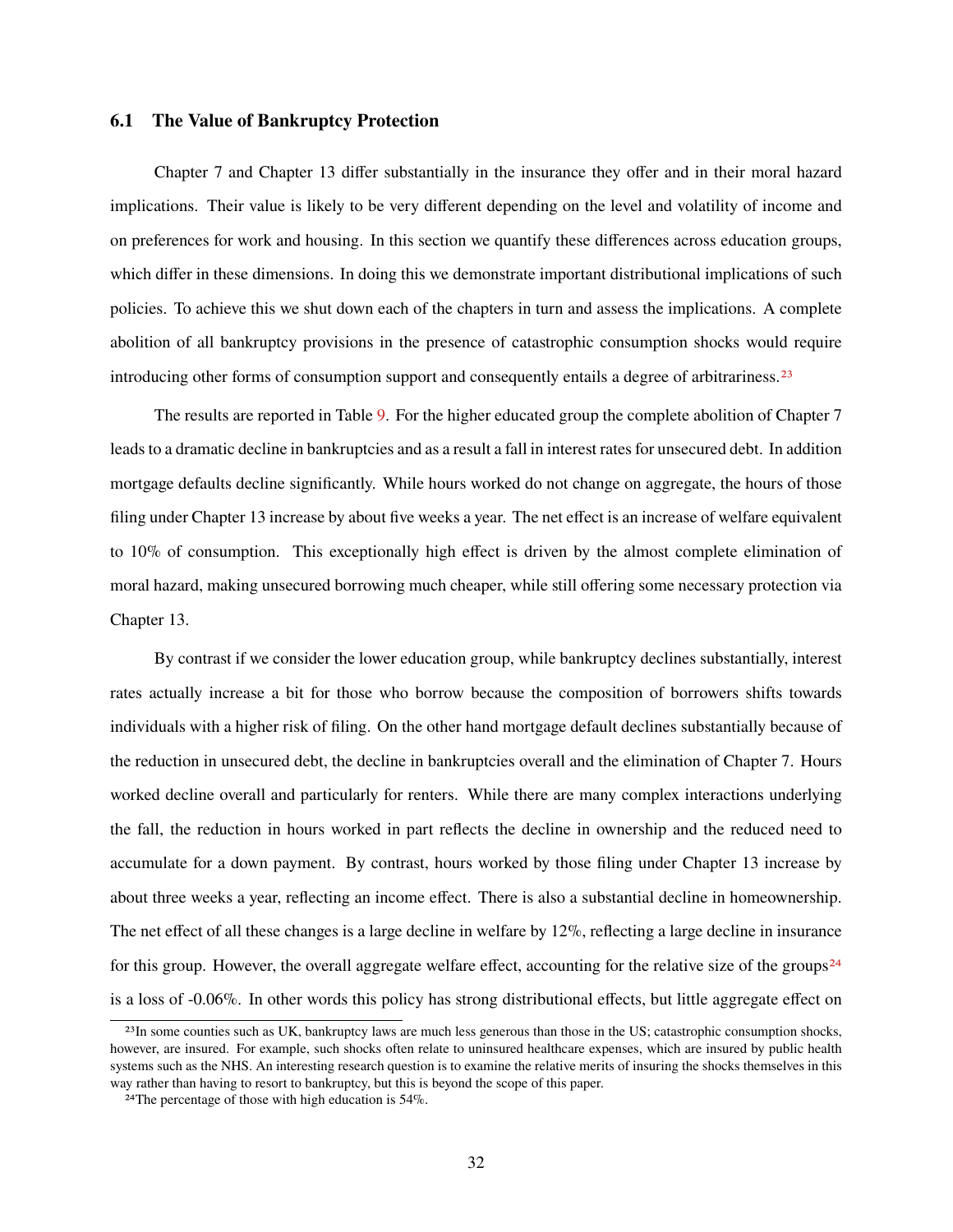the economy.

When Chapter 13 is abolished and only Chapter 7 is available, for the higher education group this reduces bankruptcy only slightly. But since creditors lose more we observe a large increase in interest rates. Hours worked change little except for those in bankruptcy where we see a decline. The result is a fall in welfare for this group of about 1.7%. For the lower education group, shutting down Chapter 13 also reduces bankruptcy by a small amount and has a large impact on the interest rate, because all those who now switch to Chapter 7 impose larger losses on creditors. The net effect is a small increase in welfare of about 0.5%, implying an aggregate impact of -0.73% in consumption equivalent.

These exercises demonstrate that the way bankruptcy law is organized has important distributional consequences masked by the aggregate effect. Moreover, these distributional effects are not a straightforward implication of the differences in the income processes because preferences also differ in a substantial way.

<span id="page-33-0"></span>

|                                  | <b>High Education</b> |                   |           |                 | Low Education |           |
|----------------------------------|-----------------------|-------------------|-----------|-----------------|---------------|-----------|
|                                  | <b>Baseline</b>       | No Ch. $7$        | No Ch. 13 | <b>Baseline</b> | No $Ch. 7$    | No Ch. 13 |
| Bankruptcy $(\%_0)$              | 10.078                | 0.529             | 9.648     | 14.987          | 3.752         | 13.166    |
| Bankruptcy $7 \left( \% \right)$ | 6.926                 | $\qquad \qquad -$ | 9.648     | 7.144           |               | 13.166    |
| Bankruptcy 13 $(\%_0)$           | 3.151                 | 0.529             |           | 8.446           | 3.752         |           |
| Interest $(\% )$                 | 12.63                 | 6.97              | 16.28     | 25.31           | 27.15         | 36.27     |
| Ownership                        | 0.712                 | 0.694             | 0.711     | 0.573           | 0.547         | 0.571     |
| Default                          | 1.208                 | 0.693             | 1.197     | 1.661           | 1.254         | 1.654     |
| <b>Hours</b>                     | 2186                  | 2189              | 2187      | 2053            | 2022          | 2052      |
| <b>Hours Renters</b>             | 2242                  | 2239              | 2245      | 2125            | 2064          | 2130      |
| <b>Hours Owners</b>              | 2184                  | 2173              | 2184      | 2033            | 2004          | 2030      |
| Hours Renters (in ch. 13)        | 1666                  | 1863              |           | 1687            | 1809          |           |
| Hours Owners (in ch. 13)         | 2194                  | -                 |           | 1993            |               |           |
| Cons. Equivalent $(\% )$         |                       | 10.22             | $-1.74$   |                 | -12.128       | 0.463     |

Table 9: Abolishing Bankruptcy by Chapter

#### **6.2 The Impact of the BAPCPA reform**

The Bankruptcy Abuse Prevention and Consumer Protection Act (BAPCPA) was signed in to law in April 2005 and took effect after October 17 of the same year. The bill was specifically designed to make it more difficult to file for bankruptcy, and in particular, to file under Chapter 7. For instance, under the reform, to be eligible for filing under Chapter 7, individual earnings have to be lower than the state median. The cost of bankruptcy filing has also gone up significantly after the reform. According to a report by the [US](#page-38-16)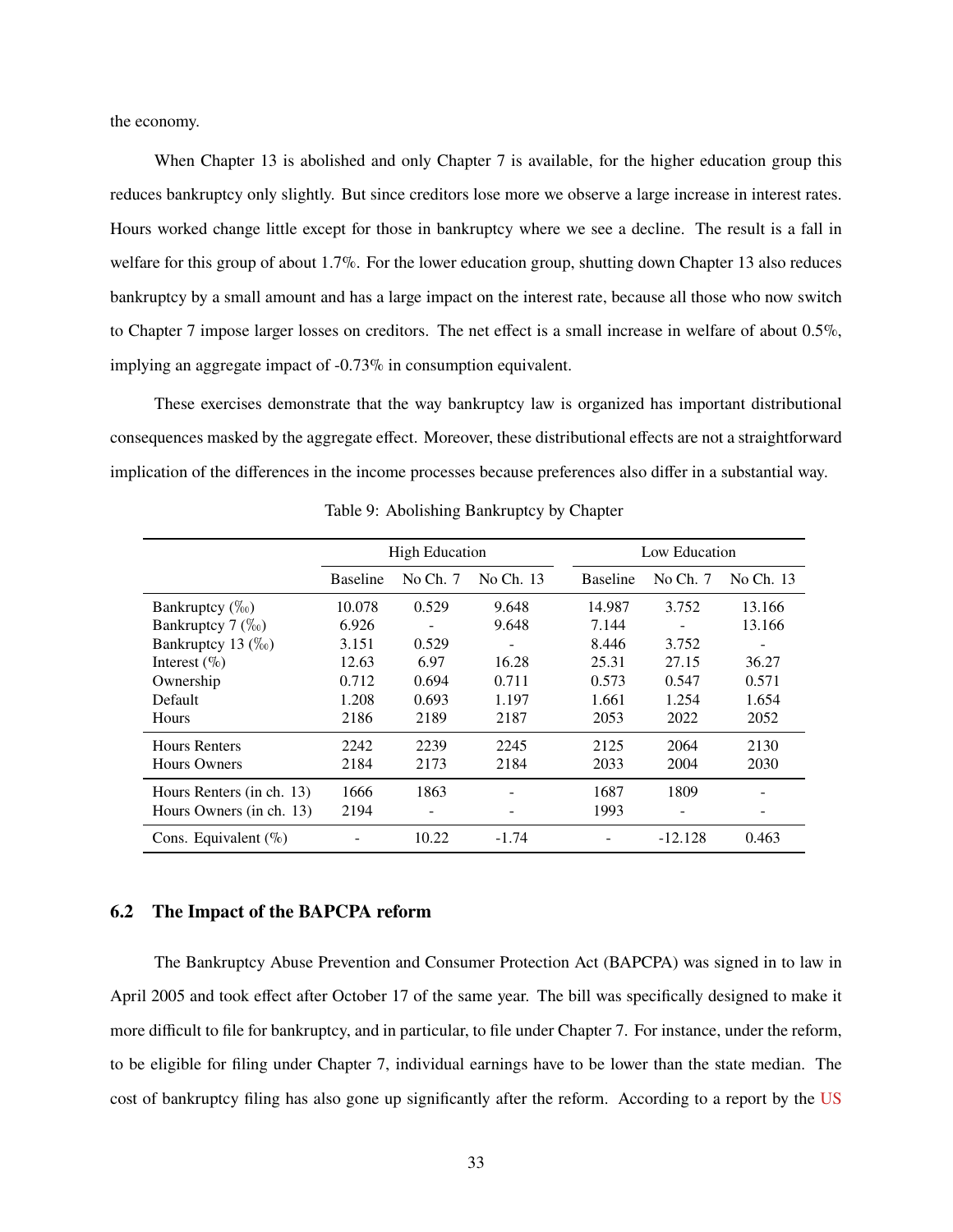[Government Accountability Office](#page-38-16) [\(2008\)](#page-38-16), average total of filing and attorney costs of Chapter 7 increased from \$900 to \$1500 after the reform, and those for Chapter 13 from \$3700 to \$5700. This reform has been evaluated extensively in the literature as we have reviewed in the introduction. We revisit it here from the perspective of our model, which allows for labor supply adjustments and distinguishes between education groups.

<span id="page-34-0"></span>

| Impact of BAPCPA Reform              |                 |                       |                 |               |  |
|--------------------------------------|-----------------|-----------------------|-----------------|---------------|--|
|                                      |                 | <b>High Education</b> |                 | Low Education |  |
|                                      | <b>Baseline</b> | <b>BAPCPA</b>         | <b>Baseline</b> | <b>BAPCPA</b> |  |
| Bankruptcy $(\%_0)$                  | 10.078          | 9.383                 | 15.591          | 15.429        |  |
| Bankruptcy $7 \left( \%_{0} \right)$ | 6.926           | 6.521                 | 7.144           | 8.493         |  |
| Bankruptcy 13 $(\%_0)$               | 3.151           | 2.862                 | 8.446           | 6.936         |  |
| Interest $(\%$                       | 12.63           | 12.04                 | 25.31           | 28.16         |  |
| Ownership                            | 0.712           | 0.711                 | 0.573           | 0.573         |  |
| Default $(\%)$                       | 1.208           | 1.206                 | 1.661           | 1.653         |  |
| Hours                                | 2186            | 2185                  | 2053            | 2054          |  |
| <b>Hours Renters</b>                 | 2242            | 2241                  | 2124            | 2127          |  |
| <b>Hours Owners</b>                  | 2184            | 2185                  | 2033            | 2034          |  |
| Hours Renters (in ch. 13)            | 1666            | 1689                  | 1687            | 1703          |  |
| Hours Owners (in ch. 13)             | 2194            | 2086                  | 1993            | 2017          |  |
| Consumption Equivalent WTP (%)       |                 | $-0.046$              |                 | $-0.603$      |  |

Table 10: Impact of BAPCPA Reform

We analyze the effects of the BAPCPA reform by looking at two steady states of the model economy, before and after the reform. Throughout, we keep the stochastic shocks describing the economic environment constant. The policy equilibrium in the model is characterized by the implementation of the means test to access Chapter 7, the implementation of homestead exemption cap, and the increase of monetary filing costs. The results are shown in Table [10](#page-34-0) by education group. These are comparisons of long run steady states and do not include any of the transition.

Starting with the high education group, we see that the reform has the expected effect of reducing both Chapter 7 and Chapter 13 cases, due to means tests requirement for Chapter 7 filing and higher filing costs for bother Chapters. As a result, average unsecured interest falls. Aggregate ownership and default are barely affected by the reform. Aggregate hours worked do not change much either. However, renters in Chapter 13 work more while owner in Chapter 13 work less. Overall, higher educated individuals are almost indifferent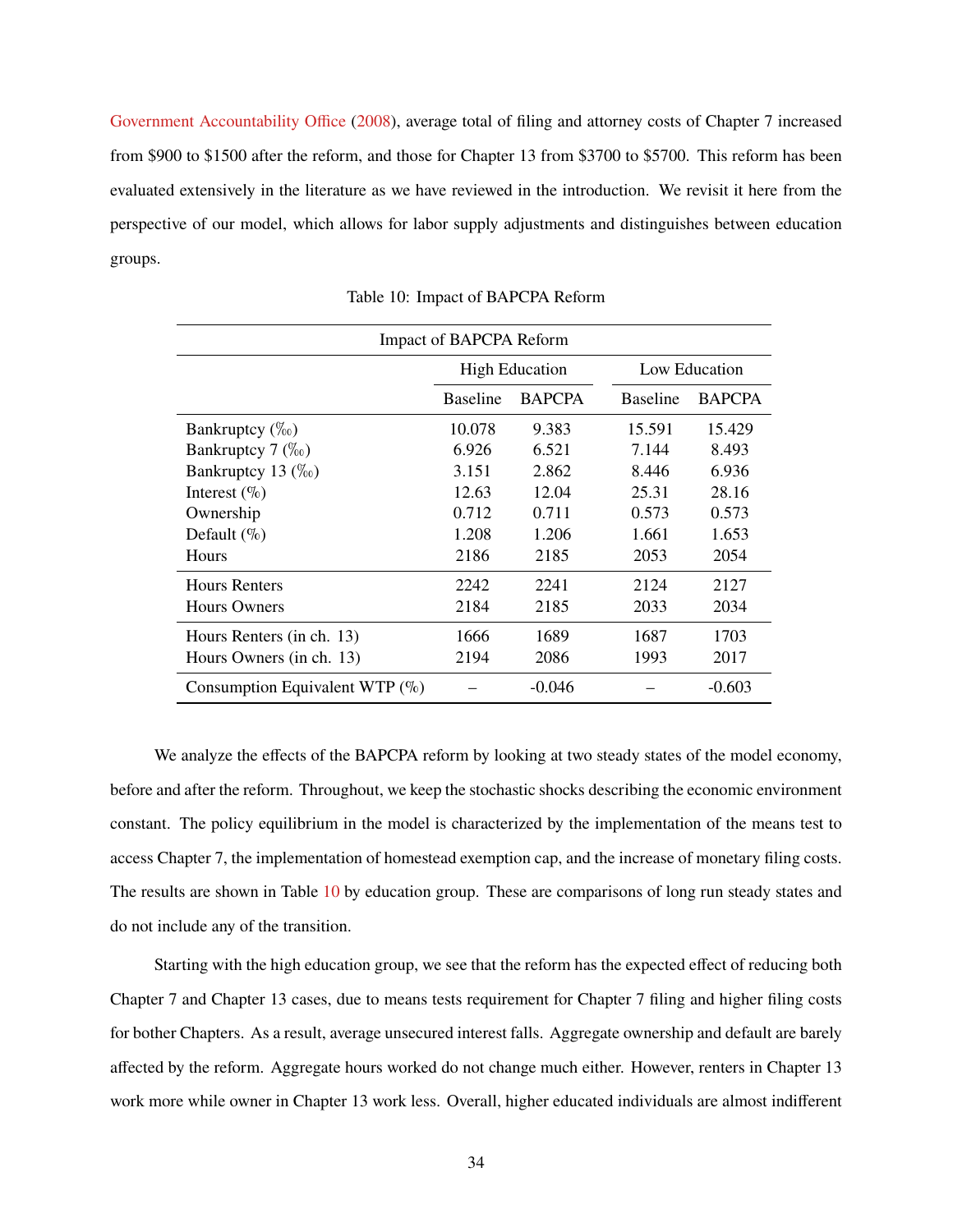to BAPCPA, with a negative willingness to pay of about 0.05%.

For the lower education group, bankruptcy rates are similar to the baseline, but there is some substitution towards Chapter 7 bankruptcy. This results in an increase in interest rates for unsecured debt from 25.3% to 28.2%. In terms of labor supply, those filing under Chapter 13 work slightly more. On balance, the BAPCPA reform implies a 0.6% reduction in consumption equivalent welfare for the low education group. The nature of income and spending shock processes implies a more frequent need for bankruptcy protection for this group and BACPCA made them substantially worse off.

In terms of aggregate headline numbers, our estimation indicates a smaller welfare loss associated with BAPCPA than that in [Mitman](#page-38-0) [\(2016\)](#page-38-0). The comparison is not straightforward, because Mitman's calculations includes the transition period. Moreover, there are important differences in the two models, including the fact ours is a lifecycle model with labor supply and the presence of catastrophic consumption shocks.

### <span id="page-35-0"></span>**7 Conclusions**

In this paper we evaluate central aspects of bankruptcy legislation and consider how these effects differ across education groups with different exposure to risk and different preferences. We do so by specifying and estimating a lifecycle model of consumption, housing demand and labor supply in an environment where individuals may file for bankruptcy or default on their mortgage. Uncertainty in the model is driven by house price shocks, catastrophic consumption shocks (such as health expenditures) and wage/productivity shocks, while bankruptcy is governed by the basic institutional framework in the US as implied by Chapter 7 and Chapter 13. Importantly, the supply of unsecured and secured credit is endogenous leading to interest rates that depend on the probability of an individual filing for bankruptcy protection or defaulting on their mortgage. Allowing for such endogenous interest rates is central to understanding the role of bankruptcy legislation because there is a very stark tradeoff between the effects of insurance protection and moral hazard.

There are a number of key insights from our paper. First, labor supply adjusts before bankruptcy to mitigate the effects of negative shocks and to avoid filing, implying that a number of bankruptcies are avoided by such preventive action. Labor supply drops at the moment of filing, because of the large negative productivity shocks that induce it. It only recovers gradually. Though the overall population labor supply is not sensitive to changes in bankruptcy legislation, it is sensitive to changes in risk and associated wealth. Second, the availability of Chapter 7 has starkly different implications for low education and high education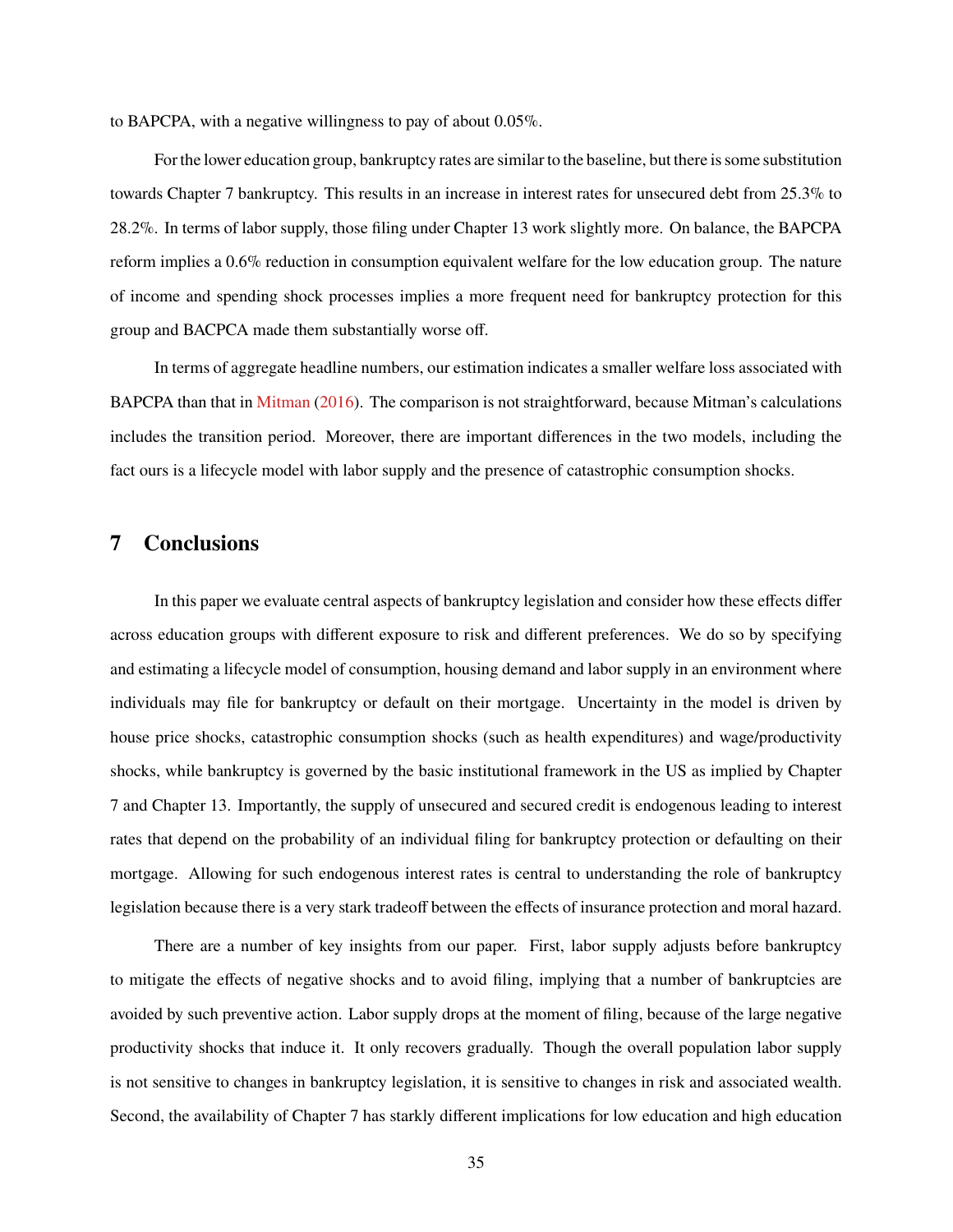groups, increasing substantially the welfare of the former and decreasing it for the latter, despite the presence of Chapter 13. The aggregate effect on welfare is however, zero. For the high education group the moral hazard aspect of Chapter 7 is the dominant factor, while for the lower education group the insurance component is central. Third, the availability of Chapter 13 also has opposing effects for the two education groups, improving the welfare of the higher group but decreasing slightly the one for the lower (given the presence of Chapter 7). However, the impacts are much smaller. A key implication of this result is that in evaluating bankruptcy legislation the distributional component across demographic groups is important to consider. We emphasize that this is not just due to differences in the income process and level but also due to important differences in preferences for housing and work.

Finally, we reevaluate BAPCPA and find it has very small effects on bankruptcy and only on the high education group. Overall the welfare effects were negative and mostly due to the lower education group, which is consistent with the value of chapter 7 for this group. Future research should also consider how family labor supply interacts with bankruptcy legislation and with filing and what role does the added worker effect have in mitigating extreme shocks. While this is an important issue, it is left for future work.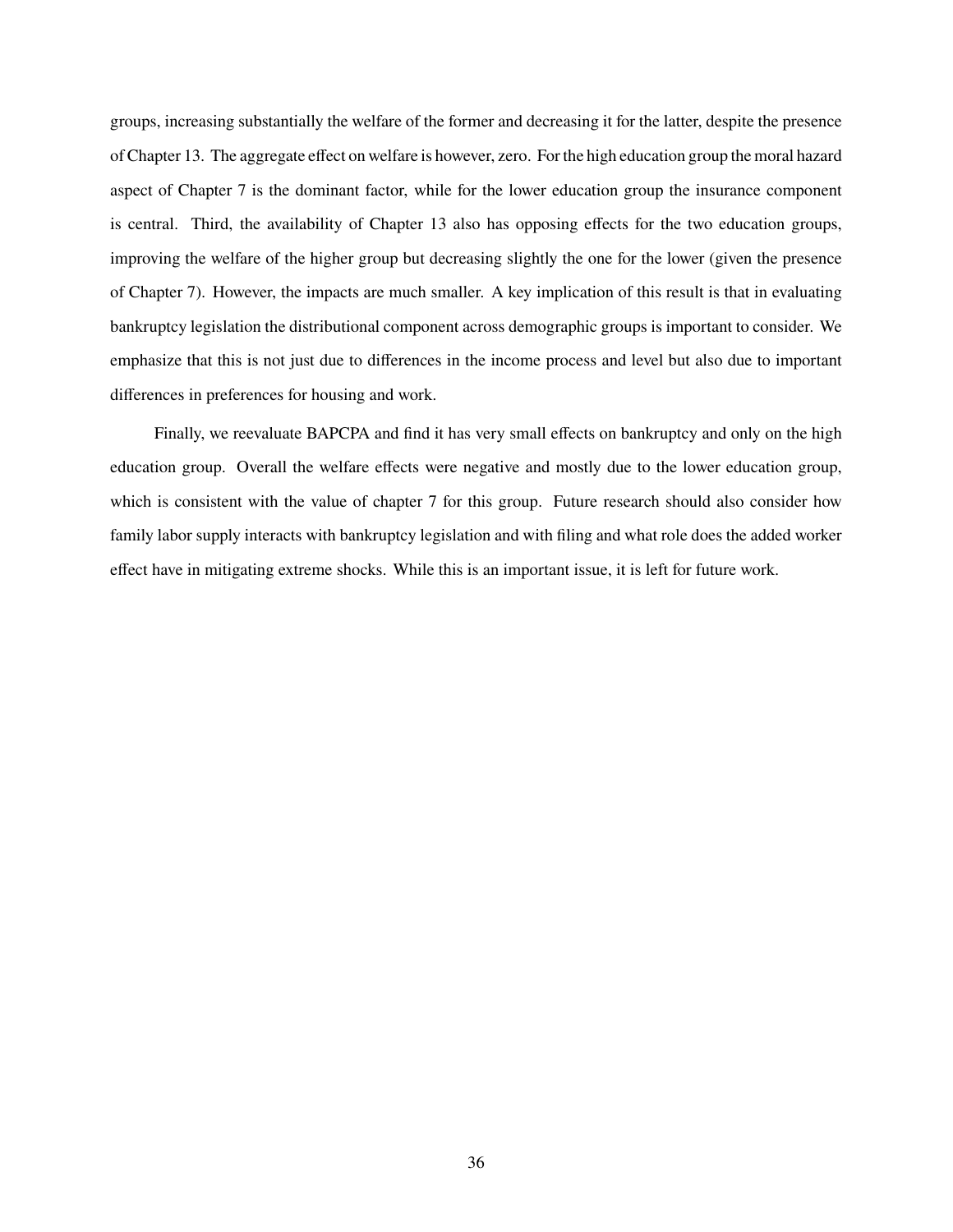### **References**

- <span id="page-37-0"></span>**Aiyagari, S.R.**, "Uninsured idiosyncratic risk and aggregate saving," *The Quarterly Journal of Economics*, 1994, *109* (3), 659–684.
- <span id="page-37-10"></span>**Albanesi, Stefania and Jaromir Nosal**, "Insolvency After the 2005 Bankruptcy Reform," August 2018.
- <span id="page-37-6"></span>**Athreya, Kartik B.**, "Default, insurance, and debt over the life-cycle," *Journal of Monetary Economics*, 2008, *55*, 752–774.
- <span id="page-37-14"></span>**Attanasio, Orazio P., Renata Bottazzi, Hamish W. Low, Lars Nesheim, and Matthew Wakefield**, "Modelling the demand for housing over the life cycle," *Review of Economic Dynamics*, 2012, *15* (1), 1 – 18.
- <span id="page-37-15"></span>**Bajari, P., C.S. Chu, and M. Park**, "An empirical model of subprime mortgage default from 2000 to 2007," *NBER Working Paper*, 2008.
- <span id="page-37-12"></span>**Brown, Sarah Stein Meta and Basit Zafar**, "The Impact of Housing Markets on Consumer Debt: Credit Report Evidence from 1999 to 2012," *Journal of Money, Credit and Banking*, 2015, *47(S1*, 175–213.
- <span id="page-37-5"></span>**Chatterjee, Satyajit, Dean Corbae, Makoto Nakajima, and José-Víctor Ríos-Rull**, "A Quantitative Theory of Unsecured Consumer Credit with Risk of Default," *Econometrica*, 2007, *75* (6), 1525 – 1589.
- <span id="page-37-7"></span>**Chen, Daphne and Jake Zhao**, "The impact of personal bankruptcy on labor supply decisions," *Review of Economic Dynamics*, 2017, *26* (Supplement C), 40 – 61.
- <span id="page-37-1"></span>**Chernozhukov, V. and H. Hong**, "An MCMC approach to classical estimation," *Journal of Econometrics*, 2003, *115* (2), 293–346.
- <span id="page-37-11"></span>**Demyanyk, Yulia and Otto Van Hemert**, "Understanding the Subprime Mortgage Crisis," *Review of Financial Studies*, 2011, *24(6)*, 1848–1880.
- <span id="page-37-9"></span>**Dobbie, Will and Jae Song**, "Debt Relief and Debtor Outcomes: Measuring the Effects of Consumer Bankruptcy Protection," *American Economic Review*, March 2015, *105* (3), 1272–1311.
- <span id="page-37-4"></span>**Fay, S., E. Hurst, and M.J. White**, "The household bankruptcy decision," *American Economic Review*, 2002, *92* (3), 706–718.
- <span id="page-37-17"></span>**French, Eric**, "The Effects of Health, Wealth, and Wages on Labour Supply and Retirement Behaviour," *The Review of Economic Studies*, 2005, *72* (2), 395–427.
- <span id="page-37-13"></span>**Ghent, A. and M. Kudlyak**, "Recourse and Residential Mortgage Default: Theory and Evidence from US States," *Richmond Fed WP*, 2009.
- <span id="page-37-3"></span>**Gropp, Reint, John Karl Scholz, and Michelle J. White**, "Personal Bankruptcy and Credit Supply and Demand," *The Quarterly Journal of Economics*, 1997, *112* (1), 217–251.
- <span id="page-37-16"></span>**Guiso, L., P. Sapienza, and L. Zingales**, "Moral and social constraints to strategic default on mortgages," 2009.
- <span id="page-37-8"></span>**Han, Song and Wenli Li**, "Fresh start or head start? the effects of filing for personal bankruptcy on work effort," *Journal of Financial Services Research*, 2007, *31* (2), 123–152.
- <span id="page-37-2"></span>**Hintermaier, T. and W. Königer**, "Debt Portfolios and Homestead Exemptions," *American Economic Journal: Macroeconomics*, 2016, *8* (4), 103?141.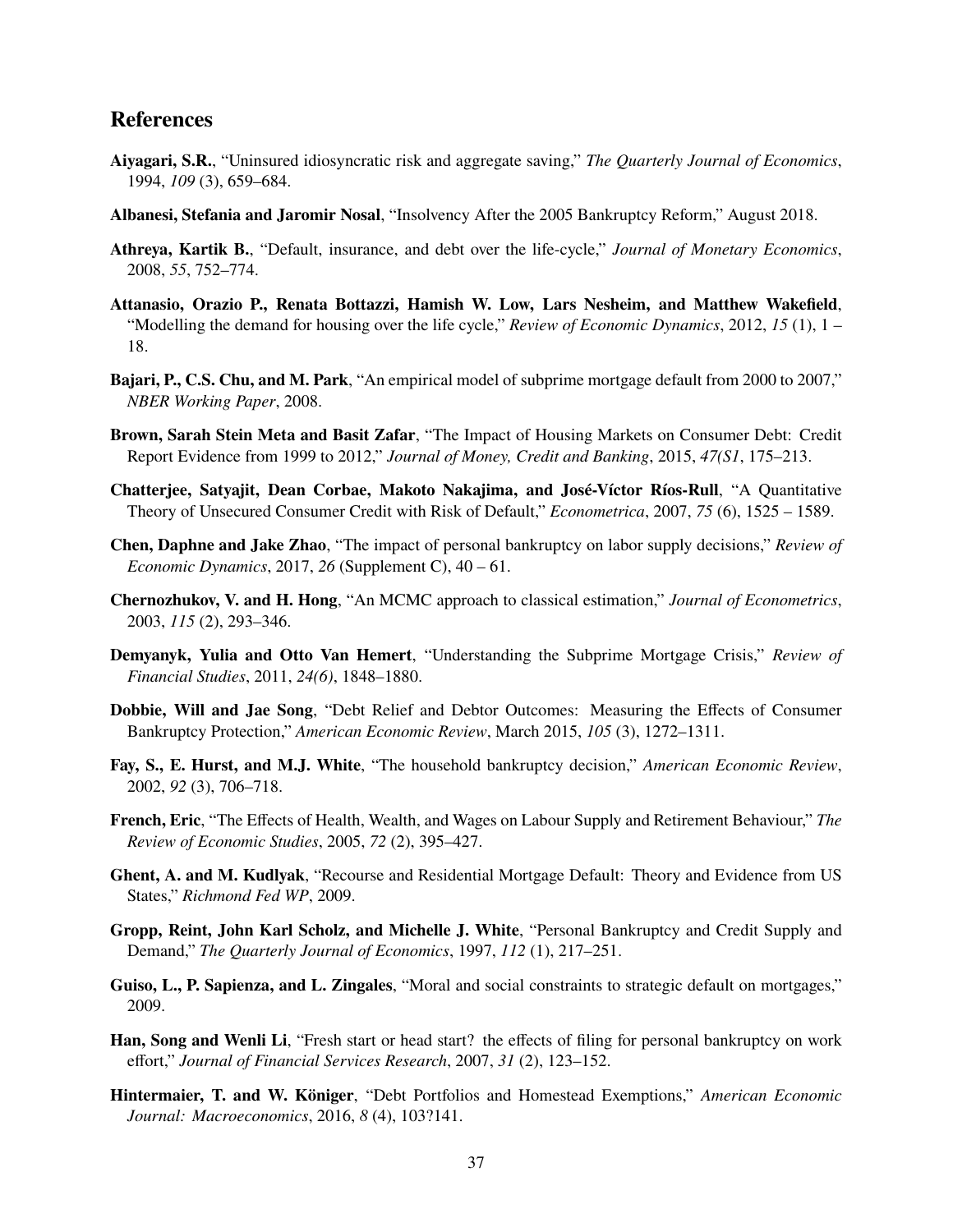- <span id="page-38-15"></span>**Kaplan, Greg, Kurt Mitman, and Giovanni L Violante**, "The housing boom and bust: Model meets evidence," *Journal of Political Economy*, 2020, *128* (9), 3285–3345.
- <span id="page-38-11"></span>**Li, Wenli and Florian Oswald**, "Recourse and residential mortgages: the case of Nevada," *Journal of Urban Economics*, 2017.
- <span id="page-38-10"></span>**and Michelle White**, "Mortgage Default, Foreclosure, and Bankruptcy," *NBER Working Paper*, 2009.
- <span id="page-38-7"></span>**and Pierre Sarte**, "U.S. Consumer Bankruptcy Choice: The Importance of General Equilibrium Effects," *Journal of Monetary Economics*, 2006, pp. 613–631.
- <span id="page-38-9"></span>**, Michelle White, and Ning Zhu**, "Did Bankruptcy Reform Cause Mortgage Default to Rise?," *American Economic Journal: Economic Policy*, 2011, pp. 123–147.
- <span id="page-38-8"></span>**Livshits, I., J. MacGee, and M. Tertilt**, "Consumer bankruptcy: A fresh start," *The American Economic Review*, 2007, pp. 402–418.
- <span id="page-38-18"></span>**Low, H., C. Meghir, and L. Pistaferri**, "Employment Risk and Wage Risk over the Life Cycle," *American Economic Review*, September 2010, (100).
- <span id="page-38-1"></span>**McFadden, D.**, "A method of simulated moments for estimation of discrete response models without numerical integration," *Econometrica: Journal of the Econometric Society*, 1989, pp. 995–1026.
- <span id="page-38-12"></span>**Meghir, C. and L. Pistaferri**, "Income variance dynamics and heterogeneity," *Econometrica*, 2004, pp. 1–32.
- <span id="page-38-17"></span>**Meghir, Costas and Luigi Pistaferri**, "Chapter 9 - Earnings, Consumption and Life Cycle Choices," in Orley Ashenfelter and David Card, eds., *Handbooks in Economics Handbook of Labor Economics, Vol 4B*, Vol. 4, Part B of *Handbook of Labor Economics*, Elsevier, 2011, pp. 773 – 854.
- <span id="page-38-0"></span>**Mitman, K.**, "Macroeconomic Effects of Bankruptcy & Foreclosure Policies," *American Economic Review*, 2016, *106* (8), 2219–2255.
- <span id="page-38-13"></span>**Nardi, Mariacristina De, Giulio Fella, and Gonzalo Paz-Pardo**, "Nonlinear household earnings dynamics, self-insurance, and welfare," *Journal of the European Economic Association*, 2020, *18* (2), 890–926.
- <span id="page-38-3"></span>**Oswald, Florian**, "Essays on bankruptcy, mortgage default, and regional migration." PhD dissertation, UCL (University College London) https://discovery.ucl.ac.uk/id/eprint/1470219/1/thesis.pdf 2015.
- <span id="page-38-2"></span>**Pakes, Ariel and David Pollard**, "Simulation and the asymptotics of optimization estimators," *Econometrica: Journal of the Econometric Society*, 1989, pp. 1027–1057.
- <span id="page-38-5"></span>**Pavan, Marina**, "Consumer durables and risky borrowing: The effects of bankruptcy protection," *Journal of Monetary Economics*, 2008, *55* (8), 1441–1456.
- <span id="page-38-4"></span>**Sullivan, T.A., E. Warren, and J.L. Westbrook**, *As we forgive our debtors: Bankruptcy and consumer credit in America*, Beard Books Inc, 1999.
- <span id="page-38-14"></span>**, , and** , *The fragile middle class: Americans in debt*, Yale Univ Press, 2000.
- <span id="page-38-6"></span>**Traczynski, Jeff**, "Divorce rates and bankruptcy exemption levels in the US," *Journal of Law and Economics*, 2011.
- <span id="page-38-16"></span>**US Government Accountability Office**, "Bankruptcy Reform: Dollar Costs Associated with the Bankruptcy Abuse Prevention and Consumer Protection Act of 2005," Technical Report, US Government Accountability Office 2008.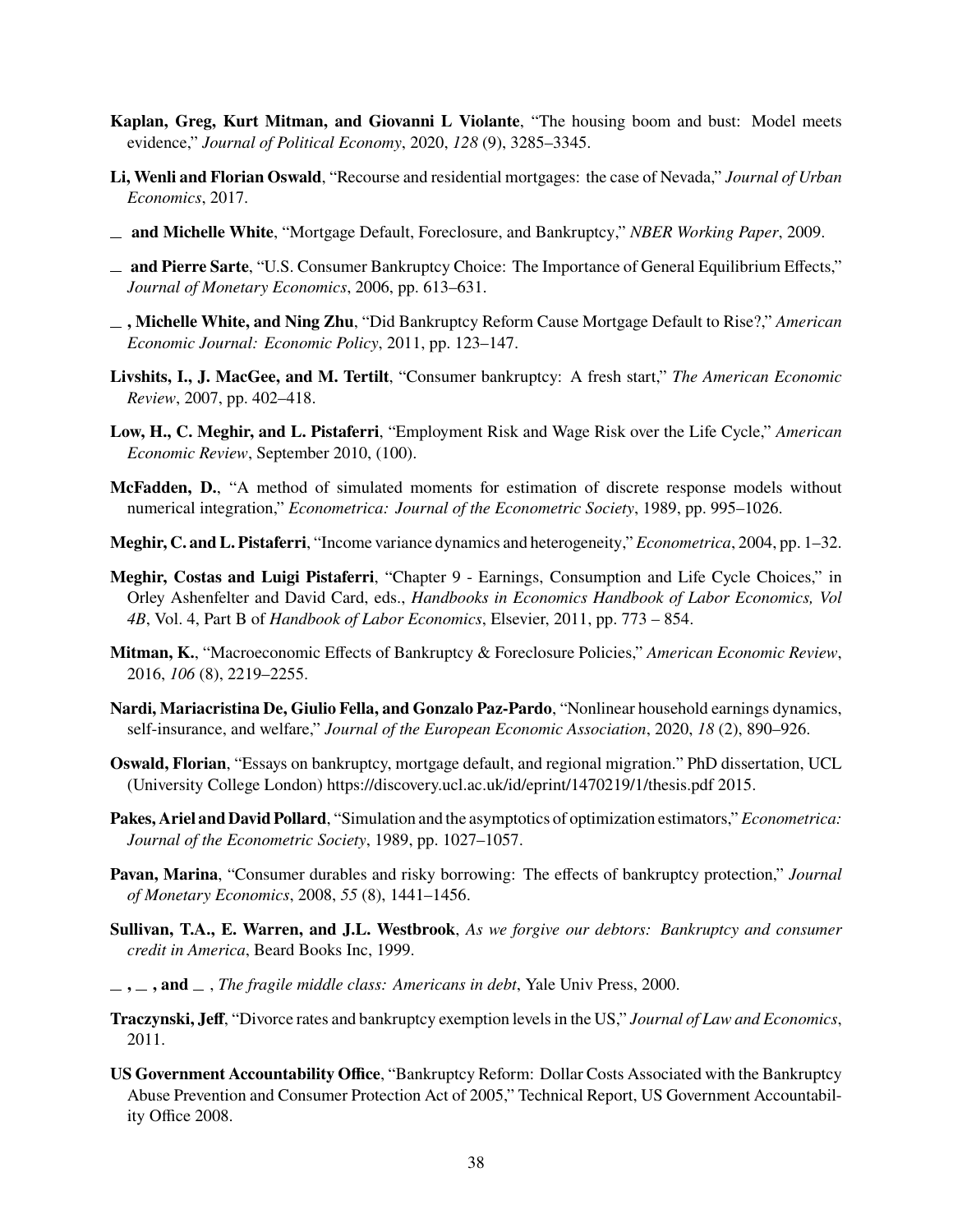# **Appendices**

### <span id="page-39-0"></span>**A The Complete Description of the Value Functions**

### **A.1 The Choice of Renters**

In what follows we describe the problem including the means test to cover the BACPCA period. let *W* represent the maximal expected lifetime utility for a renter of age *t* if not in a bankruptcy state and let  $\tilde{W}_j$  denote the utility for a renter in bankruptcy state  $j = 7, 13$ . Let *s* denote the end of period savings (i.e.  $s = a'$ ) and med(*y*) the state median income. We then have:

<span id="page-39-1"></span>
$$
W(a, w, t) = \begin{cases} \max(W^{\text{rent}}, W^{\text{buy}}, W^{\text{file.7}}, W^{\text{file.13}}) & \text{if } a < 0, yl < \text{med}(y), \\ \max(W^{\text{rent}}, W^{\text{buy}}, W^{\text{file.13}}) & \text{if } a < 0, yl \ge \text{med}(y), \\ \max(W^{\text{rent}}, W^{\text{buy}}) & \text{if } a \ge 0. \end{cases} \tag{A.1}
$$

The restriction on the discrete choice set of the renter in  $(A.1)$  makes explicit the fact that one only can file for bankruptcy if there are effectively unsecured debts to discharge. In addition we implement the BAPCPA means test by preventing individuals with labor income above a threshold med $(y)$  to file for chapter 7. We define the conditional value functions next.

#### **Value of Renting**

The value of renting is given by

<span id="page-39-2"></span>
$$
W^{\text{rent}}\left(R\right) = \max_{a' \in \mathbb{R}, l \in L} u(c, l, \underline{h}) + \beta E_{w'|w} \left[W(R')\right] \tag{A.2}
$$

subject to

$$
c + q(a'|w)a' = yl + a > 0
$$
\n(A.3)

$$
\pi^{7}(a'|w) = E_{w'|w} \left[ \mathbf{1} \left[ W^{\text{file},7} \left( R' \right) > W^{-\text{file},7} \left( R' \right) \right] \right] \tag{A.4}
$$

$$
\pi^{13}(a'|w) = E_{w'|w} \left[ \mathbf{1} \left[ W^{\text{file.13}}\left( R' \right) > W^{-\text{file.13}}\left( R' \right) \right] \right] \tag{A.5}
$$

$$
q_a(a'|w) \text{ as in (7),} \tag{A.6}
$$

where  $R$  is the current state space and  $R'$  the state space as it evolves. Equation  $(A.3)$  is a standard budget constraint that requires expenditures (consumption  $c$  and saving/borrowing  $a'$ ) to be equal to cash-on-hand (labour income plus assets minus rent, which is normalized to zero). Equations  $(A.4)$  and  $(A.5)$  show how the probability of bankruptcy for each case ( $\pi^7$  and  $\pi^{13}$  for Chapter 7 and 13 respectively) is calculated by the lender in order to define the price of debt  $q$  in equation [\(A.3\)](#page-39-2). We use the convention that labelling a value function with −*j* means all other discrete choice values *except j*.

#### **Renter Bankruptcy Chapter 7**

The value of filing for bankruptcy under Chapter 7 as a renter is similar to the value of staying a renter with the exception that current assets are set to  $a = 0$  in the budget constraint since all assets are used against the debt. Moreover, the various penalties are applied (psychic cost of bankruptcy  $\lambda_{7,e} \in (0,1]$  and no borrowing;  $\lambda_{7,e} = 1$  implies no punishment at all,  $\lambda_{7,e} = 0$  would imply zero consumption as punishment.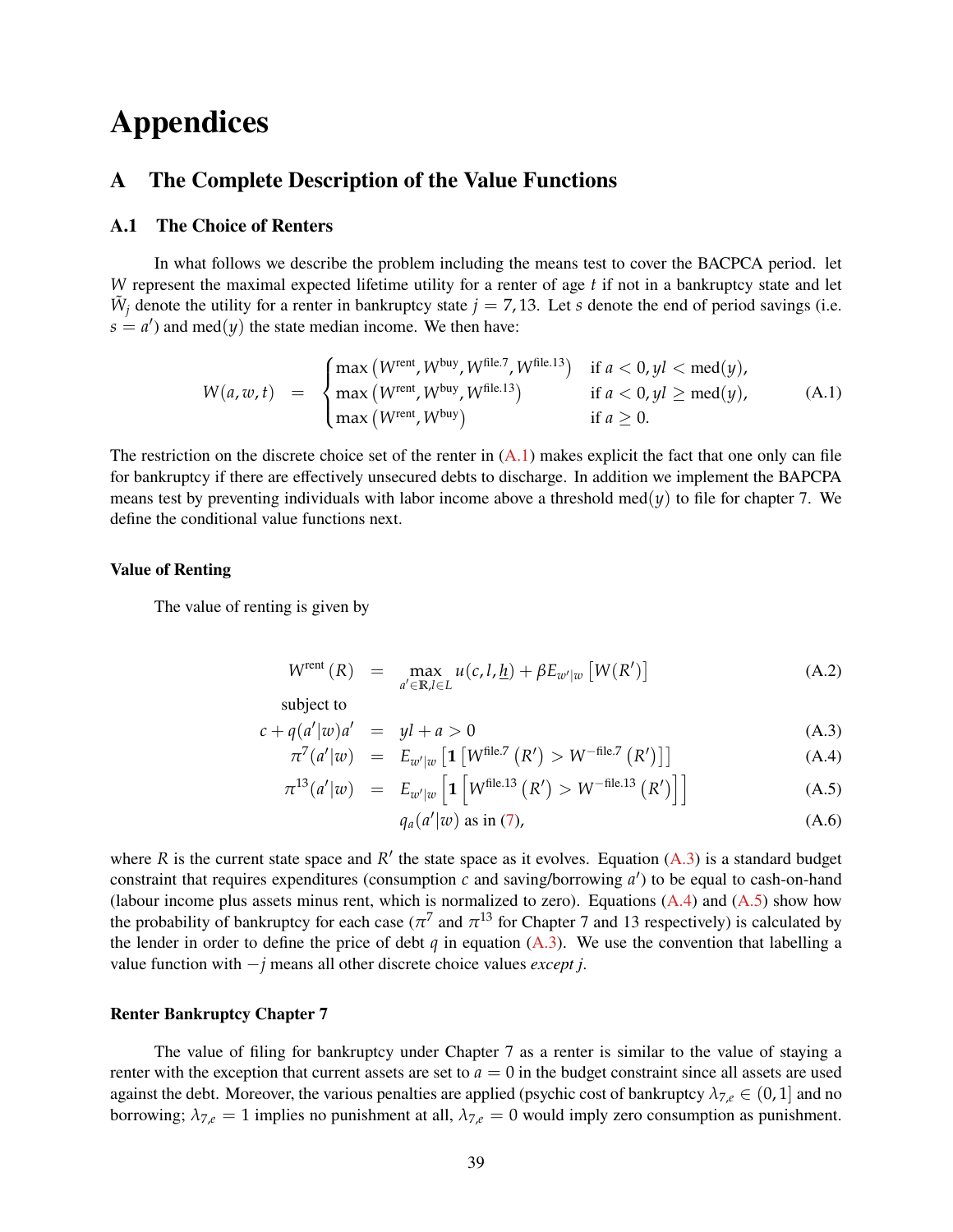The future value in the bankruptcy state 7 is denoted by  $\tilde{W}_7$ . Upon filing for Chapter *j*, a fee of  $f_j$  is collected, and no savings are possible.

$$
W^{\text{file.7}}(R) = \max_{l \in L} u(c\lambda_{7,e}, l, \underline{h}) + \beta E_{w'|w} \left[ \tilde{W}_7(R') \right]
$$
\nsubject to

\n
$$
c_{\text{old}} = u! \quad \text{if}
$$

 $c = yl - f_7.$ 

The individual suffers the utility (stigma) cost  $\lambda_{7,e}$  and cannot borrow until she exits this state. This happens with probability  $\delta$  in each period. Thus the expected duration of the punishment state is  $\frac{1}{\delta}$ . The value  $\tilde{W}_7$  in the bankruptcy state is

$$
\tilde{W}_7(a, w, t) = \max_{a' \in \mathbb{R}_+, l \in L} u(c\lambda_{7,e}, l, \underline{h}) + \beta E_{w'|w} \left[ \delta W(R') + (1 - \delta) \tilde{W}_7(R') \right]
$$
  
subject to

$$
c + \frac{1}{1+r}a' = yl + a.
$$

#### **Renter Bankruptcy Chapter 13**

Individuals may not be eligible for Chapter 7, or indeed may choose Chapter 13. This problem is very similar to the previous one except that a repayment  $\bar{y}$  needs to be made. Hence moving into the bankruptcy state we have

$$
W^{\text{file.13}}(a, w, t) = \max_{l \in L} u(c\lambda_{13,e}, l, \underline{h}) + \beta E_{w'|w} \left[ \tilde{W}_{13}(\bar{y}(a, w), 0, w, t + 1) \right]
$$
(A.8)  
subject to  

$$
c = yl - f_{13} > 0,
$$

where  $\bar{y}(a, w)$  is defined in [\(A.9\)](#page-40-0).

We denote by  $\bar{y}$  the amount to be repaid in each period of chapter 13, and by  $\bar{Y}$  total expected income over the next  $T_{bk}$  years. Federal law imposes a maximum debt to income ratio  $\hat{y} = 0.15$  that the repayment  $\bar{y}$  must respect, hence we define

<span id="page-40-0"></span>
$$
\bar{y} = \iota(a, \bar{Y}, \hat{y}) \frac{\bar{Y}}{T_{bk}}
$$

$$
\iota(a, \bar{Y}, \hat{y}) = \begin{cases} \frac{-a}{\bar{Y}} & \text{if } \frac{-a}{\bar{Y}} < \hat{y} \\ \hat{y} & \text{else.} \end{cases}
$$
(A.9)

Then the corresponding punishment state following filing for chapter 13 is given by

$$
\tilde{W}_{13}(\bar{y}, a, w, t) = \max_{a' \in \mathbb{R}_+, l \in L} u(c\lambda_{13, e}, l, \underline{h}) + \beta E_{w'|w} [\delta W(R') + (1 - \delta)\tilde{W}_{13}(R')]
$$

subject to

$$
c + \frac{1}{1+r}a' = yl - \bar{y} + a > 0.
$$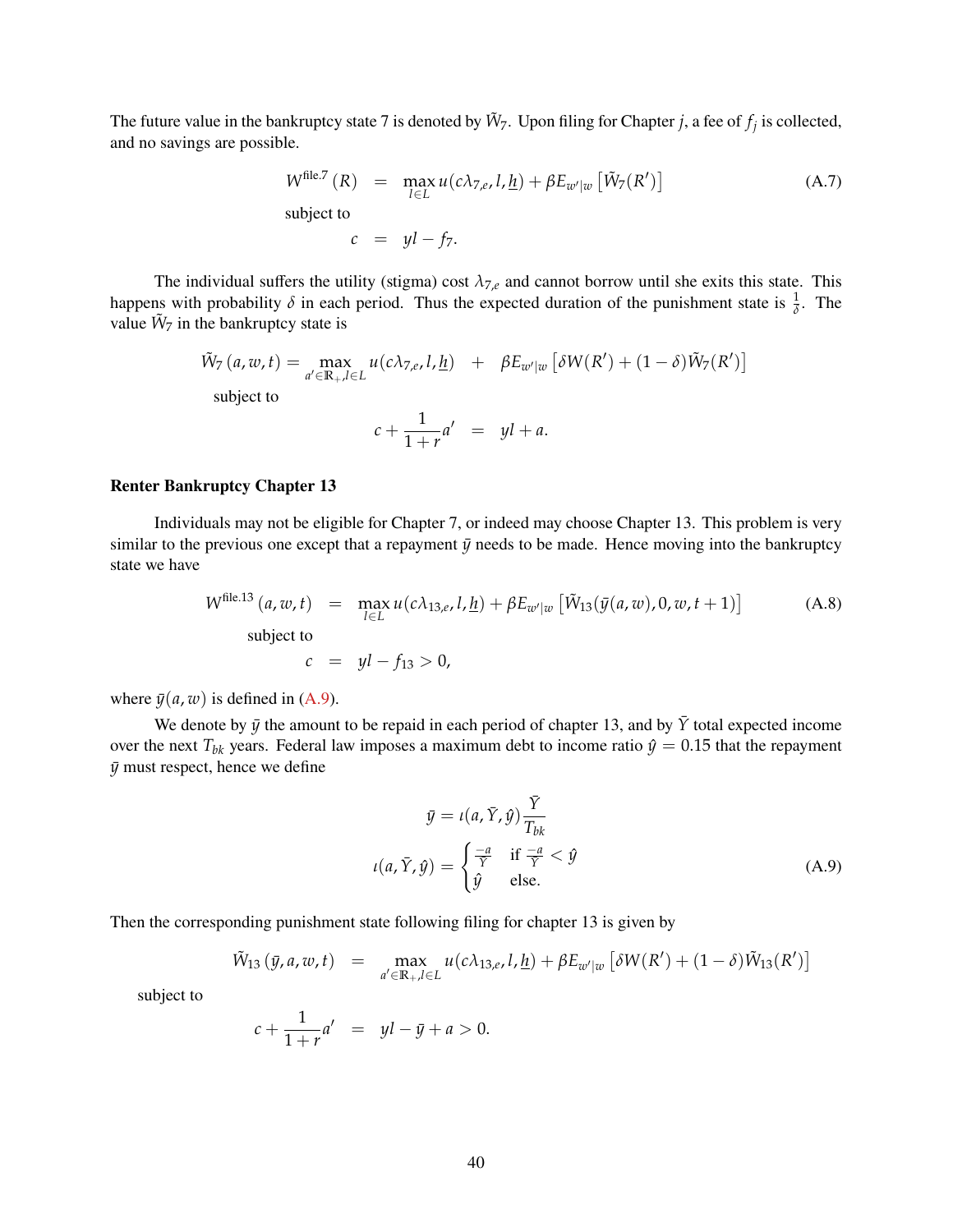#### **A.2 The Problem of the Owner**

The discrete choice problem of an owner not in a bankruptcy state is quite complex because of the large number of subcases, depending both on the asset position, the house value and the level of income. It is given by

$$
V(S) = \begin{cases} \max\left(V^{\text{stay}}, V^{\text{sell}}\right) & \text{if } a \geq 0, h p_t - m_t \geq 0, \\ \max\left(V^{\text{stay}}, V^{\text{sell}}, V^{\text{del}}, V^{\text{file.13}}\right) & \text{if } a < 0, h p_t - m_t < 0, \\ \max\left(V^{\text{stay}}, V^{\text{sell}}, V^{\text{file.13}}\right) & \text{if } a < 0, h p_t - m_t \geq 0, yl < \text{med}(y), \\ \max\left(V^{\text{stay}}, V^{\text{sell}}, V^{\text{file.13}}\right) & \text{if } a < 0, h p_t - m_t < 0, yl \geq \text{med}(y), \\ \max\left(V^{\text{stay}}, V^{\text{sell}}, V^{\text{del}}, V^{\text{file.13}}, V^{\text{file.13}}, V^{\text{file.14}}\right) & \text{if } a < 0, h p_t - m_t < 0, yl < \text{med}(y), \\ \max\left(V^{\text{stay}}, V^{\text{sell}}, V^{\text{del}}, V^{\text{file.13}}, V^{\text{file.15}}, V^{\text{file.16}}\right) & \text{if } a < 0, h p_t - m_t < 0, yl \geq \text{med}(y), \end{cases} \tag{A.10}
$$

where  $a \geq 0$  denotes someone with positive financial assets and  $hp_t - m_t$  is the net equity in the house. Again, not all discrete choices are available everywhere on the state space, as can be seen from the restrictions for each case. For example, the admissible chapter of bankruptcy depends on labor income lying below the threshold med $(y)$ , as before. The default choice is only an option if home equity is negative. In other words we assume that a person who has difficulty repaying a mortgage (say because of a negative income shock) but has positive equity in the house will always choose to sell. Owners with home equity in excess of the exemption level face eviction should they file for bankruptcy under Chapter 7. The level of homestead exemption determines whether an owner filing under Chapter 7, stays on in the house, or is evicted. We define the sub-problems in sequence below. Let  $S = (a, w, p, n, h, e, t)$  denote the current state space.

#### **Value of Staying as Owner**

The value of staying in the current home is

$$
V^{\text{stay}}(S) = \max_{a' \in \mathbb{R}, l \in L} u(c, l, h) + \beta \mathbb{E}_{w'|w, p'|p, \underline{a}} [V(S')]
$$
\nsubject to

\n
$$
c + \frac{q(a'|S)}{1+r} = yl + a - \kappa(p_{i0}h, r_m, T_m).
$$
\n(A.11)

This problem is similar to the buyer's problem defined in the main text of the paper except that there is no down-payment in the budget constraint.

#### **Value of Selling the Home**

The value of selling depends on the renter's continuation value:

$$
V^{\text{sell}}(S) = \max_{s \in \mathbb{R}, l \in L} u(c, l, \underline{h}) + \beta \mathbb{E}_{w'|w, p'|p, \underline{a}} \left[ W(R') \right]
$$
\nsubject to

\n
$$
c + \frac{q(a'|S)}{1+r} = yl + a + ((1-\phi)ph - m),
$$
\n(A.12)

where  $(1 - \phi)ph - m$  is the capital that can be recovered following the sale:  $\phi$  is the proportion of capital lost by the process of selling due to administrative and marketing costs.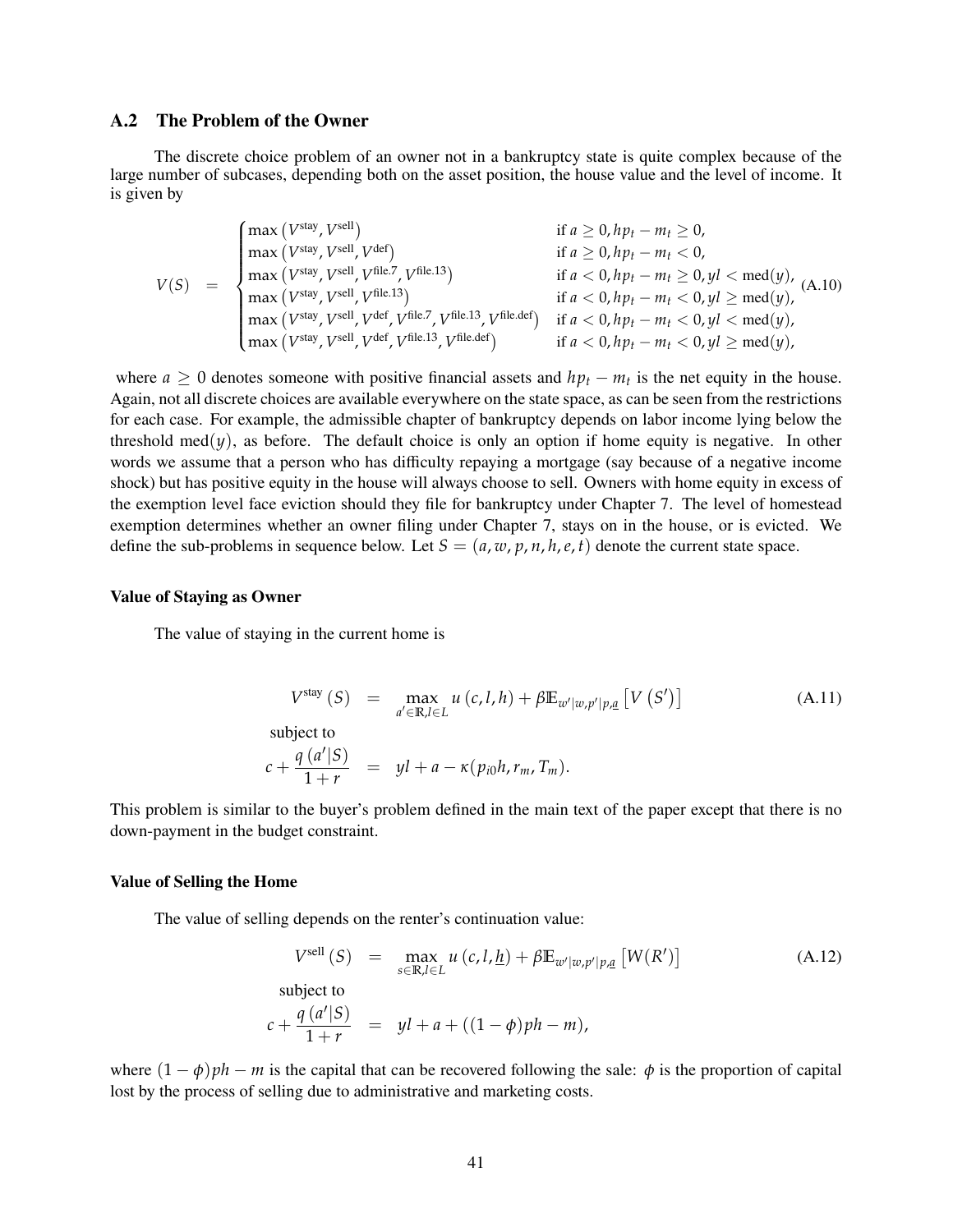#### **Value of Default**

The default value, in turn, is similar to the value of selling with the exception that for a defaulter unsecured borrowing is impossible, and a one-time utility penalty is incurred. Regarding recourse legislation, we include a factor  $\psi \in [0, 1]$  here that relates to the fraction of negative equity  $((1 - \phi)(ph - m))$  that is rolled over in post default life. For example  $\psi = 1$  would mean that the entire remaining mortgage debt is rolled over into post default life. Notice that the future value is that of a renter, but the asset state takes into account any remaining mortgage debt *d* brought forward.

$$
V^{\text{def}}(S) = \max_{a' > 0, l \in L} u(c, l, \underline{h}) + \beta \mathbb{E}_{w'|w, p'|p, \underline{a}} \left[ W(d + a' - \underline{a}, w', p', t + 1) \right] \tag{A.13}
$$

subject to

$$
c + \frac{1}{1+r}a' = yl + a,
$$
  
\n
$$
d = \psi((1-\phi)ph - m).
$$

### **Owner Bankruptcy Chapter 7**

The value of an owner who files for Chapter 7 while staying in the home is given by

$$
V^{\text{file.7}}(S) = \max_{a' > 0, l \in L} u(c\lambda_{7,e}, l, h) + \beta \mathbb{E}_{w'|w, p'|p, \underline{a}} \left[ \tilde{V}_7(S') \right]
$$
\nsubject to

\n
$$
c + \frac{1}{1+r} a' = yl - \kappa(p_{i0}h, r_m, T_m) - f_7.
$$
\n(A.14)

This value is only defined if current assets are negative,  $a < 0$ . Crucially, the household may only stay in the house if net home equity lies below the homestead exemption level, i.e. iff  $(1 - \phi)(ph - m) < \xi$ .

**Value of Filing and Default** The value for the owner when filing for bankruptcy and defaulting on the mortgage at the same time is as follows:

$$
V^{\text{file,def}}(S) = \max_{a' > 0, l \in L} u(c\lambda_{7,e}, l, \underline{h}) + \beta \mathbb{E}_{w'|w, p'|p, \underline{a}} \left[ \tilde{W}_7(R') \right]
$$
\nsubject to

\n
$$
c + \frac{1}{1+r} a' = yl - f_7,
$$
\n(A.15)

assuming that any remaining mortgage debt is discharged in Chapter 7 bankruptcy.

#### **Owner Bankruptcy Chapter 13**

The main difference between Chapter 13 and Chapter 7 bankruptcy is that the owner may keep the house (and all other assets) no matter how much equity there is after signing up to a Chapter 13 repayment plan. Consequently we don't have to compute a value of eviction and we also rule out the possibility of filing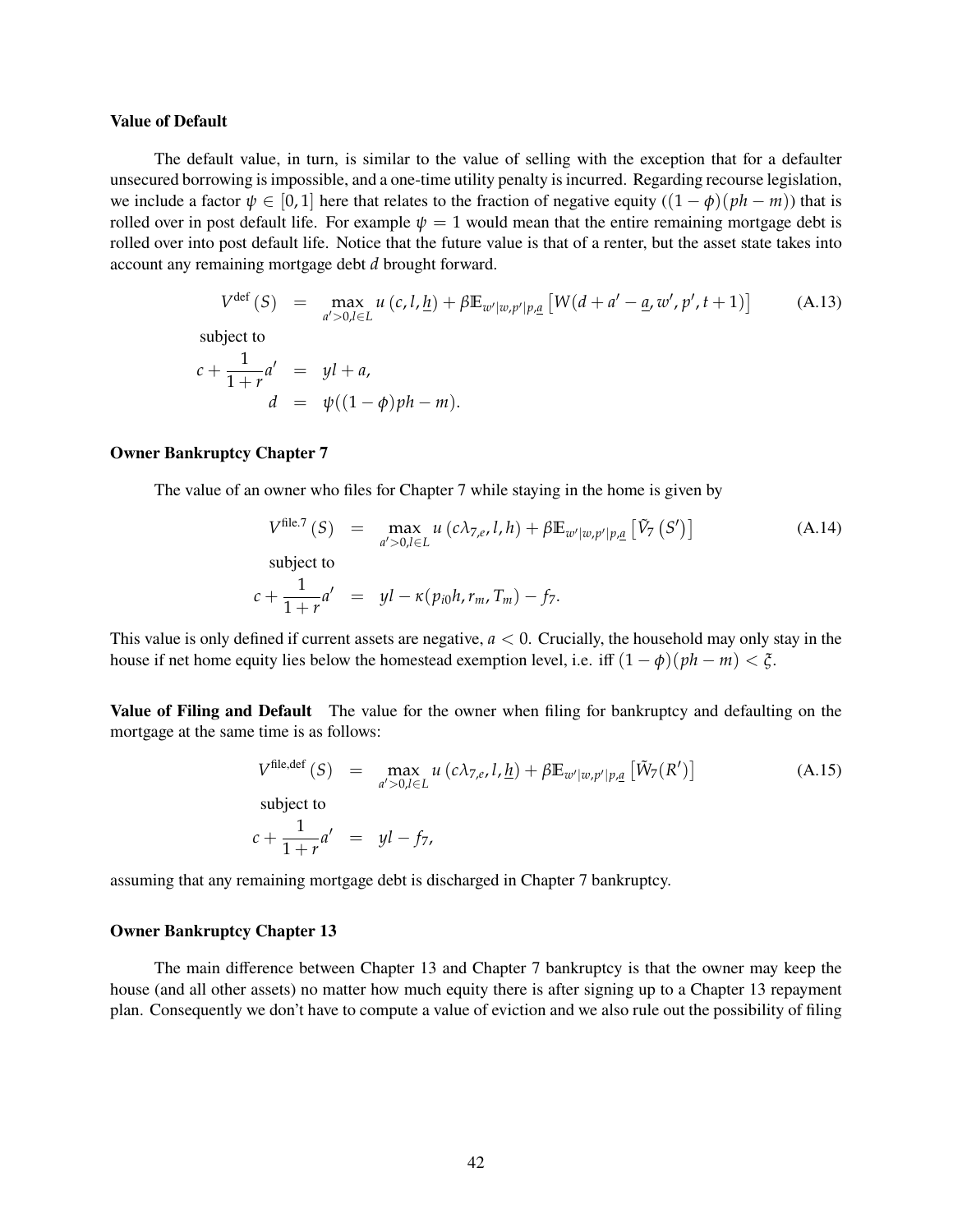for Chapter 13 and defaulting on the mortgage at the same time.<sup>[25](#page-1-0)</sup>

$$
V^{\text{file.13}}(S) = \max_{a' > 0, l \in L} u(c\lambda_{13,e}, l, h) + \beta \mathbb{E}_{w'|w, p'|p, \underline{a}} \left[ \tilde{V}_{13} \left( \bar{y}(a, w), 0, w', p', n', h, e, t + 1 \right) \right] (A.16)
$$
\n
$$
\text{subject to}
$$
\n
$$
c + \frac{1}{1+r} a' = yl - \kappa(p_{i0}h, r_m, T_m) - f_{13} > 0
$$

#### **Owner Bankruptcy Punishment States**

An owner in punishment state for either chapter has the discrete choice set "stay", "sell" and "default". His savings *s* cannot be negative (he cannot borrow). As in the case of the renter, exit from the state is governed by the Bernoulli random variable  $X \sim$  Bernoulli ( $\delta$ ). Thus the value for this owner is

$$
\tilde{V}_j(S) = \max\left(\tilde{V}_j^{\text{stay}}, \tilde{V}_j^{\text{sell}}, \tilde{V}_j^{\text{def}}\right), j = 7, 13,
$$

where the value for *stay* is given by

$$
\tilde{V}_j^{\text{stay}}(S) = \max_{a' > 0, l \in L} u(c\lambda_{j,e}, l, h) + \beta \mathbb{E}_{w'|w, p'|p, \underline{a}} [(1 - \delta)\tilde{V}_j(S') + \delta V(S')] \quad (A.17)
$$
\nsubject to\n
$$
c + \frac{1}{1+r}a' = a + yl - 1[j = 13]\bar{y} - \kappa(p_{i0}h, r_m, T_m),
$$
\n
$$
j = 7, 13.
$$

The value for *sell* is given by

$$
\tilde{V}_{j}^{\text{sell}}(S) = \max_{a' > 0, l \in L} u\left(c\lambda_{j,e}, l, \underline{h}\right) + \beta \mathbb{E}_{w'|w, p'|p, \underline{a}}\left[(1-\delta)\tilde{W}_{j}(R') + \delta W(R')\right]
$$
\nsubject to

$$
c + \frac{1}{1+r}a' = yl - 1 [j = 13] \bar{y} - \kappa (p_{i0}h, r_m, T_m) + a + (1-\phi)ph - m,
$$
  
\n
$$
j = 7, 13.
$$

Finally the value for *default* in the punishment state is given by

$$
\tilde{V}_j^{\text{def}}(S) = \max_{a' > 0, l \in L} u(c\lambda_{j,e}, l, \underline{h}) + \beta \mathbb{E}_{w'|w, p'|p, \underline{a}} [(1 - \delta)\tilde{W}_j(R') + \delta W(R')] \quad (A.18)
$$
\n
$$
\text{subject to}
$$
\n
$$
c + \frac{1}{1+r}a' = yl - 1[j = 13]\bar{y} - \kappa(p_{i0}h, r_m, T_m) + a.
$$

The amount of assets that the person carries over into the next period depends both on the extent of recourse in the specific state and on the amount of mortgage debt. In any case *a* cannot be negative since the person has already filed for bankruptcy and cannot borrow. However it can be positive if the person started saving after filing. In a recourse state the existing financial assets will be used to pay off the mortgage (under chapter 7). We assume that any remaining mortgage debt is then forgiven and  $a = 0$ .

<sup>&</sup>lt;sup>25</sup>Filing for Chapter 13 and defaulting at the same time is a particularly unrealistic choice, since the consumer assumes the increased burden of Chapter 13 (wage tax) without getting to enjoy the benefits (staying in the house).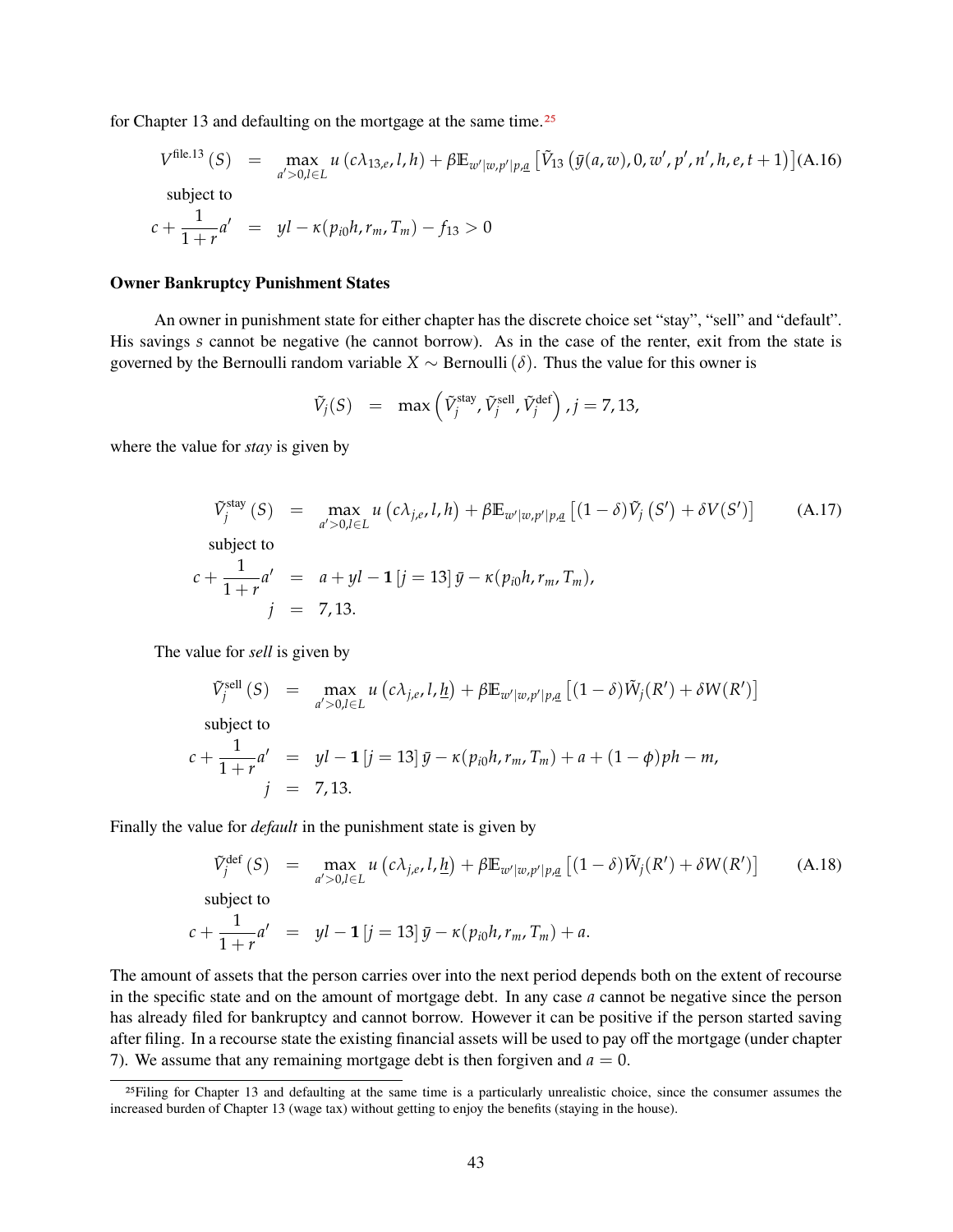### <span id="page-44-0"></span>**B Wage Process**

We employ the same procedure as in [De Nardi et al.](#page-38-13) [\(2020\)](#page-38-13) to estimate wage support points by age as well as age-specific transition matrices  $\Pi_w(t)$ . The method in [De Nardi et al.](#page-38-13) [\(2020\)](#page-38-13) allows for a generalization of the traditional income process used in macroeconomics. For further details and thorough comparison to the traditional approach, please refer to [De Nardi et al.](#page-38-13) [\(2020\)](#page-38-13). We replicate their results using the outline in section 4 of their paper, but splitting the data into two education groups. We use PSID data from 1969–1997, because thereafter we only have bi-annual observations on wage. We subset the data to household heads between age 25 and 60, whom we observe in at least two consecutive periods, and we drop observations with annual earnings below \$900. We use 2003 as the base year for CPI adjustment. Finally, we only keep observations with a valid education entry, and real hourly wage in [4, 999]. We classify all observations with less than 13 years of education as "low" education, and the remainder as "high".

We regress log real earnings on a year dummy and a fourth order polynomial in age (term  $f^e(t)$ ) in equation [4\)](#page-13-0), by education group. From the residual of the regressions, we recover the support of the wage shock  $w_{it}$  at each age  $t$  for 5 bins, and for each education group, as well as their respective transition across time. The binning classifies the residuals at each age into 5 regions delimited by the quantiles of the corresponding residual distribution. We illustrate the outcome in figure [B.1.](#page-44-1)

<span id="page-44-1"></span>

Figure B.1: Wage Support and Age-Specific Transition Matrices for Wage Shock *w*

Note: We cut the empirical distribution of wage residuals into 5 quantiles, and take the midpoints to be the points of support for the corresponding bin. The transition matrix at each age (right panel of plot) is estimated by counting proportion of bin *i* in period *t* which end up in bin *j* in period  $t + 1$ . The right panels illustrate the probability associated with each transition from state *i* to state *j*.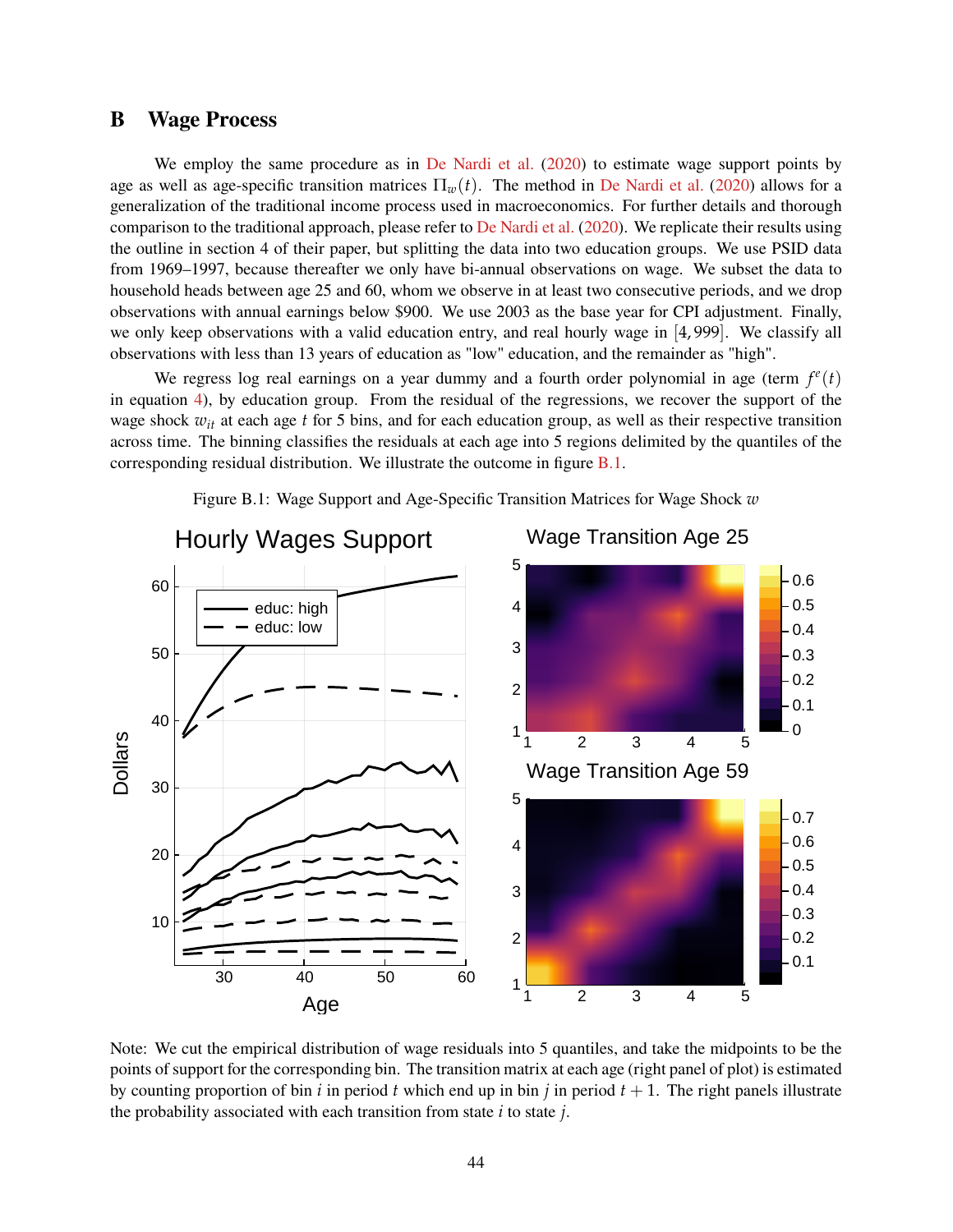We illustrate the evolution of the cross sectional average and standard deviation of simulated wages by age and by education group in Figure [B.2.](#page-45-0)

<span id="page-45-0"></span>



Note: The shaded area is standard deviation of wages at each age.

### **C More Model Evidence**

In this appendix, we present life cycle profiles in asset holding, homeownership rate, mortgage borrowing, and hours worked for the baseline analyses as well as several counter factual policy analyses when we remove bankruptcy chapter-wise in figures [C.1](#page-46-0) for high and [C.2](#page-47-0) for low educated individuals. We include the profiles for experiment *abolishment of chapter 7 light* (labeled no7\_light), where we restrict the means test to one half of state median income. Given we found very small welfare effects, we do not report those results in table [9,](#page-33-0) however the results are readily available. What stands out in those is the drastic change in aggregate behaviour induced by the complete abolishment of chapter 7, detering a lot of initial unsecured borrowing, and related to that, homeownership.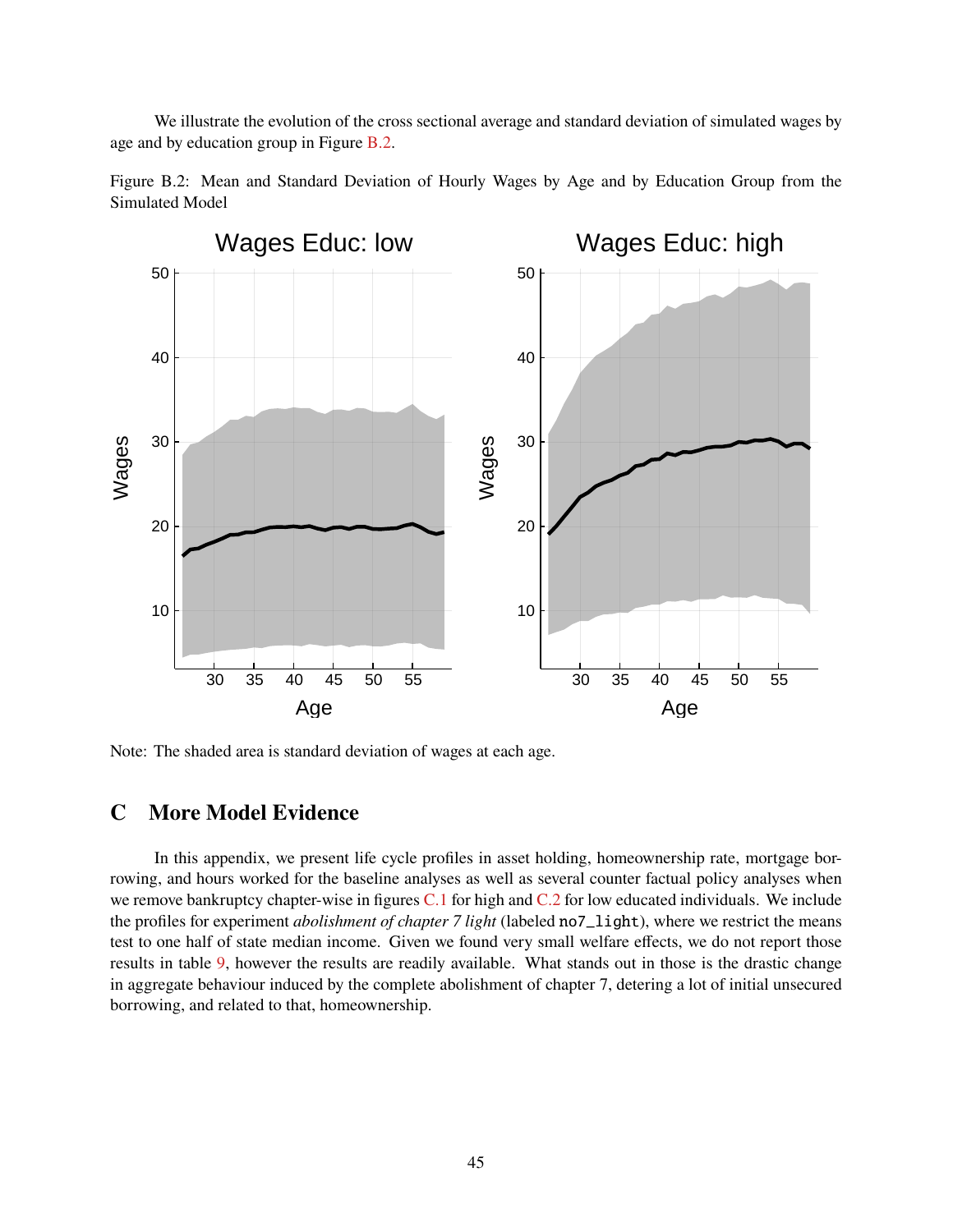<span id="page-46-0"></span>Figure C.1: Lifecycle Profiles in Different Module Configurations with and without Bankruptcy Choices for the High Education Group

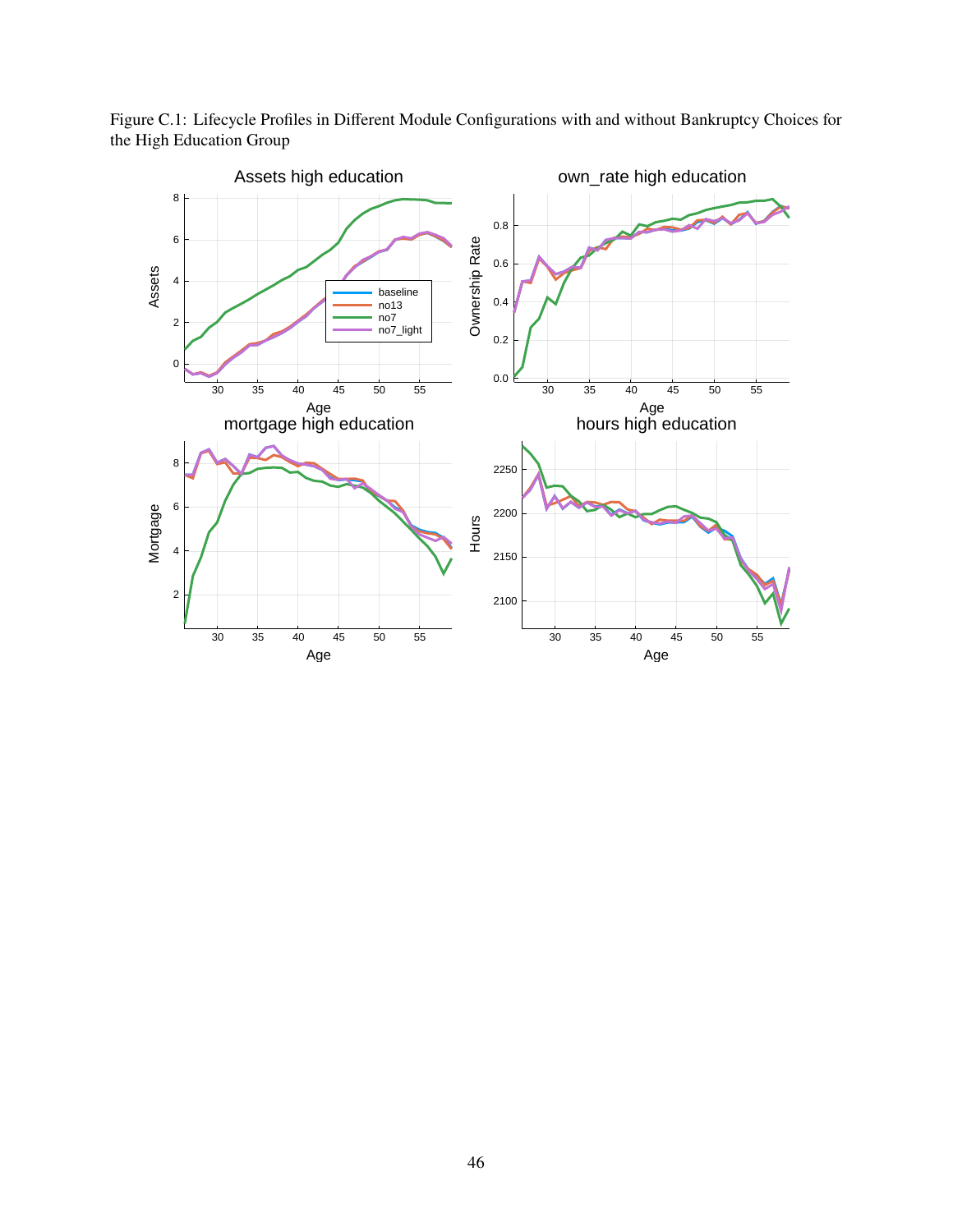

<span id="page-47-0"></span>Figure C.2: Lifecycle Profiles in Different Module Configurations with and without Bankruptcy Choices for the Low Education Group

# **D Tables**

In this appendix, we prresent two additional tables that provide information on our computation and state legislation.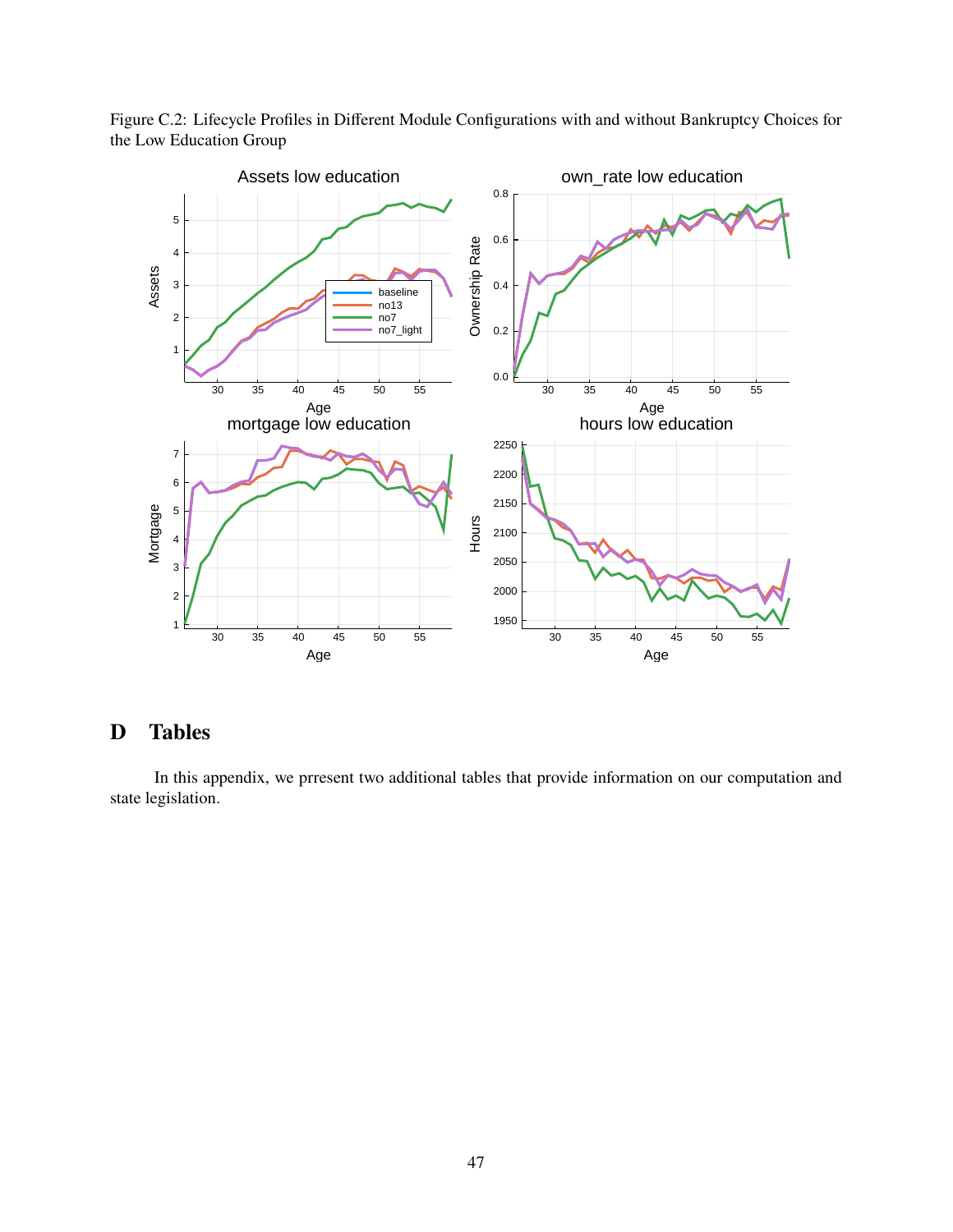|  | Table D.1: Numerical Parameters |
|--|---------------------------------|
|--|---------------------------------|

| Number of grid points chapter 13 repayment           | 4      |
|------------------------------------------------------|--------|
| Number of grid points assets                         | 31     |
| Number of grid points wage                           | 5      |
| Number of grid points p                              | 5      |
| Number of grid points mortgage                       | 15     |
| Number of grid points house size                     | 2      |
| Number of periods                                    | 35     |
| Levels of Labor supply                               | 5      |
| Scale factor on asset grid                           | 1.3    |
| Number of discrete choices renter (excluding buying) | 3      |
| Number of discrete choices owner in BK state         | 1      |
| Number of discrete choices owner                     | 6      |
| Number of discrete choices owner in BK state         | 3      |
| Initial unit price of house                          | 1      |
| Size of smallest house                               | 0.0    |
| Size of a small house                                | 300    |
| Size of a large house                                | 600    |
| number of simulated individuals                      | 15000  |
| Mean of LogNormal initial asset distribution         | $-2.1$ |
| Std. Dev. of LogNormal initial asset distribution    | 0.9    |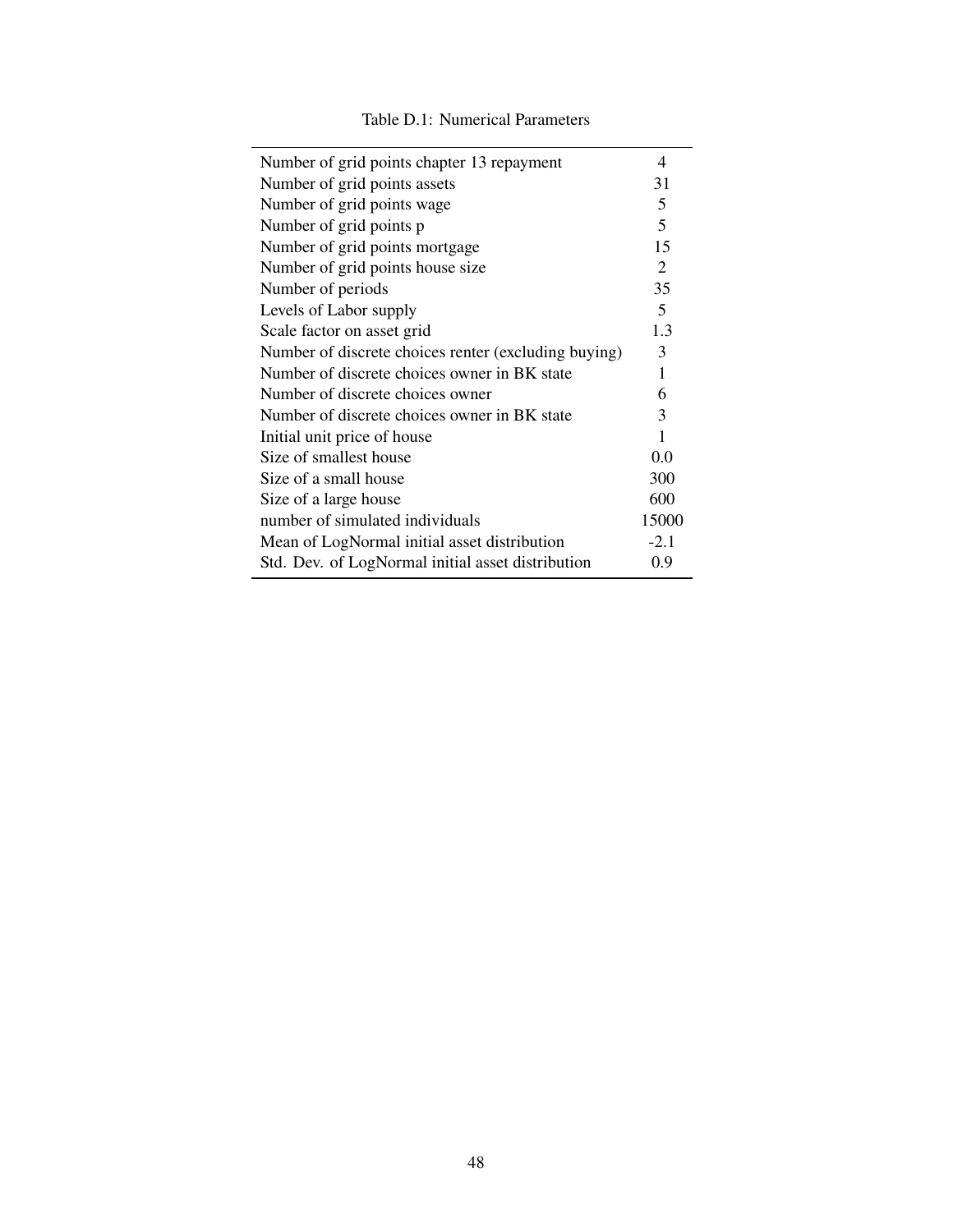| <b>State</b>           | Deficiency | Homestead Exemp. (\$) | Median Inc. (\$) | $\xi$ Exemp./Med. Inc. | group                   |
|------------------------|------------|-----------------------|------------------|------------------------|-------------------------|
| NC                     | No         | 18500                 | 45607.13         | 0.41                   | $\mathbf{1}$            |
| <b>WA</b>              | No         | 40000                 | 59951.18         | 0.67                   | $\mathbf{1}$            |
| AK                     | No         | 54000                 | 63456.71         | 0.85                   | $\overline{c}$          |
| CA                     | No         | 50000                 | 58509.89         | 0.85                   | $\sqrt{2}$              |
| MT                     | No         | 100000                | 43752.43         | 2.29                   | $\mathbf 2$             |
| ND                     | No         | 80000                 | 51275.34         | 1.56                   | $\sqrt{2}$              |
| $\mathbf{A}\mathbf{Z}$ | No         | 150000                | 49907.10         | 3.01                   | $\overline{\mathbf{3}}$ |
| <b>MN</b>              | No         | 200000                | 59445.86         | 3.36                   | 3                       |
| ${\rm AL}$             | Yes        | 5000                  | 43445.55         | 0.12                   | $\overline{4}$          |
| <b>GA</b>              | Yes        | 10000                 | 49418.75         | 0.20                   | $\overline{4}$          |
| $\rm IL$               | Yes        | 7500                  | 54433.88         | 0.14                   | $\overline{4}$          |
| IN                     | Yes        | 7500                  | 48301.03         | 0.16                   | $\overline{4}$          |
| KY                     | Yes        | 5000                  | 42728.06         | 0.12                   | $\overline{4}$          |
| MD                     | Yes        | $\boldsymbol{0}$      | 68697.79         | 0.00                   | $\overline{4}$          |
| OH                     | Yes        | 5000                  | 49214.44         | 0.10                   | $\overline{4}$          |
| <b>TN</b>              | Yes        | 5000                  | 43074.65         | 0.12                   | $\overline{4}$          |
| <b>VA</b>              | Yes        | 5000                  | 62967.78         | 0.08                   | $\overline{4}$          |
| WY                     | Yes        | 10000                 | 53708.11         | 0.19                   | $\overline{4}$          |
| ${\sf AR}$             | Yes        | 17425                 | 41227.34         | 0.42                   | $\sqrt{5}$              |
| CO                     | Yes        | 45000                 | 61377.39         | 0.73                   | 5                       |
| DE                     | Yes        | 50000                 | 56565.67         | 0.88                   | 5                       |
| H <sub>I</sub>         | Yes        | 17425                 | 64089.82         | 0.27                   | 5                       |
| LA                     | Yes        | 25000                 | 42654.21         | 0.59                   | 5                       |
| ME                     | Yes        | 35000                 | 50249.51         | 0.70                   | 5                       |
| MI                     | Yes        | 17425                 | 51084.04         | 0.34                   | 5                       |
| MO                     | Yes        | 15000                 | 48774.10         | 0.31                   | 5                       |
| NE                     | Yes        | 12500                 | 53861.02         | 0.23                   | 5                       |
| NJ                     | Yes        | 17425                 | 68284.69         | 0.26                   | $\sqrt{5}$              |
| NM                     | Yes        | 30000                 | 45115.96         | 0.66                   | 5                       |
| <b>OR</b>              | Yes        | 25000                 | 52448.20         | 0.48                   | 5                       |
| PA                     | Yes        | 17425                 | 51987.45         | 0.34                   | 5                       |
| <b>SC</b>              | Yes        | 17425                 | 44104.29         | 0.40                   | 5                       |
| <b>SD</b>              | Yes        | 30000                 | 49528.12         | 0.61                   | 5                       |
| UT                     | Yes        | 20000                 | 60398.63         | 0.33                   | 5                       |
| WI                     | Yes        | 40000                 | 53704.30         | 0.74                   | 5                       |
| WV                     | Yes        | 25000                 | 42656.15         | 0.59                   | 5                       |
| <b>CT</b>              | Yes        | 75000                 | 67675.40         | 1.11                   | 6                       |
| ID                     | Yes        | 104471                | 50053.53         | 2.09                   | 6                       |
| MA                     | Yes        | 100000                | 63015.52         | 1.59                   | 6                       |
| MS                     | Yes        | 75000                 | 38908.97         | 1.93                   | 6                       |
| NH                     | Yes        | 100000                | 68438.14         | 1.46                   | 6                       |
| <b>NV</b>              | Yes        | 550000                | 54782.10         | 10.04                  | 6                       |
| NY                     | Yes        | 50000                 | 52655.17         | 0.95                   | 6                       |
| RI                     | Yes        | 200000                | 55399.59         | 3.61                   | 6                       |
| VT                     | Yes        | 75000                 | 55026.47         | 1.36                   | 6                       |
| FL                     | Yes        | $\infty$              | 47917.01         |                        | 7                       |
| IA                     | No         | $\infty$              | 52378.80         |                        | 7                       |
| KS                     | Yes        | $\infty$              | 48913.09         |                        | 7                       |
| OK                     | Yes        | $\infty$              | 46108.99         |                        | 7                       |
| TX                     | Yes        | $\infty$              | 48876.19         |                        | $\tau$                  |

<span id="page-49-0"></span>Table D.2: Grouping of US States by Legal Environment Concerning Bankruptcy and Mortgage Default

Note: Columns 2 and 3 are taken from table 7 of the online appendix of [Mitman](#page-38-0) [\(2016\)](#page-38-0). Median income in 2011 dollars. States are grouped by interquartile range of  $\zeta$  and whether or not they allow  $\phi$  eficiencies.